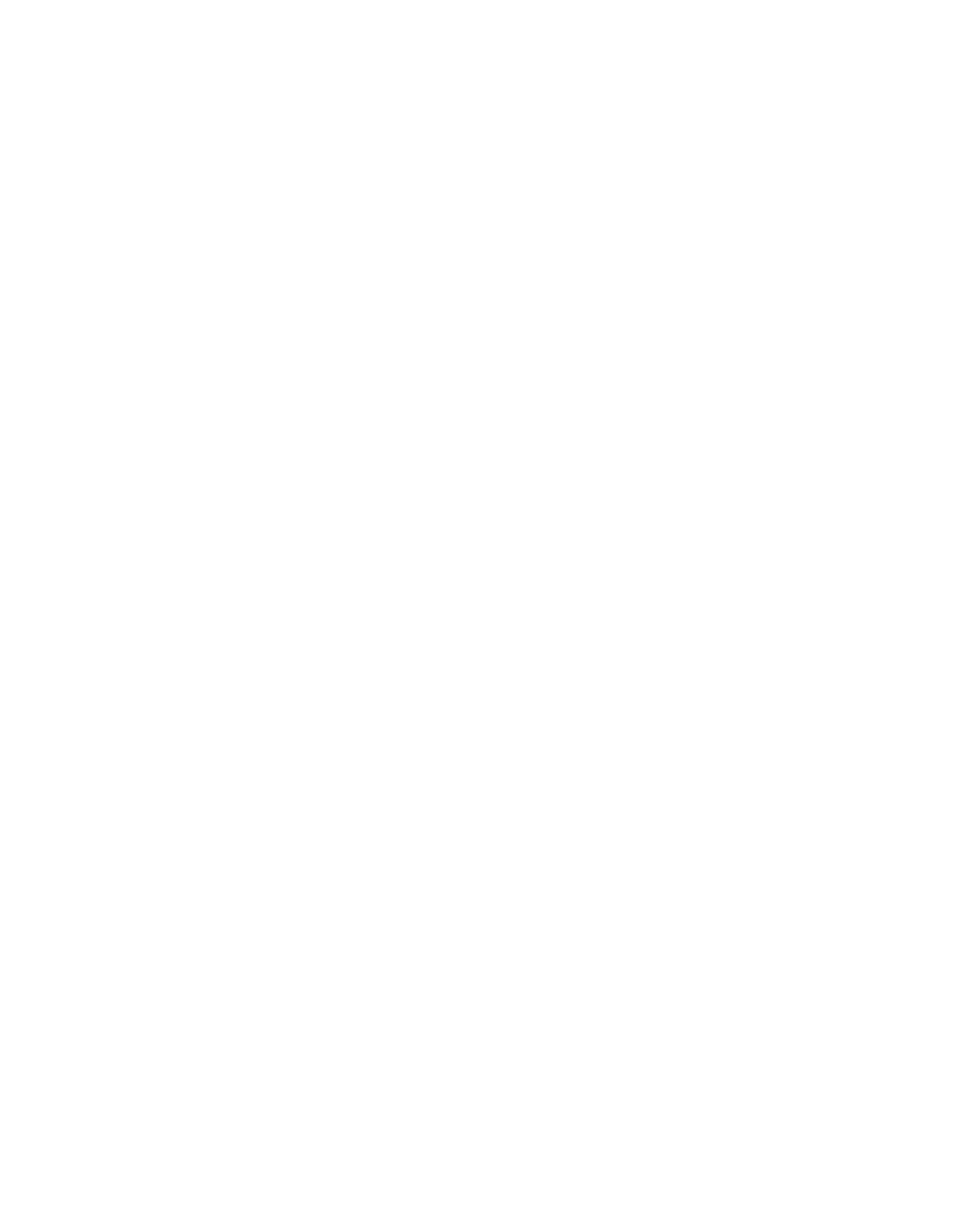# Sources of Islamist Strategic Thought

# Shmuel Bar



CENTER ON ISLAM, DEMOCRACY, AND THE FUTURE OF THE MUSLIM WORLD

© 2008 by Hudson Institute, Inc. All rights reserved.

### **HUDSON INSTITUTE**

1015 15th Street, NW Sixth Floor, Washington, DC 20005 202-974-2400 **www.hudson.org**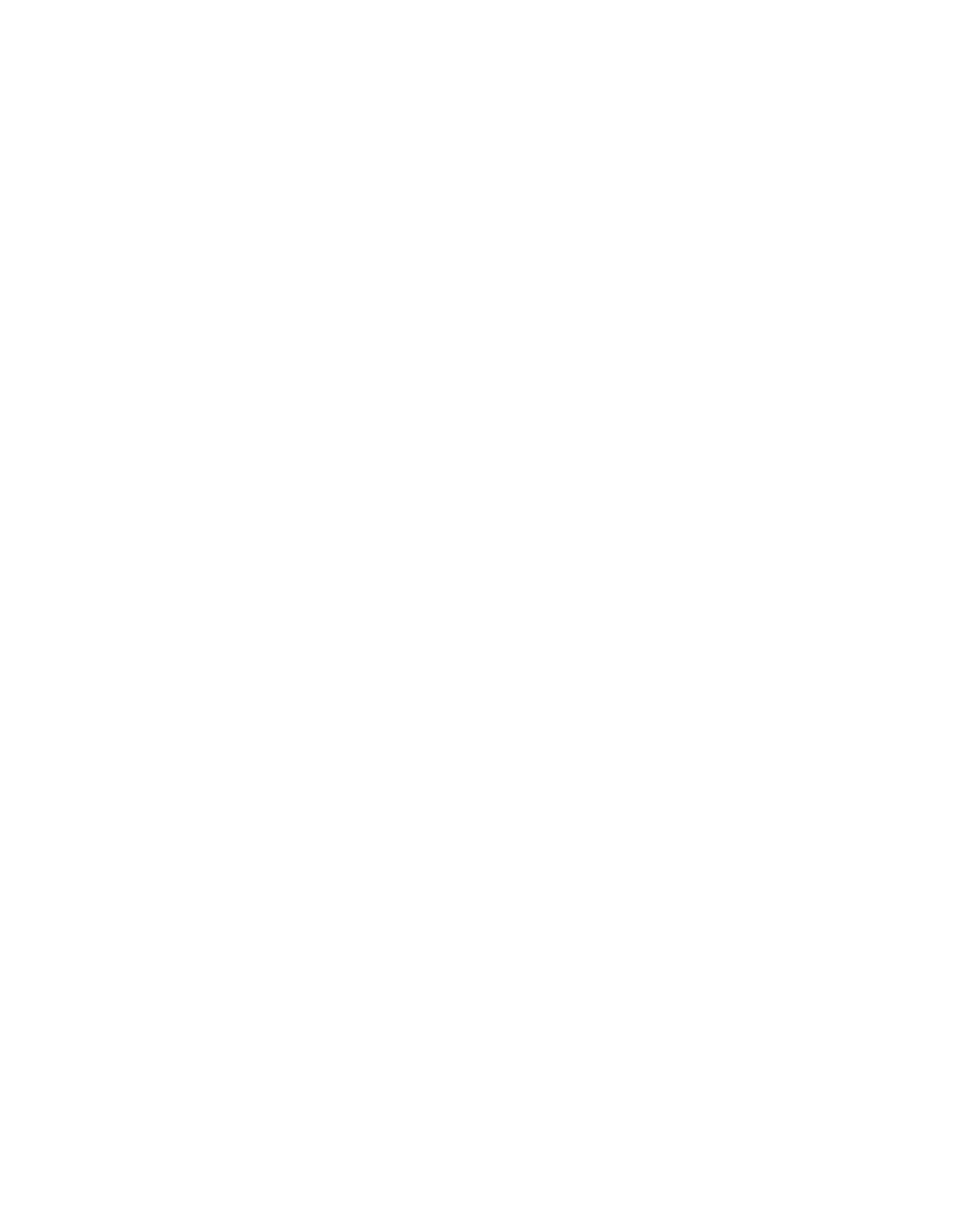## **Contents**

| Sources of Islamist Strategic Thought              |
|----------------------------------------------------|
|                                                    |
|                                                    |
|                                                    |
|                                                    |
|                                                    |
|                                                    |
|                                                    |
| Key Movements and Thinkers                         |
|                                                    |
|                                                    |
|                                                    |
|                                                    |
|                                                    |
|                                                    |
|                                                    |
|                                                    |
|                                                    |
|                                                    |
|                                                    |
| Islamist Nationalist Movements in Central Asia  26 |
|                                                    |
|                                                    |
|                                                    |
|                                                    |
|                                                    |
|                                                    |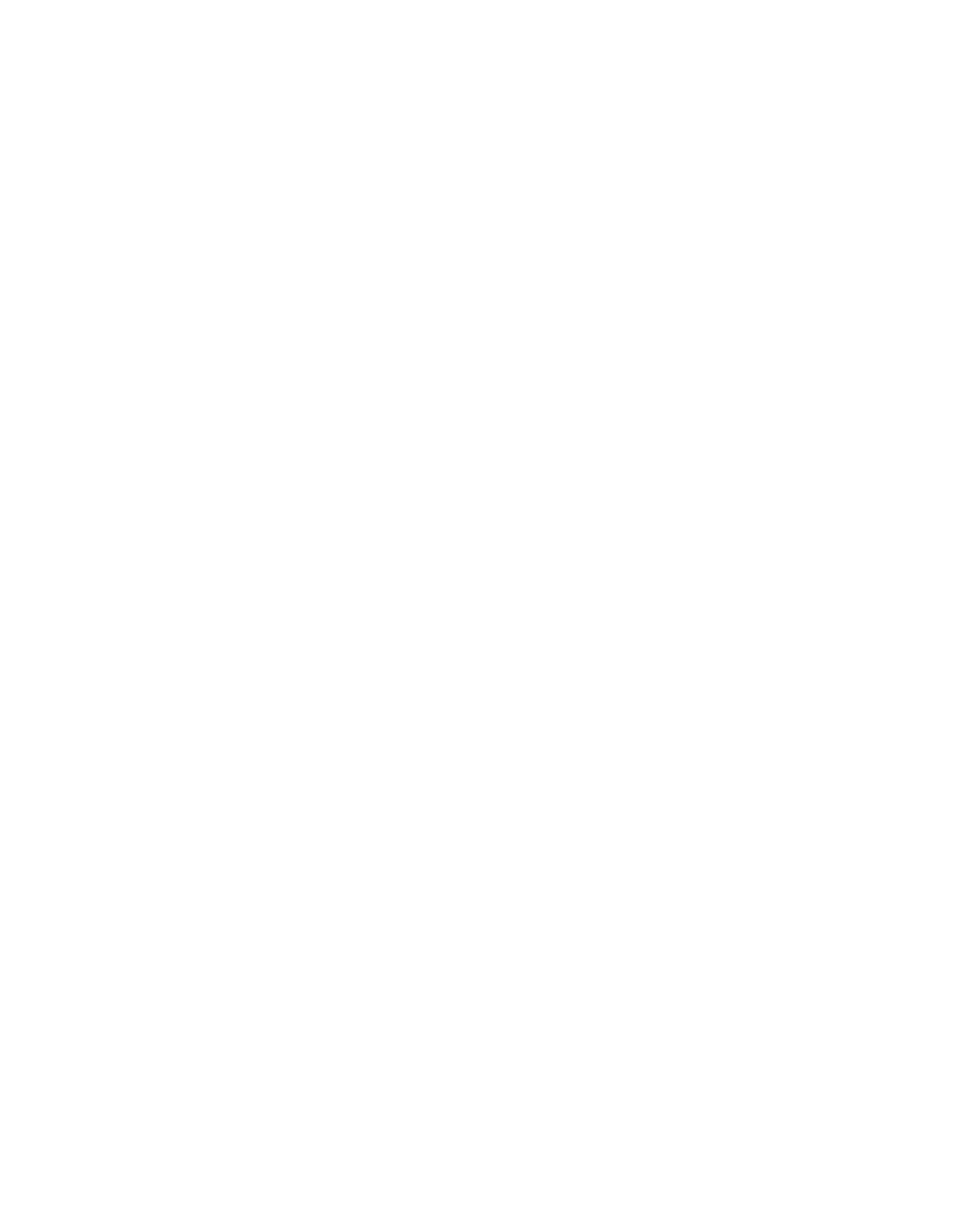## Executive Summary

Because of three factors—the close affinity<br>between the religious and the political in<br>Islam, the religious motivation of Islamist<br>movements and the prevalence of apocalyptic rhetbetween the religious and the political in Islam, the religious motivation of Islamist movements, and the prevalence of apocalyptic rhetoric—it is difficult to distinguish the political and military strategies of such movements from their religious convictions. There is no doubt, however, that Islamist organizations do act on the basis of perceived strategic priorities. This study attempts to glean from these movements' writings a coherent picture of their strategic thought on key issues relating to the conflict with the West.

The strategic writings of the different movements reveal three levels of agreement and diversity:

1. The sources of their strategic vision are basically common to all radical Islamist movements—Sunni and Shiite alike. All use Islamic sources to provide guidelines in social, political and strategic matters.

2. The strategies for implementing their goals differ from one movement to another and from one theater to another.

3. Tactical local responses demonstrate that specific circumstances often have the upper hand in dictating modes of action and thinking.

In this literature, Islamist strategic thinking is based on six "pillars": the religious or "legalistic" pillar that focuses on Allah's commandments to Muslims regarding "infidels" and jihad; the apocalyptic pillar that addresses the belief in the link between jihad and the impending "end of days"; the political pillar that analyzes, in quasi-secular terms, the political balance of power between Muslims and their enemies, and provides the basis for setting strategic and operative priorities; the military pillar that assesses targets and opportunities; the pillar of jihad; and the pillar of martyrdom.The religious pillar is predominant in Islamist strategic writings. The strategies of the Islamist movements have a broad common denominator in the unambiguous insistence that all decisions—religious, political and military—be directly derived from the Quran, the Hadith and *sharia* rulings. This shared assumption that every modern situation can be judged by analogy to the rulings and behavior of the Prophet creates a basis for debate among all the different Islamist movements—a debate that can be found, either overtly or between the lines, in their writings.

The apocalyptic pillar of Islamist strategy plays a growing role and, while not discounting the emphasis on the shifting tactical situation, recognizes that Islam may suffer setbacks. Since September 11, 2001, apocalyptic interpretations of current world events have exploded. The "glorious raids" of September 11 and the American occupation of Afghanistan and Iraq have been subsequently viewed as "signs" of the imminent apocalypse (*ashrat al-sa'a*). In this context, the jihadi movement identifies itself with the elected group that merits the grace of Allah (*al-ta'ifa al-mansura*). According to Muslim eschatology, this group is destined to achieve military victory over its enemies and implement the ideal of Islam on earth. Statements and actions by the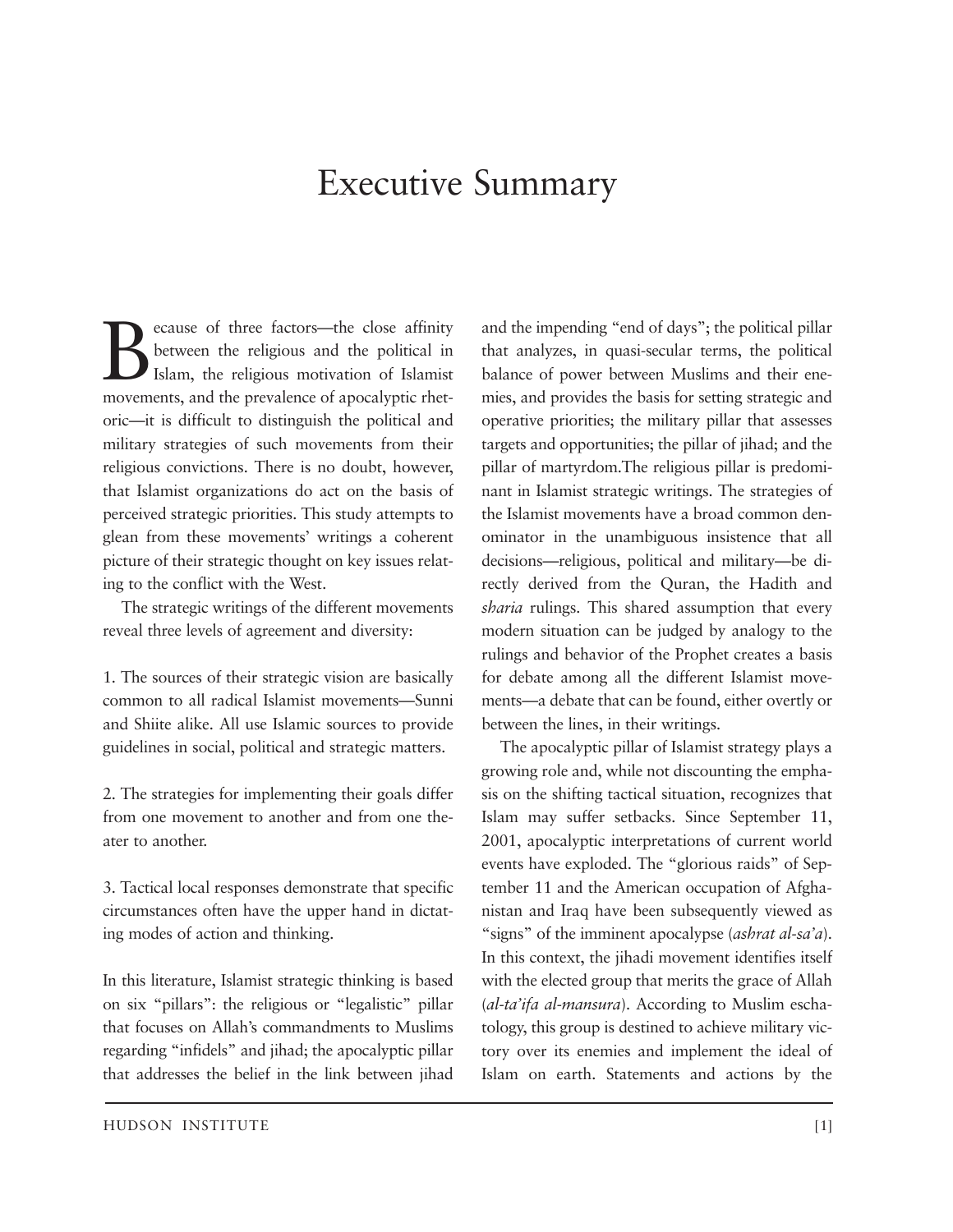incumbent president of Iran, Mahmud Ahmadinejad, indicate that at least he and his close affiliates are motivated by a Mahdivist vision of the world being on the threshold of the "end of days"—and by a desire to expedite the reappearance of the Hidden Imam. Guided by this vision, such people may not be deterred from actions that might even precipitate a nuclear war. This strand of thought, however, is the exception rather than the rule in Shiite religious history and is actually foreign to the Khomeini doctrine that currently rules Iran.

The political pillar of Islamist strategy is evident in both Sunni and Shiite writings, which show a strong sense of realpolitik and an understanding of the current balance of power. Sunni and Shiite (mainly Iranian) strategists offer detailed analyses of the "enemy" and the enemy's alliances, strengths and weaknesses. These analyses form the basis for the Islamist discussion concerning appropriate targets for attack, terrorism, and overall policy toward different parties. The military pillar is evident in the fact that Islamist writings are replete with assessments and debate over the pros and cons of various military courses of action.

The pillar of jihad is a key element of consensus in the strategic discourse of the different Islamist movements. Ideologues of all camps distinguish between a "defensive jihad" (*jihad al-difa'i*) for liberating Muslims from the threat or occupation of infidels, and an "initiated jihad" (*jihad al-talab wa-alibtida'i*) that may operate "until religion [in the world] is Allah's." The existing Sunni consensus is that the former is now in effect, whereas the latter can be revived only after the re-establishment of an Islamic regime (a Caliphate), which will lead the Muslims in jihad. Jihad is not viewed as a "necessary evil," however, but as an aim in itself. Because the definition of defense has been extended in Islamist thought to include, not only actual military occupation of a Muslim land, but also "spiritual" or economic occupation—in the form of Western clothing, businesses, media and so on—the concept of the defensive jihad is also expanding. It no longer seems restricted to a war that comes to an end once the "infidel" military occupation comes to an end.

In Shiite doctrine, as manifested in Iran and its proxies (Lebanese Hezbollah and the Iraqi Shiite movements), jihad is not simply a means of obtaining a political objective. It is a pillar of faith, a means of testing the belief of a Muslim by putting him through trials and tribulations that emulate those of the imams Ali and Hussein. It is the path toward achieving unity with Allah's will; it serves the interests of the believers and, in doing so, fulfills the Islamic obligation to serve the community (over and above the individual); and it "pays," as it will be rewarded in this world by Allah, who will give the believers victory. Because Shiite thought holds that "initiated jihad" must await the reappearance of the Hidden Imam, any current military jihad is defined as defensive and seen as a duty for all Muslims when they face aggression. This defensive jihad is not spontaneous, however, but the result of a decision that can only be made by the "rulerjurisprudent" (*vali faqih*). He alone has the ability to weigh all considerations and the authority to decide whether or not the jihad should proceed. The *vali faqih* may also "suspend" jihad (for example, Iran's jihad against Iraq during the Iraq-Iran war) on the basis of realpolitik and the "public interest" (*maslaha*) of the (Iranian) people.

Finally, the salafi-jihadi movement has inherited from the Muslim Brotherhood (MB) the pillar of martyrdom (*shahada*)*,* not as a necessary evil but as "a consummation devoutly to be wished." This belief, a key development in Islamist strategy, undermines the classic military obligation of a commander to restrict his own casualties. Shiite ideological texts also stress the essence of jihad as a "doctrine and a program of action" through which a Muslim may "sacrifice his life for the sake of Allah and attain paradise." The greatest reward accorded to a *mujahidin* is "martyrdom for Allah's sake." Hezbollah's role models are the imams Ali and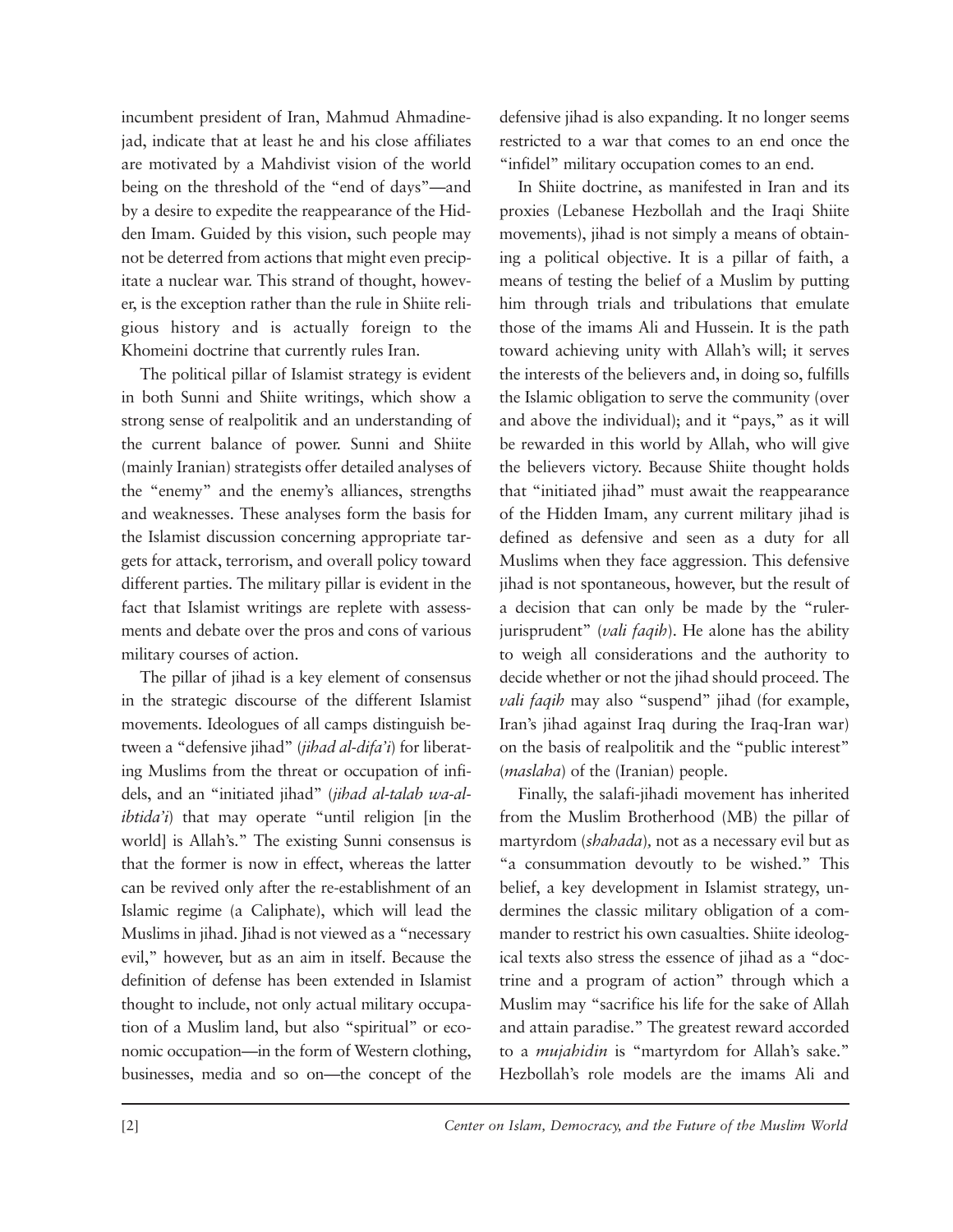Hussein, who went into battle knowing they were heavily outnumbered and that they were going to become martyred.

The perception and definition of "the enemy," the laws governing war against the enemy, and the rationale—be it defensive, deterrent or initiated—for that war are pivotal components of Islamist strategy. The growing salafi-jihadi tendency to include Shiites in the category of "enemy," in both theory and operational behavior, make it difficult to draw a common picture for Sunni and Shiite movements. In general, however, all Islamist movements hold that the enemy is comprised of both local and external entities that are either overtly or secretly allied with one another.

In Sunni jihadist thought, there are two concentric and interrelated enemy circles. The local, inner circle consists of the Arab and Islamic regimes, "the apostates who have abandoned Islam" (*murtaddun*)*,* and the Shiites (the "turncoats" or *rafidi*). The outer circle is the domain of the "infidels" (*kuffar*), the "Crusaders" (i.e., the West) and the Jews (Zionists).

Like Sunni radicalism, the Shiite brand defines the enemy first and foremost by its link to the West. The United States, Britain and Israel form an "axis of evil" intent on toppling Iran's Islamic regime—in collaboration with many of its Arab neighbors. The Iranian regime sees this struggle as an existential Manichean clash between forces of light and forces of darkness.

The Islamist movements' differing strategic visions can be discerned in the different paradigms they present for the structure of a future Islamic order. Five main paradigms are evident: (1) that of the "mainstream" Muslim Brotherhood, (2) that of the Syrian Muslim Brotherhood, (3) the Caliphate idea advocated by salafi-jihadi groups and by Hizb ut-Tahrir, (4) the model of the Iranian revolution, and (5) that of nationalist Islamic movements in Central Asia.

The strategic vision of the mainstream of the Muslim Brotherhood represents a "lowest common denominator" to which most of the other movements would agree, though they would add elements of their own. The Islamic regime of the Muslim Brotherhood clearly incorporates *sharia,* however, and is not fundamentally different from that proposed by the salafi-jihadi groups. The only significant exception to this vision comes from the Syrian Muslim Brotherhood, which emphasizes the "intentions" of *sharia* and the need to adapt it to "human experience." It speaks as well of pluralism being the intention of Allah.

Hizb ut-Tahrir has for decades declared that the Caliphate concept is the goal of its struggle. It offers a comprehensive view of the Caliphate that would rule the Muslim world—and, ultimately, the entire world. After the re-establishment of the Caliphate, all non-Muslims would be obliged to render tribute (*jizya*) to the Caliphate and, in exchange, would enjoy its protection. But a refusal to pay *jizya* would warrant a jihad.

The Caliphate model has now become a central tenet of al-Qaeda's ideology as well, and it is being increasingly accepted by other "mainstream" Islamist movements. This is noteworthy because, until recently, these movements made no serious attempt to define any paradigmatic concept of leadership. They preferred to avoid the pitfalls inherent in the Caliphate model—i.e., who would be the Caliph, appropriate attitudes vis-à-vis non-Muslims, the duty of offensive jihad—and to focus instead on the principles of Islamic governance rather than on the specific forms such rule might take (sultanate, kingship, tribal inheritance, etc.). While the restoration of the Caliphate is not yet the common goal of all these movements, it is no longer the idiosyncrasy of one marginal group. And any sense of potential victory leads the various organizations to consider more seriously the question of the Caliphate.

The Iranian paradigm stands alone. The doctrine of *velayat-e faqih* (the rule or the guardianship of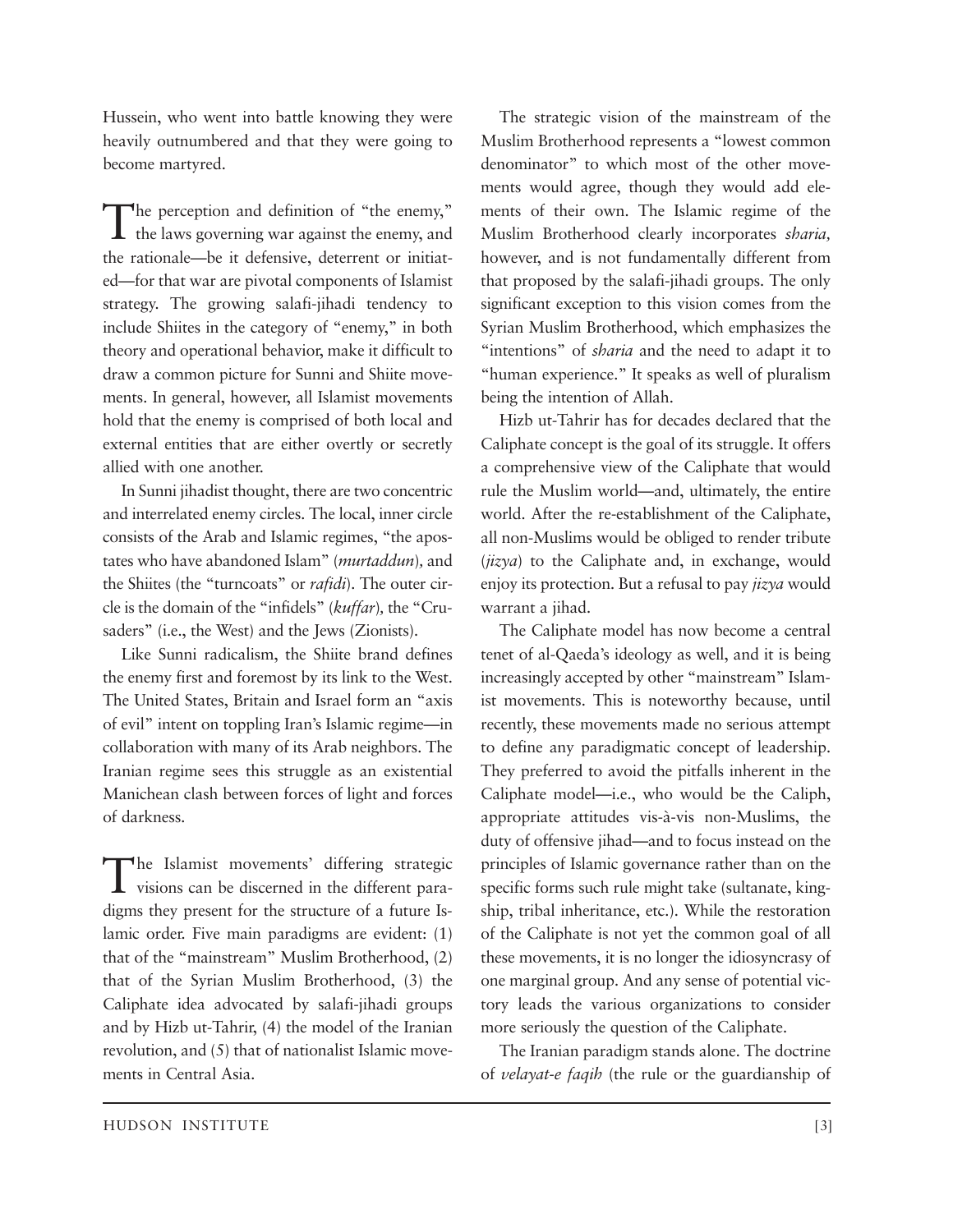the Islamic jurists) was never meant to be restricted to the Shiite world. Uniting this concept of government by the jurists with religious and nationalist principles, Khomeini established a regime that had a manifest destiny to promote the national interests of Iran—which he saw as being identical to those of the Muslim Umma*—*and to liberate Muslims from the yoke of Western imperialism. At the core of this outlook is the idea that pan-Islamism will destroy the existing international system and be, in Khomeini's oft-repeated words, "neither East [the Soviet Union and communist ideology] nor West [the United States and capitalism]."

Finally, the nationalist movements of the former Soviet Union can be seen more as "Islamist nationalism" than "national Islamist" movements. Their goals tend to emphasize the local and the nationalistic, and while some of them have gone through a process of "globalization" due to the preponderance of Arab *mujahidin* in their ranks, for the most part they remain vague regarding the "pan-Islamic" facet of their ideology.

Most Islamist movements tend to focus on the "here and now" in their day-to-day strategic writings. This can be attributed to the fact that, except for the jihad in Iraq, none see themselves as on the verge of taking power, and they are embroiled in a daily struggle with incumbent regimes. Areas of operational tactics widely discussed in Islamist writings include:

1. Priority of targets: i.e., which Western powers are more susceptible to pressure and, if hit by terror, will withdraw from Islamic lands.

2. Classification of targets: i.e., the Islamic legality of attacking the economic infrastructure of Muslim countries (particularly oil). This was widely considered a red line that Islamist organizations did not cross, even in the bloody jihad in Algeria. They have, however, recently crossed it in Iraq and Saudi Arabia. Another actively discussed issue involves attacking Iraqi Shiites.

3. Classification of weapons: i.e., analysis of rulings that concern types of weapons and tactics—such as suicide bombing, hijacking of aircraft (e.g., do the rules relating to prisoners of war in jihad apply also to the passengers?), and weapons of mass destruction (WMD). Very little has been written on this last issue.

In contrast to the "gradualist" and relatively pragmatic strategy of the MB and its affiliates and to the Iranian regime's need to consider its national interests, salafi-jihadi groups espouse a more aggressive and opportunistic strategy. Their guiding principles, compiled from various texts, are:

• All the Western countries are defined as *bilad alharb* (enemy lands)—a category that sanctions complete freedom of action and justifies the use of any possible means to inflict damage. The enemy's "people, blood, money and women's honor *(a'raduhum)* are permitted to Muslims, as they were to the Prophet Mohammed in his wars against his enemies."

• Striking against the enemy's centers of economic and military power and symbols, not only attacks the enemy's arrogance, but also inflicts tremendous material damage and hastens collapse. The obligation is to bring about change by using force, rather than relying solely on political influence.

• Extending military actions to the heart of enemy territory advances the goal of bringing about the enemy's collapse. Al-Qaeda's aim is to attack American targets throughout the world, and it has executed actions on several continents, thus demonstrating its commitment to engaging the enemy on its own territory.

• Using propaganda and psychological warfare as a complement to military action**.**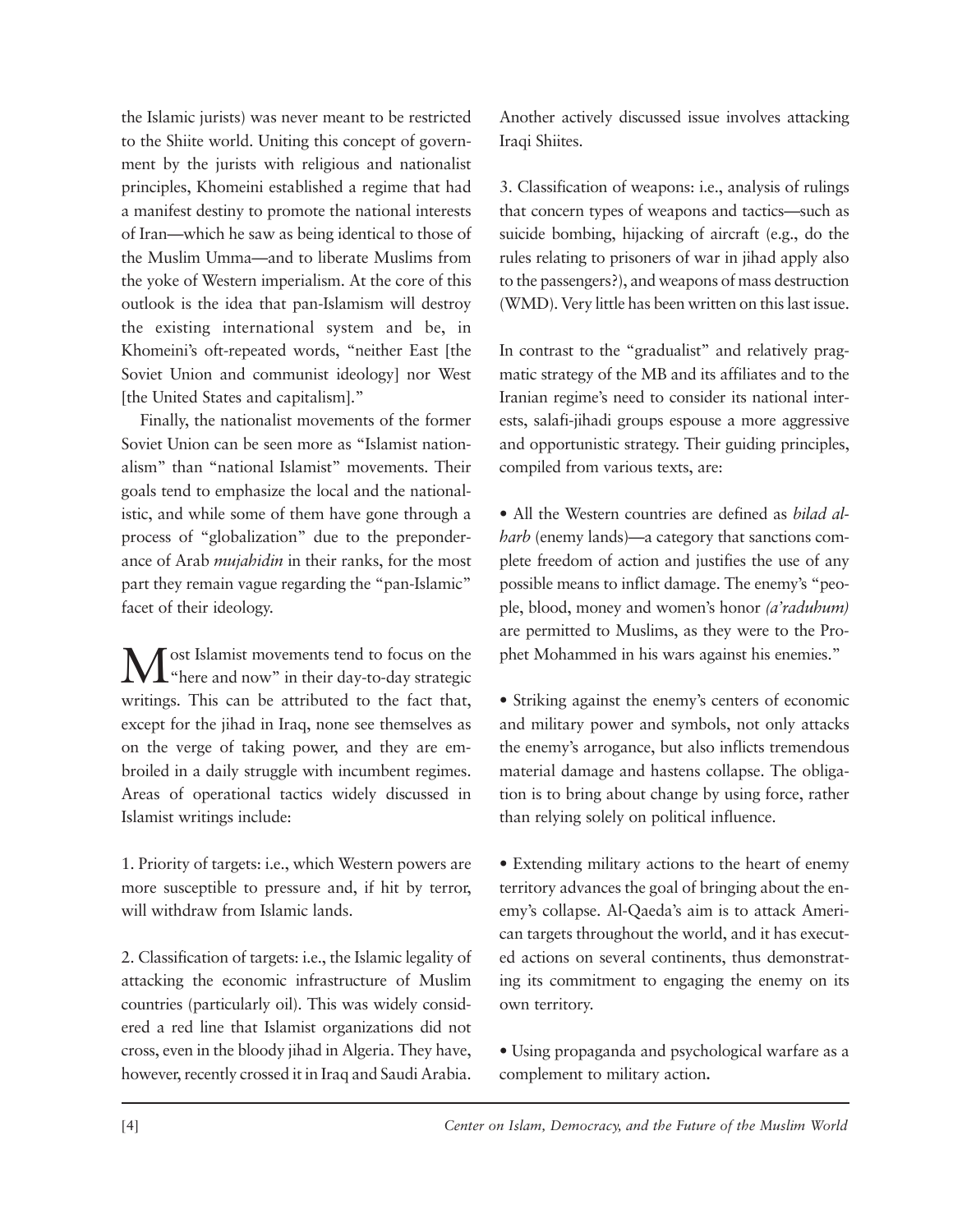• Threatening force can be effective, as when Bin Laden asserted his right to acquire weapons of mass destruction, including nuclear weapons. His plans' focus, however, is on the actual use of weapons against his enemies. Armed violence and military force—the "life of killing and battle"—are the principal, and almost only, means of influence that he considers worthwhile.

• Decentralization is the way that al-Qaeda and its allies conduct and execute jihad. Each acts independently in its own theater and in accordance with prevailing circumstances.

A compilation of different salafi-jihadi discussions regarding the stages of the jihad reveals the following phases:

*• Awakening the masses* began in earnest on September 11, 2001 and continues with the wars in Afghanistan and Iraq. The goal is to broaden the ranks of the jihadi movement and generate local opposition to the "apostate regimes."

*• Attrition* focuses on bleeding the West economically, militarily, and politically until it disengages from Muslim lands altogether and severs its alliances with the "apostate regimes." (In this context, some texts mention the abandonment of South Vietnam and the overthrow of the Shah's regime as cases in point.)

*• Control of Iraq* or the battle for Iraq is perceived by the salafi-jihadi thinkers as a historic, not-to-bemissed opportunity to establish a stepping-stone that can be used to expand jihad to adjacent theaters, to occupy those theaters, and to unify them under an Islamic Caliphate.

*• Toppling "apostate regimes"* focuses first on the "inner circle" of susceptible regimes, such as Egypt, Jordan, Turkey, Pakistan and Saudi Arabia. The revolutionary nature of the jihadi strategy—in contrast with the more gradualist Muslim Brotherhood approach—is based on the conviction that it is impossible to adequately reform a "Muslim" country led by "apostate rulers" or to adapt it to the Islamist model. What is needed is a general revolution and the reestablishment of the Islamic state, from top to bottom.

*• Taking control of the formerly "apostate" lands* is considered to be one of the most sensitive stages, as the breakdown of the old regimes will probably result in a breakdown of law and order.

*• Establishing sharia law* as the basis of the new regimes is crucial, though initially these regimes may not be identical in form. Only at a later stage will unity be achieved.

*• Purging all Western influences from the Muslim world* requires the total liberation of all Muslim lands—including Palestine, Kashmir, and al-Andalus (Spain)—ruled by "infidels."

*• Reestablishment of the Caliphate* is viewed as the last phase in organizing the Muslim world. This will then allow for the final confrontation with the West.

*• Final conflict* is the stage that, in many jihadi texts, is intertwined with eschatological allusions.

Since its inception, Iran's Islamic regime has been committed to jihad and to the "export of revolution" (*sudur inqilab*) or the "propagation of Islam" (*tablighi eslami*). Iran's support of terrorist organizations serves a number of its goals:

1. To maintain its commitment to Khomeini's doctrine of jihad and the "export of revolution."

2. To pose a threat to Israel, both for ideological reasons and to deter Israel from acting against it.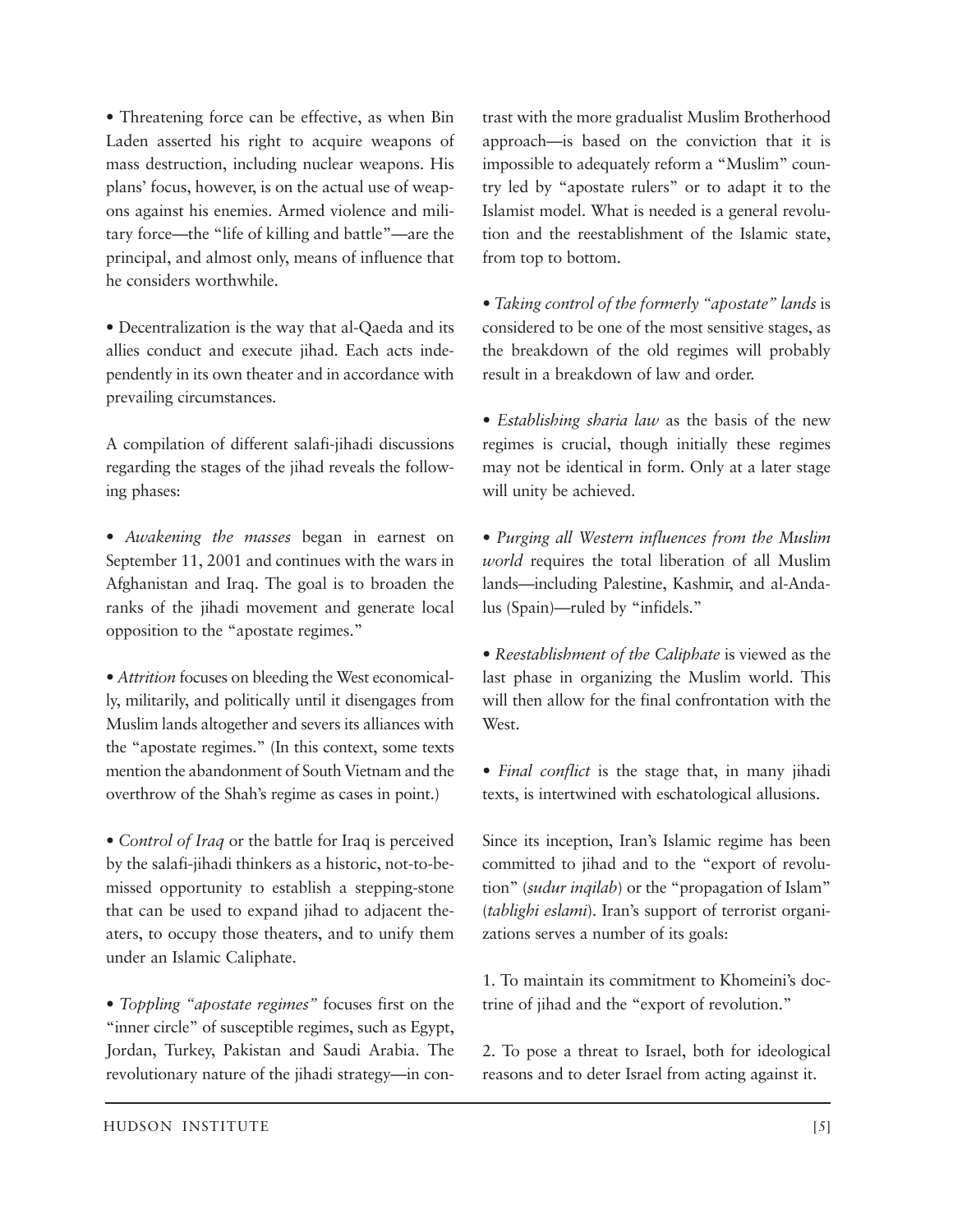3. To further Iran's national objectives of hegemony in the Gulf and the Sunni Arab world by promoting Islamist opposition to the pro-Western regimes in those countries.

4. To serve as a strategic deterrent against the United States, as long as Iran lacks a nuclear deterrent, by posing the threat of widespread terrorism in retaliation for any hostile acts toward Iran. The military asymmetry that exists between Iran and its enemies, combined with the regime's conviction that these enemies remain committed to toppling its government, have led it to conclude that Iran must rely on "sub-conventional" warfare—i.e., terrorism. This includes attacking Israel from Lebanon, taking Israeli hostages, supporting Palestinian terrorism, and occasionally using international terror to demonstrate a "long-arm" capability commensurate (*mutatis mut andis*) with that of its enemies to hit Iran.

5. To enhance Iran's standing in the eyes of radical Sunni Islamist organizations as the only state willing to challenge Israel and the United States, and thus to draw them into its orbit and accord it a foothold in the heart of the Arab Middle East.

6. To serve as a bargaining chip that can eventually be traded for concessions on other issues important to its interests. This helps explain Iran's links with al-Qaeda, despite that organization's Wahhabi and anti-Shiite ideology.

A small number of salafi-jihadi intellectuals have addressed the question of weapons of mass destruction, focusing on whether their use is legally permitted (given that they may kill Muslims as well as infidels, etc.). The Saudi Sunni scholar Sheikh Nasser bin Hamad al-Fahd issued a *fatwa* justifying the permissibility of WMD primarily on the basis of reciprocity—that is, the behavior of the United States against Muslims warrants the use of WMD. Arguments favoring the acquisition of nuclear weapons are not unique to the radical margins of the Islamist movement, however. Many more mainstream Muslim voices express the view that, as long as nuclear weapons are held by the enemies of the Muslims (the United States, Israel, or any other nation), it is the Islamic duty of all Muslim countries to acquire such weapons. A Muslim regime that does not fulfill this duty is a sinner and may be guilty of "corruption (*fasad*) on earth."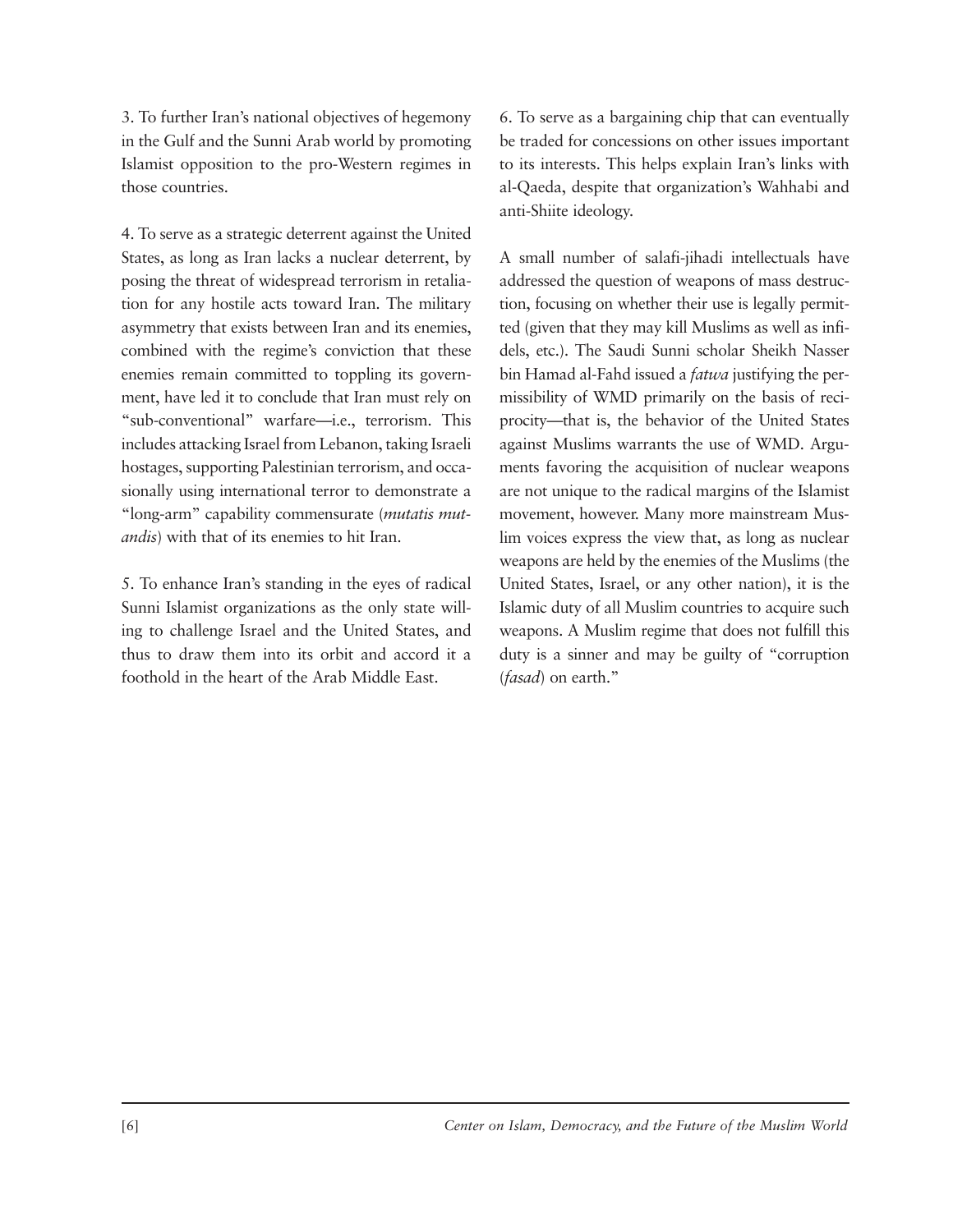## Introduction

The close affinity between the religious and<br>the political in Islam, combined with the<br>religious motivation that drives radical<br>Islamic organizations, makes it difficult to discern the political in Islam, combined with the religious motivation that drives radical Islamic organizations, makes it difficult to discern the lines between these organizations' political and military strategies and their religious convictions. The leaders' use of apocalyptic rhetoric to motivate their followers also tends to obscure their real expectations and practical plans. There is no doubt, however, that these organizations do act on the basis perceived strategic priorities. In other words, "t'is madness but there is a method in it."

This study focuses on the main radical Islamist movements and ideological trends—both Sunni and Shiite. The strategic thinking of Islamist movements is revealed in numerous essays and books, many of which are distributed over the Internet. These movements do not form a monolithic ideological church, and there is a degree of diversity even within those that avow the same final goals. It is frequently difficult to define the borders between them, however. One clear division does exist: the Sunni movements are non-state movements, while radical Shiite ideology and strategy is essentially an extension of the Iranian state and must be examined within the context of Iranian national strategy.

Much of the underlying ideology of the more radical Sunni movements can be traced to the tenets of such "political Islamist" movements as the Muslim Brotherhood (MB). The inherent logic of MB literature leads almost inexorably, in fact, to the conclusions drawn by these radical movements. But their ideology and strategy are not static; they change with the ebb and flow of the fortunes of the struggle they represent. Different currents diverge and converge with the emergence of new ideas that take root in both their intended and actual constituencies.

The questions posed in this study relate to a wide spectrum of strategic, operational and tactical issues connected to Islamist thought and planning: Are there long-term strategies that transcend the goal of "defending Muslim lands" and aim at the Islamization of the world? Are there comprehensive concepts of a future Islamic order? If so, what would be the status of minority Muslim sects and non-Muslims in such an order? What will be the relations between Islam and the West after the triumph of the former? How do these movements view the stages toward strategic goals and interim goals? Is there evidence of operational thinking for managing the conflict with the "infidel" West that draws on strategic perceptions? How does such thinking affect the prioritization of theaters and targets, the willingness to enter into coalitions, and the choice of weapons (particularly WMD)? Finally, is there evidence that these various strategies are converging into a common Islamist strategy accepted by a wide range of the radical movements?

This project involved a large number of experts in Israel and the United States who participated in a series of round tables and discussions (see Appendix A). This summary—which is, of necessity, limited in its scope and the material it deals with—draws on these discussions and the papers that were submitted. It does not, however, necessarily reflect the views of all the participants, and the final conclusions are the responsibility of the project leader alone.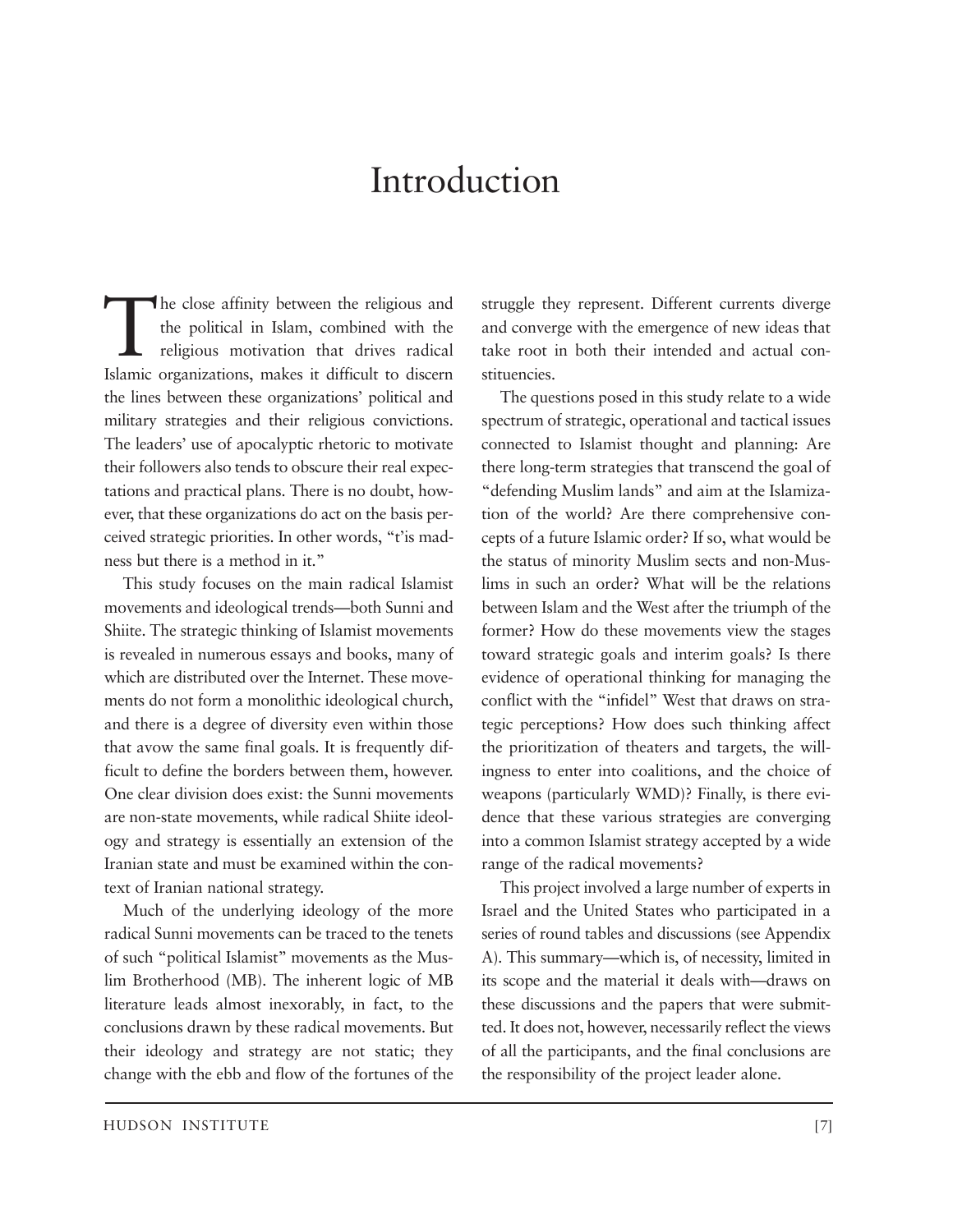# Sources of Islamist Strategic Thought *The "Pillars" of Islamist Strategy*

adical Islamist literature discusses important strategic issues and plays a key role in crystallizing the strategies of radical organizations that share its ideology. Strategic thought is tant strategic issues and plays a key role in crystallizing the strategies of radical organizations that share its ideology. Strategic thought is not easy to identify, however, as it is often embedded in religious and philosophical discourse that seems to have little to do with practical strategic planning. Given that the texts, both Sunni and Shiite, are written by senior religious authorities rather than by military strategists, it is not surprising that separating the theological and political sources of Islamist strategy is nearly impossible. In the eyes of the Islamist, of course, such a distinction is artificial in any case, as political action merely reflects the will of Allah and provides divinely sanctioned "tests" for His believers.

In the strategic writings of the different movements, one may distinguish three levels of agreement and diversity:

1. The sources of their strategic vision are basically common to all Islamist movements—Sunni and Shiite alike. All (including the "mainstream" Muslim Brotherhood movements) rely exclusively on Islamic sources to provide guidelines in social, political and strategic matters; all reject Western values and cultural innovations; and all view the West as a contaminating force that must be opposed.

2. The strategies for implementing their goals differ greatly. Despite the consensus regarding the primacy of Islamic sources in determining political matters, the interpretation of those sources varies. Thus the Muslim Brotherhood has turned to political activism, Hizb ut-Tahrir focuses on the restoration of the Caliphate, and traditional Salafi-Wahhabi groups emphasize the back-channel influence of clerics over the regime. Meanwhile, the same vision of political Islamization led Khomeini to invent a system based on handing over total temporal power to Shiite clerics.

3. Tactical local responses demonstrate that specific circumstances often have the upper hand in dictating modes of action and thinking. Such diversity becomes even more pronounced among different geographic regions.

The common ideological *Weltanschauung* does not reduce the political flexibility of the Islamist movements in different theaters. While the shared Islamic tradition gives rise to similar phenomena in different countries and regions, other factors—leadership, local traditions and collective identities, the identity and strength of the enemy, means available for the Islamists, and targets—foster variations in strategy. This diversity hampers organizational uniformity. Islamist organizations have not yet been able to form an "Islamist International," do not even aspire to do so, and do not debate the issue seriously. Even the International Organization of the Muslim Brotherhood, the MB's long-standing forum that purports to represent the "world movement" of the Brotherhood, has little or no influence on the policies of the national MB movements.

One conclusion from reading the texts of the var-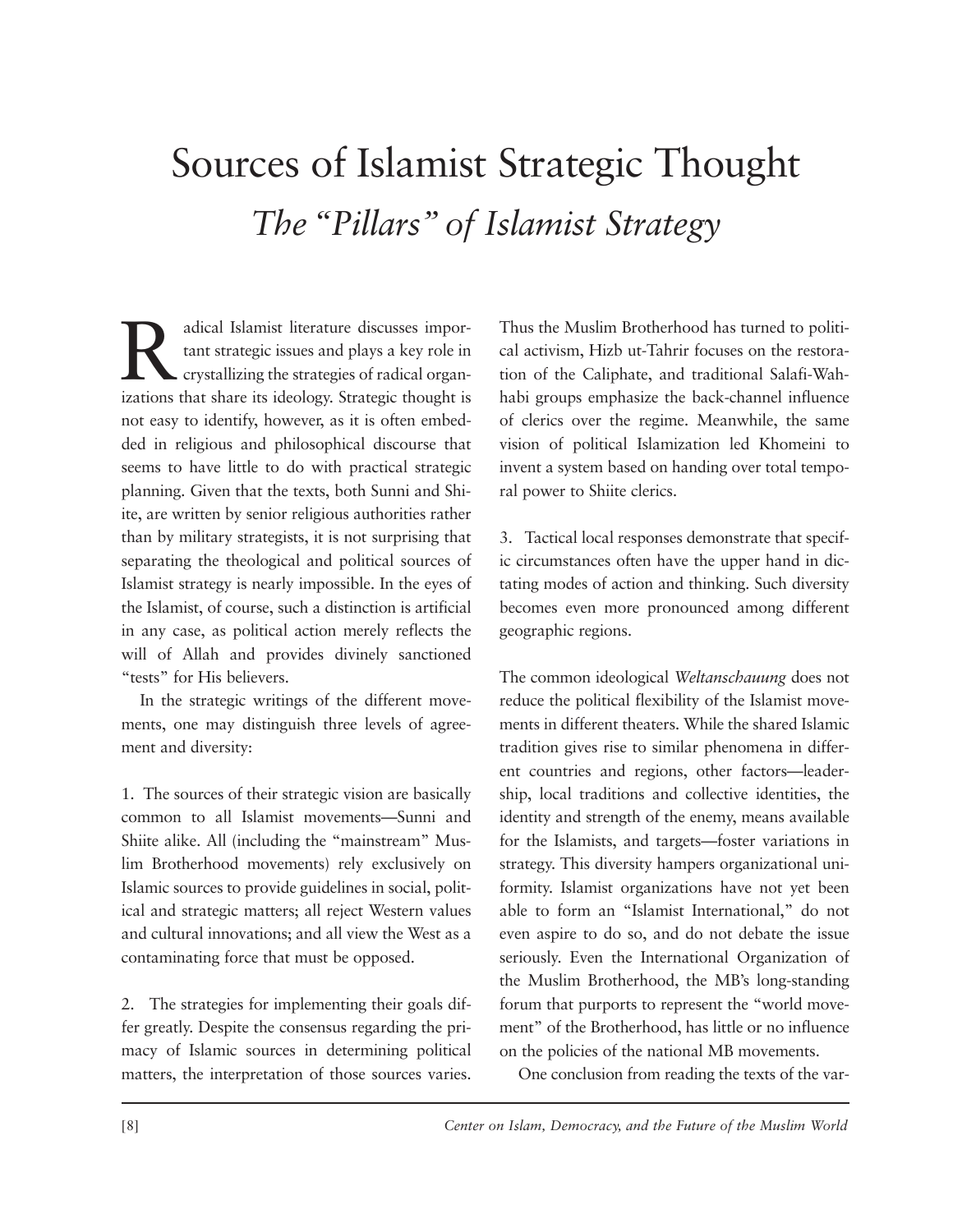ious movements is that the more "conservative" and less "radical" a movement is, the greater diversity there is among its branches and ideologues. The radical worldview tends, conversely, to be much more uniform and less adaptable. The diversity that characterizes the MB and its offshoots, for instance, seems to derive primarily from its core self-image: The Brotherhood views itself as a political-social movement with a strong survival instinct; this dictates that each branch adopt a realpolitik attitude and adapt to its particular social and political environment. The salafi-jihadi movements, on the other hand, tend to be more similar to one another in their reading of the strategic situation and their practical conclusions regarding the struggle. This may be attributed to the powerful influence of a limited number of strategic thinkers—most coming, either by birth or education, from Saudi Arabia or Egypt—on the rank and file of the jihadi movement.

An analysis of the literature leads to the identification of six "pillars" of strategic thinking that appear, to some degree, in most Islamist writing: the religious-"legalistic" pillar that focuses on Allah's commandments to Muslims regarding "infidels" and jihad; the apocalyptic pillar that addresses the belief in the link between jihad and the impending "end of days"; the political pillar that analyzes, in quasi-secular terms, the political balance of power between Muslims and their enemies, and provides the basis for setting strategic and operative priorities; the military pillar that assesses targets and opportunities; the pillar of jihad; and the pillar of martyrdom.

### *The Religious Pillar*

The strategies of the Islamist movements have a broad common denominator in the unambiguous insistence that all decisions—religious, political and military—be directly derived from the sources of the Quran, the Hadith and *sharia* rulings. This shared assumption that every modern situation can be judged by analogy to the rulings and behavior of the Prophet creates a basis for debate among all the different Islamist movements—a debate that can be found, either overtly or between the lines, in their writings.

These writings reflect identical concerns with the conditions under which a defensive jihad is in force and the implications regarding the duty of Muslims to take part in it. Most never question the legitimacy or relevance of the foundational Islamic texts to the modern struggle; rather, they focus on the hermeneutics of those texts and the courses of action that should be derived from them. Sunni and Shiite Islamists alike subordinate their strategic planning to the legal rulings of the scholars/clerics who either lead the organizations or support the leaders. The issues brought before these scholars for final judgment include, among others: the very definition, current implementation, and area of application of the state of jihad; who must participate in jihad, and how; the jihad's rules of engagement; how jihad should be funded; and the behavior of a Muslim toward the *kuffar* (infidel).

All Sunni and Shiite Islamist movements hold that, because of the divine nature of their sources of thought, the room for independent interpretation and adaptation to modern reality is narrow and marginal. Where it does exist, moreover, it must be derived from the way of life and customs of the Islamic patriarchs (*al-salaf al-salih*). The Sunnis also turn to the Prophet's "companions" (*al-Sahaba*) for guidance, while the Shiites (who reject some of the companions) look to the imams descended from Ali ibn Abu-Talib. By basing all ideas, concepts and religious rulings on citations from the Quran or the Hadith, this literature contends that its judgments are sanctified—in essence the word of the living God—and therefore binding in individual, social and political spheres. Applying its rulings is a sacred duty, and deviating from them may bring about a declaration that the deviate individual or regime is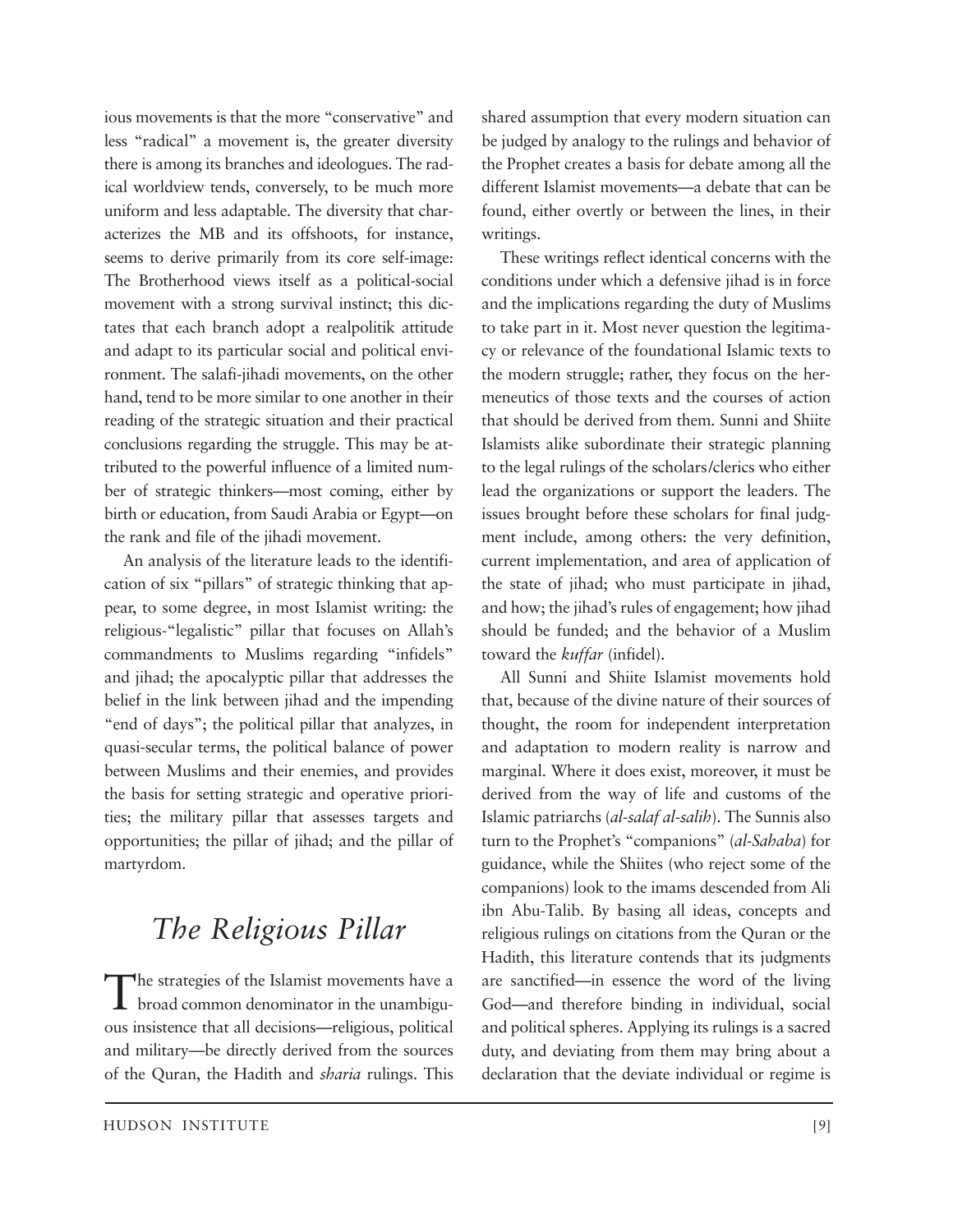apostate, having abandoned the Muslim community, and is therefore deserving of death. This inflexible and uncompromising religious approach has won many adherents, totally loyal people who obey any order or religious ruling, especially one calling for jihad and self-sacrifice in the service of jihad.

### Sunni Movements

The Sunni movements are all inspired by the same religious commentators: medieval authorities, such as Ibn Taymiyya, and more recent intellectuals and leaders who have written since the early 1980s. Their principles are, in essence, well expressed by the original slogan of the Muslim Brotherhood— *"Al-Islam huwa al-hall"* ("Islam is the solution"). This slogan was first formulated to help mobilize the masses for revolution within Arab countries, but it broadened into a concept that included the political struggle with the West, both within and outside of Muslim lands.

The struggle of the "Afghan Arabs" to liberate their country from Soviet occupation in the 1980s, for instance, was not seen as merely a military struggle. It was viewed as a divinely ordained crucible in which the Muslim *mujahidin* forged the jihad movement and enriched the doctrine of jihad. God's apparent hand in the victory had wide-ranging implications for Islamists. The strategy that developed in the wake of the Soviet withdrawal from Afghanistan was based first and foremost on religious grounds.

The same outlook continues today in the battle over the fate of Iraq, which fuels jihad strategy. The theater of the Iraqi jihad has even greater significance, however, because—in the parlance of the jihadist movements—it takes place in the "heart of the Muslim world," in the land of the Caliphs, and in close proximity to the holy land of the Hijaz. This location means that the jihad is nearing the fulfillment of its primary objective: liberation of the holy land from infidel control. This fires the imagination of potential *mujahidin* and reinforces the religious dimension of the struggle.

### SHIITE RADICALISM

The forging of the strategy of modern Shiite radicalism bears some similarities to the evolution of Sunni strategy. The crucible of Shiite radicalism was not Afghanistan and the USSR, however, but rather the Islamic revolution that overthrew the Shah's regime —and, by extension, achieved victory over the United States as well. The sense of intoxication felt by the Afghani *mujahidin* when they defeated the Soviets is analogous to the sense of immunity that Khomeini expressed when he said, after the revolution, "America cannot do a damn thing." In Iran, though, this sense of immunity was tempered by the burden of preserving the nation's interests and by the suffering incurred during the Iran-Iraq war.

The differences in religious principles between Sunnis and Shiites affected the development of the two movements. Whereas Sunni doctrines draw on a tradition of supremacy, Shiite doctrines reflect the status of the Shiites as the "oppressed upon earth" and an ingrained need to incorporate realistic and pragmatic considerations of "public interest" (*maslaha*) in their political and strategic thought. The guiding principles of the radical Shiite movements are also much clearer than those of their Sunni counterparts because they all stem from the work of Ayatollah Khomeini and accept his doctrine of *velayat-e faqih* (guardianship of the Islamic jurists). The national strategic interests of Iran are projected, by extension, into the strategic thought of almost all Shiite radical movements—from Hezbollah in Lebanon to the Mahdi Army in Iraq.

The Iranian ideology of *sudur inqilab* (export of revolution) promotes pan-Islamism. The Iranian revolution did not portray itself to the Muslim world as a "Shiite" revolution, but as an Islamic revolution for Muslims throughout the world. This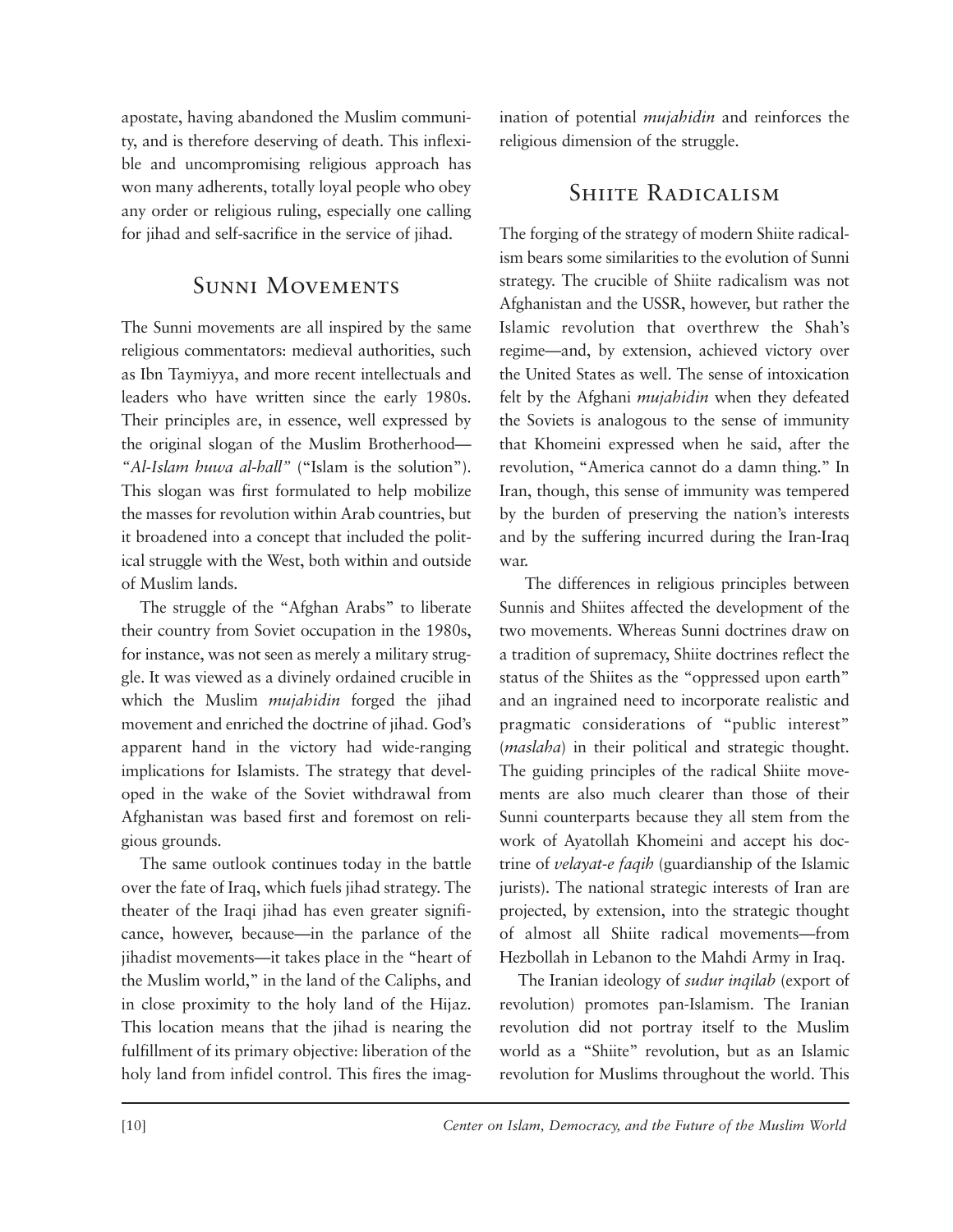inclusive attitude was a feature of Khomeini's thought even before the revolution and was evident in countless documents and speeches. Khomeini did not restrict his revolutionary vision to a re-Is lamization of the Muslim Umma, but saw in Iran's Islamic regime a means of spearheading the spread of Islam to the "oppressed peoples" around the world.

The regime's general Islamic frame of reference underscores its belief in the universalism of its revolutionary mission. This ideology has motivated various arms of the state to forge alliances against the "world arrogance" of the United States, not only with groups and states most ideologically compatible with Iran, but also with any entity that considers the United States to be a nemesis. The "Islam" that the Iranian regime markets to Sunnis in Central Asia, Southeast Asia and Africa, consequently, is a "neo-Shiite," ecumenical Islam ('Shia-lite') designed to be palatable to all Muslims—Arabs and non-Arabs, Sunnis and Shiites—and through which even such heterodox sects as the Alawites are to be brought back into the fold. This Islamic model highlights the Shiite self-image as being the "faith of the oppressed" as opposed to the corrupted Islam of the Gulf Arabs who are linked to the "oppressor."

## *The Apocalyptic Pillar* Sunni Movements

 $\Gamma$  ince September 11, apocalyptic interpretations  $\mathbf{\mathcal{O}}$  of current world events have exploded. The "glorious raids" of September 11 and the subsequent American occupation of Afghanistan and Iraq have been subsequently viewed as "signs" of the imminent apocalypse (*ashrat al-sa'a*). These join other omens that had previously foretold—such as the spread and increase of licentiousness, prostitution, alcohol consumption and killing. According to this view, the world is now in the last of a series of

which the Prophet spoke. Though Muslims currently live in conspicuous inferiority to the infidels, the triumph of Islam is ultimately assured. Islam will triumph both through spiritual ascendancy over all that is "un-Islam" and through military victory (by jihad) over the entire world, which will then become *dar al-Islam* (land of Islam). Because the "end of days" is conditional on these victories, jihad cannot be open to any compromise and will continue until the "day of judgment." According to jihadi writings, the clash between

stages that the Umma had to endure and about

Islam and the "crusading West" is not limited to the present dimension; it began between the two sides with the birth of Islam and is destined to continue until the eschatological events at the "end of days." This apocalyptic pillar of Islamist strategy is not as evident or prevalent as the religious-juristic pillar, but it has played a major role in Islamic movements as far back as the nineteenth-century campaign of the self-proclaimed Mahdi (the "rightly guided one," the Muslim savior) in Sudan. It was also a prominent feature of the 1979 attack on the great mosque in Mecca by Juhayman al-Utaybi and the self-styled Mahdi Muhammad bin Abdallah al-Qahtani. More recently, jihadi doctrines have tended to incorporate eschatological elements by citing signs relating to the "last day" (*al-yawm al-akhir* or *yawm al-qiyama*) and linking them to contemporary events.

In this context, the jihadi movement identifies itself with the elected group that merits the grace of Allah (*al-ta'ifa al-mansura*). The extensive literature on *al-ta'ifa al-mansura* creates a mystical aura around it: this group begins with the *Sahaba* and continues to exist—explicitly at times, implicitly at others—until the "day of resurrection" (*yawm alqiyama*). It possesses superior qualities and is immune to evil. The fact that this vanguard has now surfaced and is being identified with jihadi and *mujahidin* groups indicates that we are now living in a period of omens presaging the "day of judg-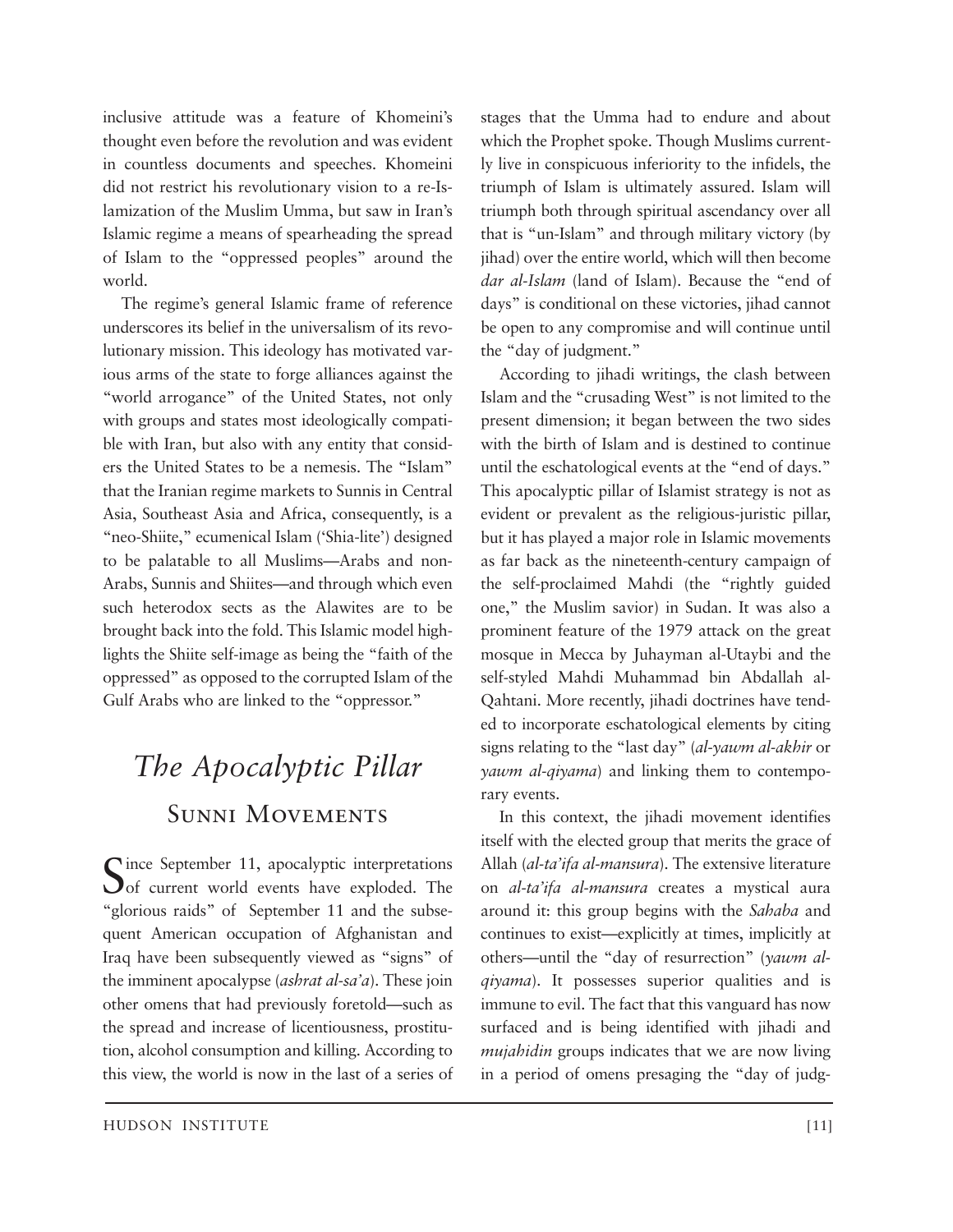*While apocalyptic ideas are more prevalent in the jihadi literature, they can also be found in "mainstream" Islamist movements such as the MB. Sheikh Yusuf al-Qaradawi, for example, wrote that "the signs of salvation are absolute, numerous, and as plain as day, indicating that the future belongs to Islam and that Allah's religion will defeat all other religions."*

ment" at the "end of days." *Al-ta'ifa al-mansura* is expected, according to eschatological predictions, to achieve military victory over its enemies and implement the ideal of Islam on earth. The main theater in which *al-ta'ifa al-mansura* will operate is *al-Sham* (Jordan, Syria, Lebanon, Palestine and the Sinai), later moving on to the Arabian Peninsula and continuing to operate until it fulfills its role. The Mahdi will join forces with *al-ta'ifa al-mansura* to conquer the land of Sham (Syria-Lebanon-Palestine) and then, together with Jesus, will fight the anti-Christ (*al-masih al-dajjal*). In some writings, this stage of the apocalypse is followed by a cataclysm—which resembles a nuclear holocaust in some descriptions—after which chaos will prevail and usher in the era of the Quran's cosmic verses (Sura 41). Cosmic phenomena will occur. On the same day the "beast" (*al-dabba*) will depart from the land (Sura 27:82) and the "day of resurrection" will soon follow.

This apocalyptic vision might appear to be in some tension with the strategic emphasis on the constant shifts and temporary setbacks in Islam's tactical situation. In fact, however, the two approaches complement each other. The salafi-jihadi intellectuals are clearly interested in focusing on the current dimension of the clash, both to reinforce the ranks of their followers and to encourage their attacks on the West. At the same time, the apocalyptic message plays an important role in bolstering the morale of the *mujahidin* by assuring them that, ultimately, victory is guaranteed.

While apocalyptic ideas are more prevalent in the jihadi literature, they can also be found in "mainstream" Islamist movements such as the MB. Sheikh Yusuf al-Qaradawi, for example, wrote that "the signs of salvation are absolute, numerous, and as plain as day, indicating that the future belongs to Islam and that Allah's religion will defeat all other religions… the conquest of Rome and the spread of Islam till it includes all that is in night and day… prelude to the return of the Caliphate."1 The West, the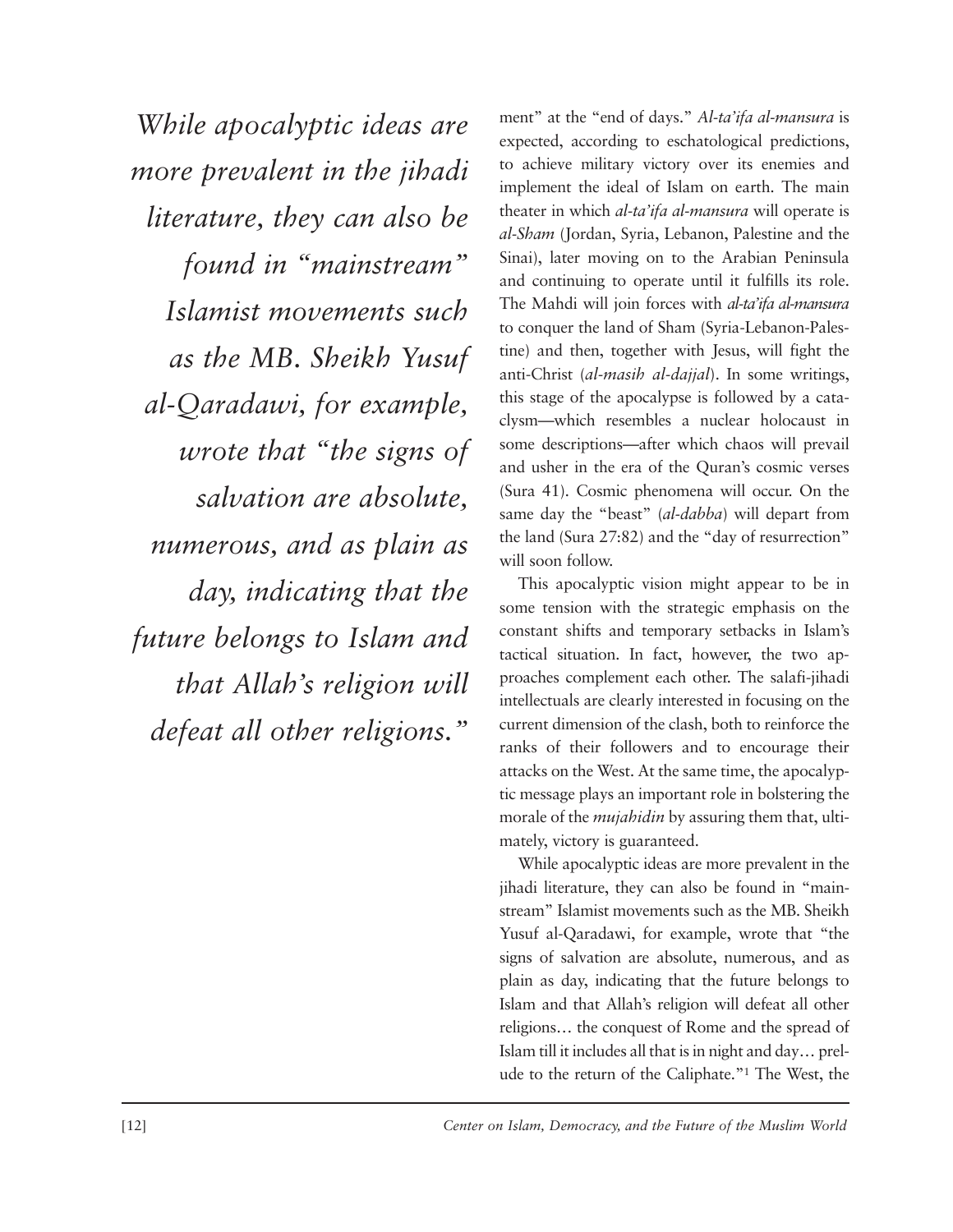United States, and Israel are likened to the ancient tribes of Ad and Thamud, which rejected Mohammed's message and were therefore annihilated, and to Pharaoh's Egypt, to which Allah sent a series of plagues, finally drowning its troops in the sea.2

### SHIITE RADICALISM

Much attention has lately focused on the apocalyptic dimension of Shiite radicalism. Since Khomeini's death, Iran has witnessed a revival of interest in, and an eagerness for the return of, the Mahdi. Statements and actions by the incumbent president of Iran, Mahmud Ahmadinejad, indicate that at least he and his close affiliates are motivated by a Mahdivist vision of the world as being on the threshold of the "end of days"—and by a desire to expedite the reappearance of the Hidden Imam. Guided by this vision, such people may not be deterred from actions that might even precipitate a nuclear war.

This strand of thought is the exception rather than the rule in Shiite religious history, however, and is foreign to the Khomeini doctrine that rules Iran. This doctrine holds that the Hidden Imam (who has, according to tradition, been in occultation since 873) will not return until the end of history, which effectively neutralizes apocalyptic Mahdivism. Historically, Shiite leaders have been among the most *antimessianic* of Muslims and have consistently ostracized messianic movements. From the burning of medieval *gullets* to the execution of nineteenth-century Babis and the persecution of the Bahais, Shiite orthodoxy has been extremely effective in putting down Mahdist movements. It should be noted, however, that all these cases concerned those claiming to be intermediaries between the community and the Imam—and thus also claiming the mantle of Prophecy. Unaffected by such purges has been an abiding undercurrent of belief that the Imam is not totally incommunicado and that it might be possible for his devotees to "hasten" his reappearance. Today

this belief surfaces in writings associated with the Iranian Revolutionary Guard (IRG), though it is unclear to what extent or in what ways it informs IRG strategy.

Acting as a countervailing force, the jurists of Shiite Islam continue to play a pivotal role in discouraging messianic enthusiasm, which they have done since becoming an anchor of religious stability in the Middle Ages. This Shiite clerical establishment based its authority on the occultation of the Imam and the absence of any person who could claim to serve as a conduit for communication with him. Over the centuries these clerics (*ulama*) succeeded in suppressing any who dared call for "hastening" the reappearance of the Imam or claimed direct communication with him. Traditional Shiite doctrine based itself, not on direct revelation, but on inferences drawn about the will of the Imam through erudite readings and regulated exegesis of sacred texts by only highly initiated mujahidin. Even Khomeini himself did not claim to have direct communication with the Hidden Imam. The power of the *ulama* eventually paved the way for the 1979 Islamic revolution, and at least its "old guard" be lieves that the revolution's future is contingent on keeping the Imam in total occultation. In this light, Ahmadinejad's emphasis on the imminent reappearance of the Mahdi is quite foreign, even to the radical doctrines of revolutionary Iran.

All in all, it is not clear how strong the Mahdivist doctrine that Ahmadinejad represents is and particularly what hold it has over the Revolutionary Guard or the most influential schools in Qom. But even without an apocalyptic component, the "romance" of martyrdom may threaten Iranian pragmatism. In Shiite lore, martyrdom tends to be identified with the Imam Hussein, the "prince of martyrs." His death is perceived as the antithesis of realpolitik and the triumph of moral values over the egotistic wish for life. This belief*,* in addition to the belief in Mahdivism, has a real destabilizing potential in case of a nuclear impasse.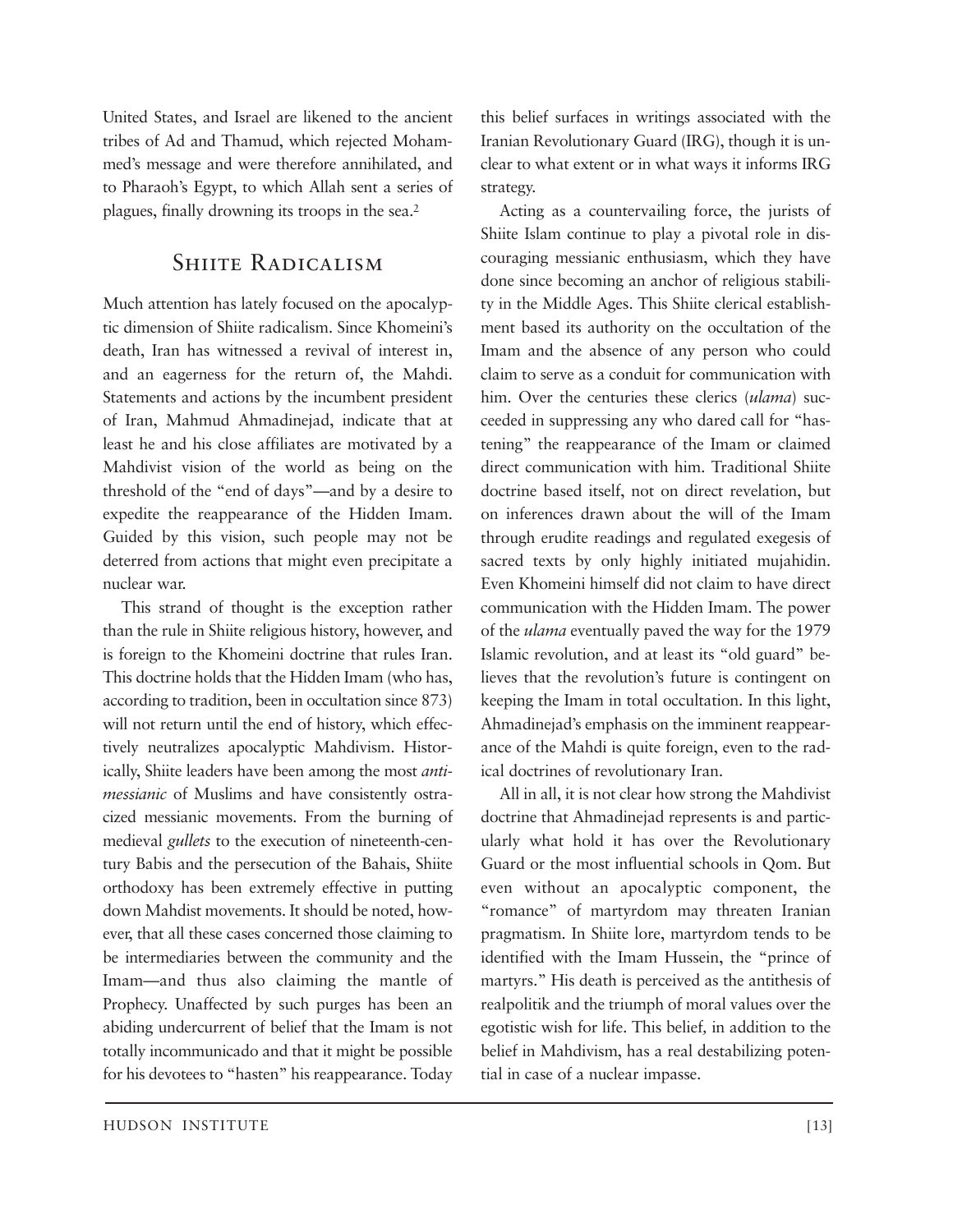### *The Political Pillar*

The political pillar of Islamist strategy is evident in both Sunni and Shiite writings, which show a strong sense of realpolitik and an understanding of the current balance of power. Sunni and Shiite (mainly Iranian) strategists offer detailed analyses of the "enemy" and the enemy's alliances, strengths and weaknesses. These analyses form the basis for the Islamist discussion of appropriate targets for attack, terrorism and general policy toward different parties.

The priority given to concentrating the military and cultural effort against one enemy or another varies according to global circumstances and existing opportunities, and results from both strategic calculations and existing opportunities. The September 11 terror attacks against the World Trade Center, for example, were carried out after operational difficulties in waging war against the "internal enemy" i.e., (…) forced a shift in focus to the "external enemy," i.e., (…) which was perceived as an attractive and unprepared target. At the same time, evidence suggests another contributing factor—the assessment that such an attack would help precipitate wide support for the jihad movement within the Muslim world.

### *The Military Pillar*

Islamist writings are replete with military analyses of the pros and cons of various courses of **L**ses of the pros and cons of various courses of action. This can be clearly seen in discussions about the acquisition of WMD and the advantages and disadvantages of suicide attacks. (This aspect is ad dressed in the subsequent section on operational thinking.)

The distinction between the "gradualist" MB movements and the salafi-jihadi groups is particularly apparent in their attitudes toward the military

pillar. The debate about the religious legitimacy and political wisdom of suicide attacks, which took place some time before and after 9/11, was won by those who favored them. But the different movements, and even elements within each movement, continue to debate three main issues: the legitimacy of killing other Muslims in the course of a jihad (*tatarrus*); the legitimacy of killing non-Muslims in Muslim countries outside of the theater of jihad (the issue of a "protected alien" or *musta'min*) and justification of terrorist attacks in the West proper. While much of the debate over these issues is couched in juristic terms, pragmatic military calculation deeply informs religious arguments.

### *The Pillar of Jihad*

 $A$  key element of consensus in the strategic discourse of the different Islamist movements is the role of jihad, which is similar in both its Sunni and Shiite manifestations. The *casus belli* and leadership of jihad, however, are different.

#### Sunni Movements

The salafi-jihadi strategic thinking that focuses on jihad and martyrdom as the primary means of achieving Islamist goals can be found in the ideology of the Muslim Brotherhood. Ideologues of all camps distinguish between a "defensive jihad" (*jihad al-daf'* or *jihad al-difa'*) for liberating Muslims from the threat or occupation of infidels, and an "initiated jihad" (*jihad al-talab wa-al-ibtida*) "until religion [in the world] is Allah's" (Sura 2:193). The former is incumbent on every able Muslim man, woman and even child of the country under occupation, and it has precedence over other duties (*fara'id*). The latter, on the other hand, is deferred until the Muslim Umma is unified under a leader and is, in essence, a collective rather than individual duty. It is noteworthy that there is no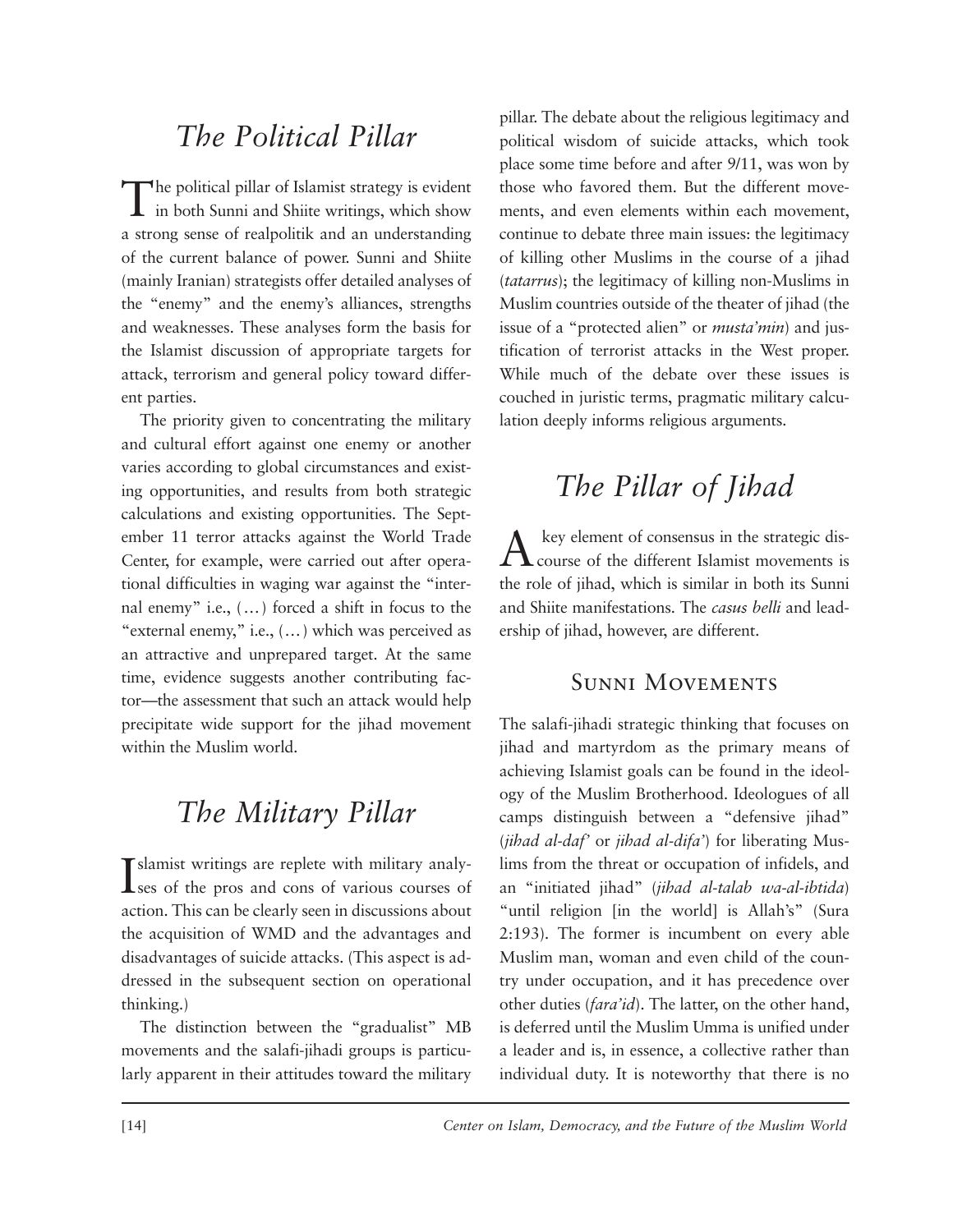clear reference to this distinction in classical sources, and its modern usage is generally attributed to the writings of Sheikh Abdallah Azzam in light of the Afghan jihad. Even classical Wahhabi ideology does not distinguish between these two forms of jihad, and today's jihadists clearly deviate from the original Wahhabi doctrine, which gives the imam (the king) rather than religious clerics the power to call for jihad. All Islamist movements—Sunni and Shiite alike—agree that, under the current circumstances, the defensive military jihad (jihad for the sake of Allah or *jihad fi sabil Allah*) is a personal duty (*fard 'ayn*).

Few movements, however, have dealt with the issue of offensive jihad in depth. Azzam, the prophet of the jihad doctrine, and intellectuals that followed him have pointed out that jihad will ultimately continue until the rule of Islam is achieved over *dar al-harb,* the Islamic Caliphate is reestablished, and the word of Allah is supreme throughout the world. Lately, some al-Qaeda-oriented books have reiterated that the final goal is the Islamization of the entire world. Most Islamist movements, however, shy away from this subject—though a sense of victory in Iraq might fuel a desire to widen the scope of the goals to include an initiated or offensive jihad.

The current MB position is that, while defensive jihad to liberate occupied Muslim lands is an individual religious duty, offensive jihad is not currently in effect. Sheikh al-Qaradawi stated clearly after 9/11 that "we" are not in the stage of *jihad al-talab*, but in a defensive jihad. *Jihad al-talab,* he said, can take place only when there is an Islamic Caliphate. Similarly, the eminent Tunisian Sheikh Rashid al-Ghannushi has asserted that jihad is designed only to repulse aggression against the Umma and not, at this stage, as a means of forcing Islam on mankind. Ghannushi also rejects the legal argument used by al-Qaeda to justify attacks on civilians in Western countries—namely, the principle of reciprocity (*almu'amala bi-al-mithl*) for what Western govern*Lately, some al-Qaedaoriented books have reiterated that the final goal is the Isl am ization of the entire world. Most Islamist movements, however, shy away from this subject—though a sense of victory in Iraq might fuel a desire to widen the scope of the goals to include an initiated or offensive jihad.*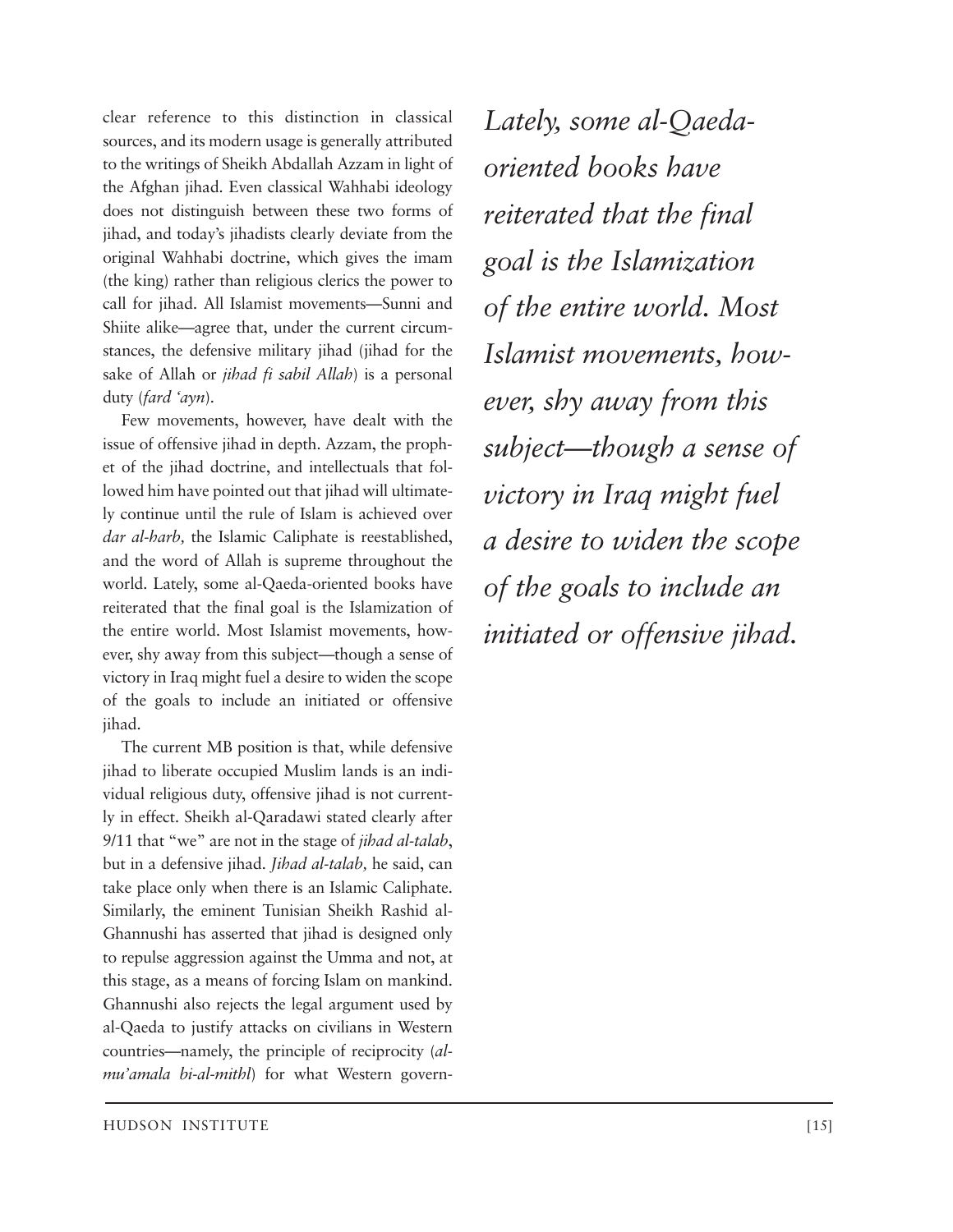ments do to Muslim peoples. He argues that this contradicts the Islamic principles of punishment, which forbid punishing a person for a wrong committed by another.

In the parlance of the jihadist movement, then, jihad at the present stage of the conflict is primarily a means of defense against the enemies of Islam, but it will eventually evolve into a strategy for attack. Jihad is not merely a "necessary evil," however; it is also an aim in itself. Prominent in Islamist literature is the elevation of jihad to the status of an obligation, with only the principle of faith in God held as being loftier.

The ideological and practical debate among the different Islamist movements on this subject seems to be over what conditions "trigger" jihad and whether or not conditions exist that may bring it to an end (or to a "ceasefire" or *hudna*). Because the definition of defense has been extended in Islamist thought (as far back as Sayyid Qutb) to include, not only actual military occupation of a Muslim land (e.g., Iraq, Afghanistan, the Philippines, Palestine), but also "spiritual" or economic occupation—in the form of Western clothing, businesses, media and so on—the concept of defensive jihad is also expanding. It no longer seems restricted to a war that comes to an end once the "infidel" military occupation comes to an end. Many salafi-jihadi groups consider such Muslim regimes as Egypt, Saudi Arabia and Jordan to be "apostate" or "heretic" (*takfir*) and, therefore, equivalent to being "occupied"—a state that necessitates defensive jihad in those countries. This is where salafi-jihadi groups ostensibly part company with the Muslim Brotherhood, which does not accept the ruling of *takfir* against incumbent regimes (and therefore does not consider them as a legitimate target of jihad). The MB does, however, accept the principle that jihad is an individual duty when Muslims come under attack, which is a guiding concept in salafi-jihadi strategic thinking. However, by accepting the principle that Muslims under attack or occupation

causes the jihad to become an individual duty for Muslims, the MB endorses the underlying principles that guide the strategic view of the salafi-jihadi movement. Since the Muslims of the above-mentioned "occupied" lands (not to mention the occupation of Spain—"Andalus") have not repelled the "infidel occupiers," the MB interpretation leads to the same conclusion of al-Qaeda: that jihad has become a personal obligation for all Muslims throughout the world.

Distinctions between defensive and initiated jihad within Islamist strategic thinking are further blurred by the fact that both types employ the same weapons and means. The texts dealing with defensive jihad debate whether to regard all citizens of the "occupying power" as "combatants" (*ahl alqital*) and whether attacks ("raids" or *ghazawat*) outside the borders of the "invaded" Muslim country are religiously justified. The Egyptian MB's differing positions on the terrorist attacks in Sinai are illustrative, as the attacks could be seen as directed against Israel, Westerners, or the Egyptian regime and were carried out by the *takfiri* group Jamaat al-Tawhid wa-al-Jihad. The MB did not condemn the attack on Taba (October 2004). Noting that it was directed against Israelis ("tourist occupiers"), the MB called it a defensive jihad because it was responding to the "atrocities" of Israel in Palestine and of the United States in Iraq. In his reaction to the next attack, on Sharm al-Sheikh (July 23, 2005), the Egyptian MB General Guide, Muhammad Mahdi Akif, remarked that the aggression and wars perpetrated by global imperialism against the world's peoples gave birth to the culture of violence and terrorism, but he also condemned the attack, saying that it contradicted religion and religious law. Akif's response to the April 24, 2006 attack on Dhahab repeated this condemnation but without any expression of sympathy for the terrorists' motivation, probably because most of the victims were Egyptians and it was clearly directed at the state. Unlike Taba, the Sharm al-Sheikh and Dhahab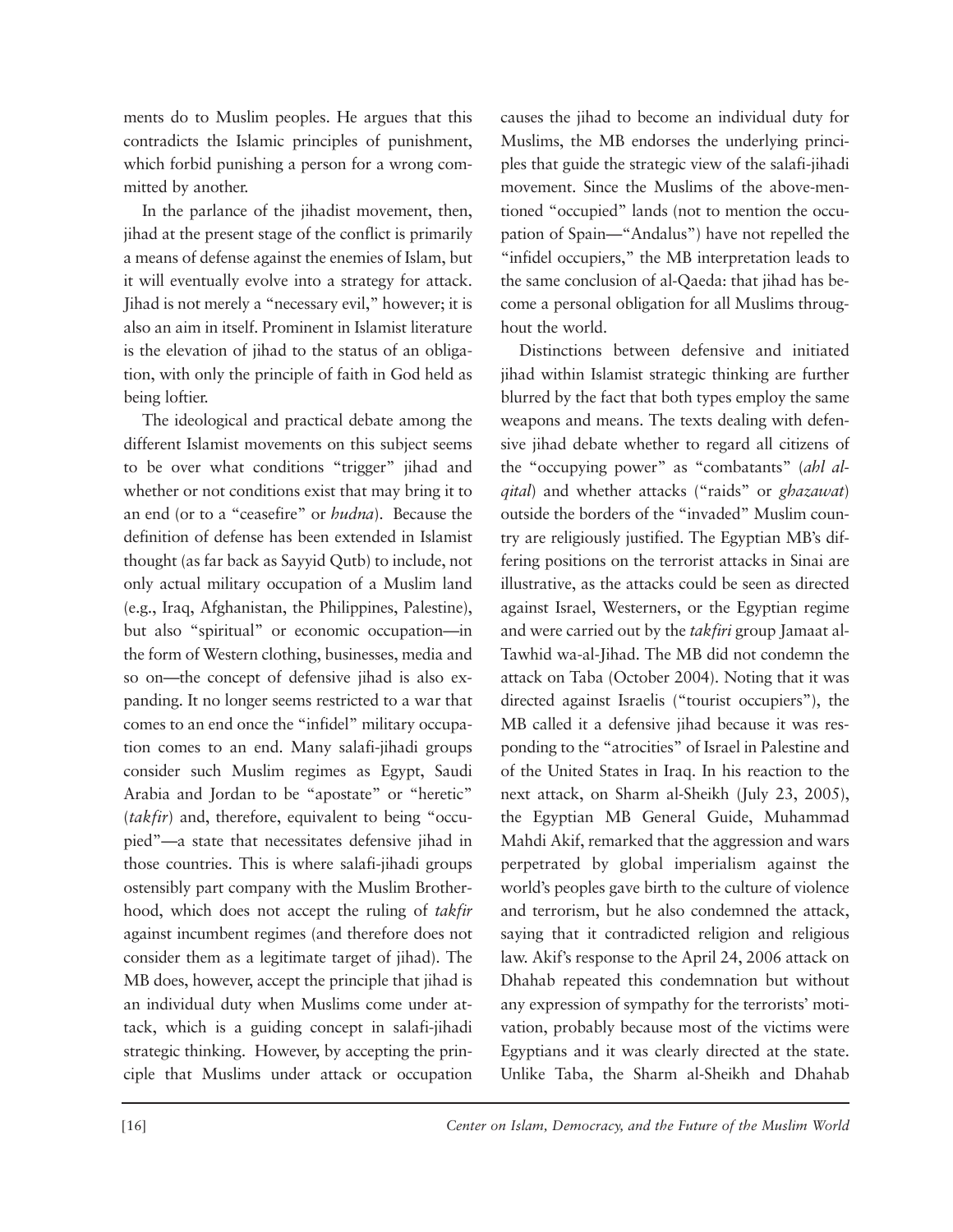bombings were called "terrorist operations" (*'amaliat irhabiyya*) in MB publications.

#### SHIITE RADICALISM

The Shiite concept of jihad differs from the Sunni salafi-jihadi concept in two main areas: the causes and goals of jihad—the "threats" toward Islam that warrant jihad—and the leadership of jihad.

In Shiite doctrine, as manifested in Iran and its proxies (Lebanese Hezbollah and the Iraqi Shiite movements), jihad is not simply a means of obtaining a political objective. It is a pillar of faith, a means of testing the belief of a Muslim by putting him through trials and tribulations similar to those endured by the imams Ali and Hussein. It is the path toward achieving unity with Allah's will; it serves the interests of the believers and, in doing so, fulfills the Islamic obligation to serve the community (over and above the individual); and it "pays," as it will be rewarded in this world by Allah, who will give the believers victory.3 Because Shiite thought holds that initiated jihad must await the reappearance of the Hidden Imam, any current military jihad is defined as defensive and seen as a duty. On this last point, the Shiite concept corresponds to the Sunni salafi-jihadi one.

In contrast to the Sunni salafi-jihadi view, however, Shiite Islamists do not sanction jihad that is a spontaneous defense of the homeland. Defensive jihad requires a decision that can be made only by the "ruler-jurisprudent"(*vali faqih*). He alone has the ability to weigh all the considerations and the authority to decide whether or not the jihad should proceed. The *vali faqih* may also "suspend" jihad (for example, Iran's jihad against Iraq during the Iraq-Iran war) on the basis of realpolitik and the "public interest" (*maslaha*) of the (Iranian) people. The leaders of Iran's proxy organizations, moreover, are subordinate to the *vali faqih,* who is Iran's Supreme Leader Ali Khamenei; they must turn to and defer to him, as they do not have the authority themselves to determine the public good.<sup>4</sup> Khamenei's understanding of the public interest is not, of course, necessarily congruent with the interests of Lebanon, or Iraq in general, or the Shiites of Lebanon or Iraq, or even of Hezbollah or the Mahdi's Army as organizations. He takes into account the wider context of the conflict between Islam (or at least Shiite Islam) and the West—and implicitly gives primacy to Iran's interests over all others.5 The proxy movements are expected to be willing to risk losses of their own for the greater good as defined by Iran. This principle may be relevant at a time when Hezbollah sees itself as waging a war in the framework of a larger confrontation between the United States and Israel on one side and Iran and Muslims on the other.

The fact that the Shiite jihad requires state leadership does not prevent maneuvers that might encourage a declaration of jihad, nor does it prevent preparations for future jihad while actual fighting is in abeyance. Such preparations include "patience and steadfastness" (*sabr wa-sumud*), training (*tad rib*), self-education and the "jihad of construction" (*jihad al-binaa'*)*—*building the infrastructure necessary for the future jihad. Jihad is also described as playing a societal role because its very nature—i.e., the willingness of the individual to sacrifice himself—demonstrates dedication to the preeminent needs of society: religious piety, independence and protection of the homeland against the avarice of the infidel imperialists, and the struggle to abolish oppression.6

### *The Pillar of Martyrdom*

### Sunni Movements

Salafi-jihadi beliefs sanctify self-sacrifice for Allah (*istishhad*) and perceive it as deriving from the duty of jihad. Such self-sacrifice brings with it a significant reward: the assurance of reaching the next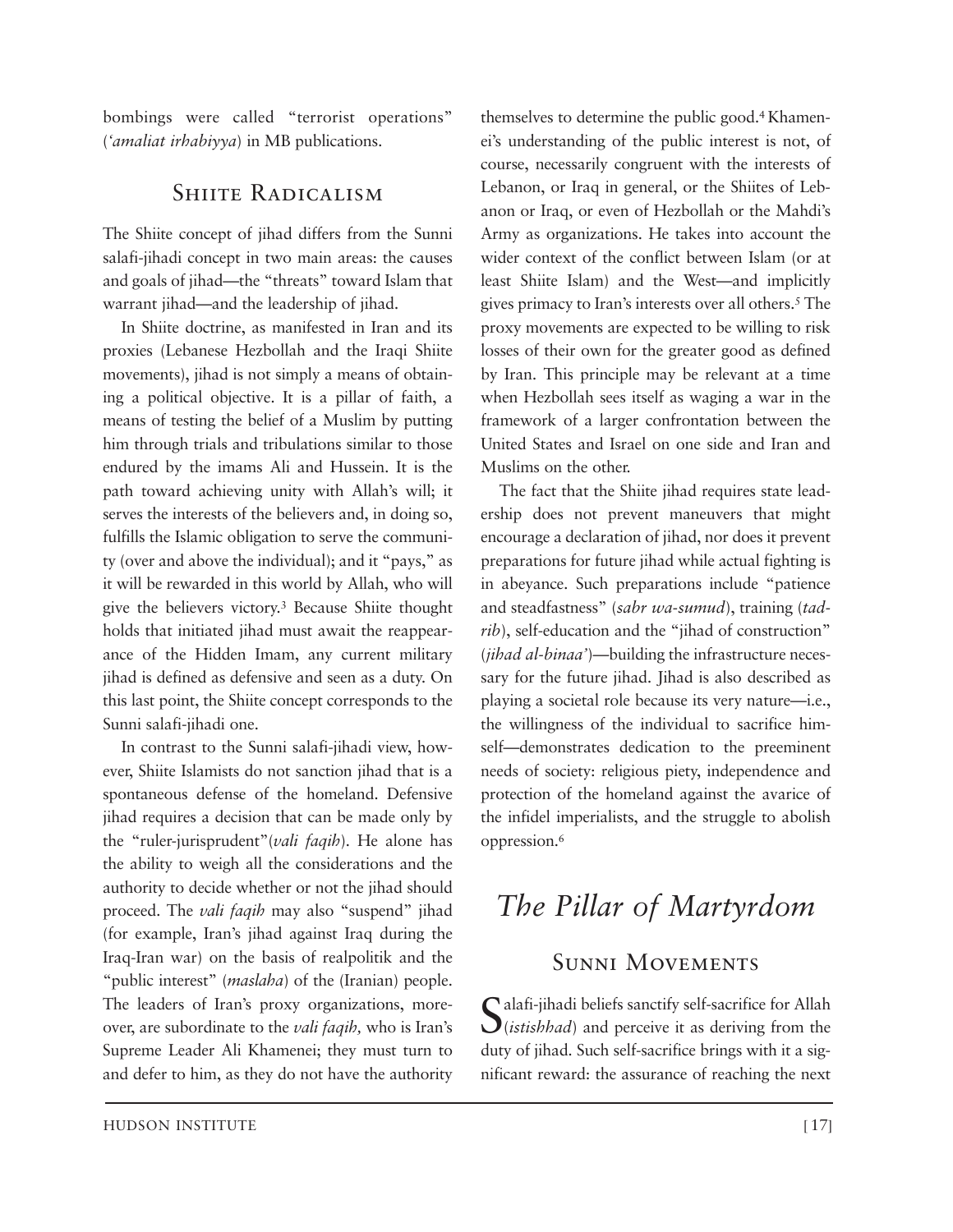world, or paradise. Only the Islamic faith itself is loftier than jihad and self-sacrifice, and fulfilling these two commandments earns the greatest reward possible. Though state-run Muslim religious establishments refute al-Qaeda's idea of *istishhad,* al-Qaeda is nonetheless attempting to globalize its version. Today this idea has become al-Qaeda's principal weapon in the battle for Iraq, and more recently it began using it in the Maghreb.

The salafi-jihadi movement has inherited from the MB the ideal of martyrdom (*shahada*), not as a necessary evil but as "a consummation devoutly to be wished." Hassan al-Banna even argued that jihad was the second pillar of faith after the testimony of faith that "there is no God but Allah and Mohammed is His messenger." Banna also quoted the Hadith, "He who dies and has not fought, and was not resolved to fight, has died a *jahiliyya* (ignorant) death."7 Martyrdom is central to jihad. Allah grants a "noble life" only to a nation that "knows how to die a noble death."8 Death is an art (*almawt fann*)*,* and Muslims are obliged to prefer it over life if they desire victory.9 This tenet of the MB makes it difficult to draw a sharp distinction between it and salafi-jihadi beliefs regarding such issues as suicide attacks.

#### SHIITE RADICALISM

Radical Shiite ideological texts (mainly Hezbollah texts written in Iran) attest to the centrality of jihad as a "doctrine and a program of action" through which a Muslim may "sacrifice his life for the sake of Allah and attain paradise." Martyrdom "for Allah's sake" (*shahada*) is not a necessary evil but the greatest reward accorded to a *mujahid* and is the pinnacle of jihad. Hezbollah documents quote a saying attributed to Imam Ali (the fourth Caliph and founder of the Shi'a): "Jihad is one of the gateways to paradise, which Allah has opened unto His most loyal believers [only]." Hezbollah's role models are the imams Ali and Hussein, who went into battle knowing they were heavily outnumbered and that they were going to become martyred. Hezbollah itself is dedicated to that principle, therefore, and portrays itself as embodying self-sacrifice and a willingness to ignore all "pragmatic" considerations out of commitment to Allah.10 The *mujahid* derives his power from his "revolutionary sentiment"; he challenges rather than succumbs to deprivation. This is the secret of Islam's victories throughout the ages.11 Hezbollah's slogan—"For verily Hezbollah [the Party of Allah] will overcome"<sup>12</sup>—relates specifically to the organization's dauntlessness in its waging of jihad.

### Key Movements and Thinkers

### Sunni Ideologues

The Sunni Islamist movements all base their ide-<br>ology on that of the Muslim Brotherhood and/or the Wahhabi movement in the Arabian Peninsula. This ideology interprets Muslim history as a process of deterioration, particularly since the beginning of the twentieth century and after the abolition of the Caliphate. The infiltration of Western mores and culture is largely to blame for this situation.

The literary sources of Islamist strategic thinking are readily available on the Internet and in bookstores across the Muslim world. The discussion of strategic issues is most evident in the writings of "mainstream" Islamist movements, which have "research centers" that perform strategic research (such as those affiliated with the Muslim Brother hood in Egypt). The Muslim Brotherhood is an ideological movement that encompasses a number of organizations in different Arab countries (mainly Egypt, Jordan, Syria, Sudan and Palestine, where it is known as Hamas) with offshoots in other coun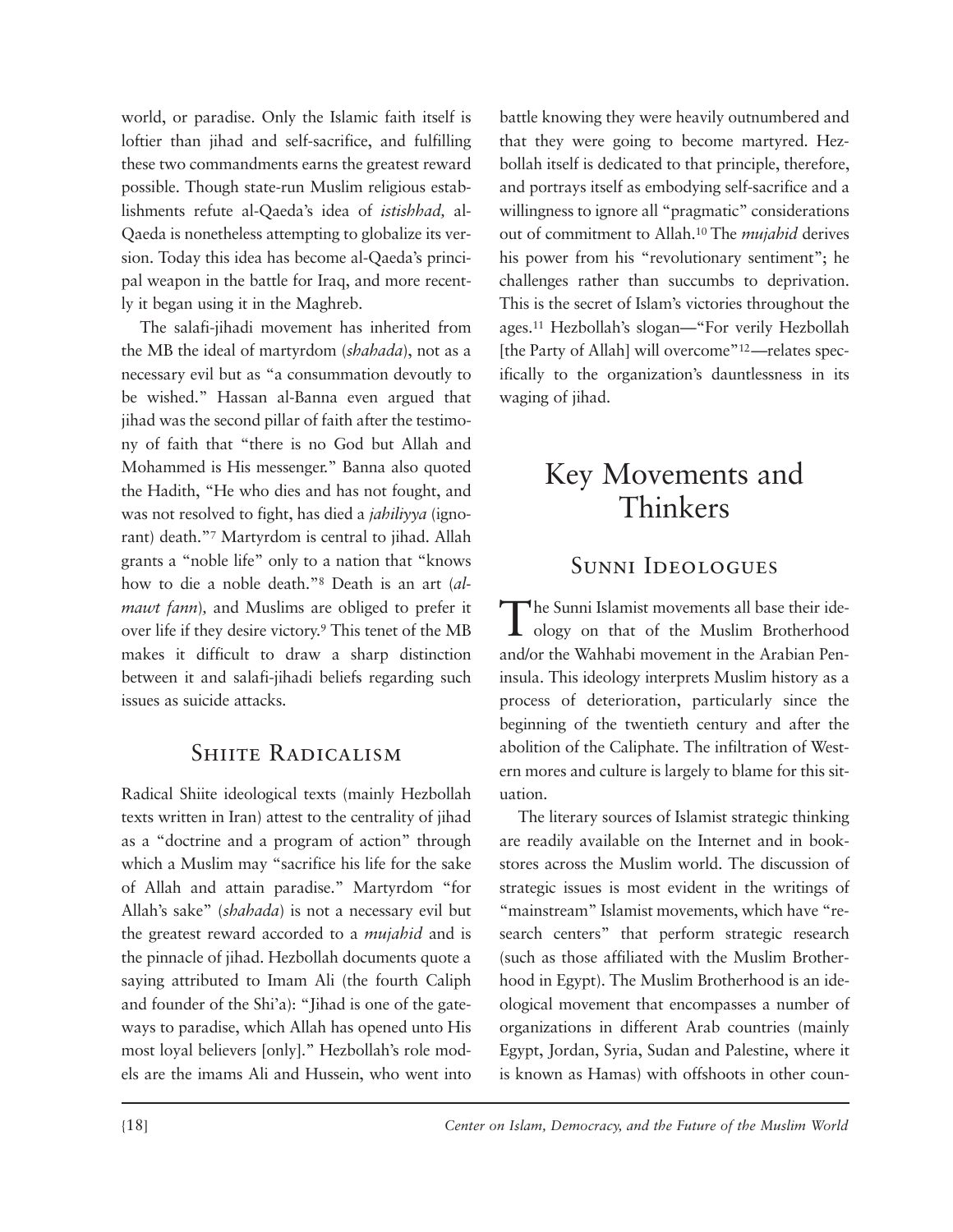tries, including ones in the West. The principal auth ors of these strategic writings are such prominent clerics as Sheikh Yusuf al-Qaradawi (Egypt/Qatar), Hasan al-Turabi (Sudan), Sheikh Rashid Ghannushi (Tunisia/London) and Tariq Ramadan.

The world jihad movement led by al-Qaeda has been particularly prolific in developing a corpus of strategic thinking. While this corpus is not contained in any one consensual document, remaining hidden instead in different treatises, it advances many common ideas. The literature focuses on the definition and nature of the enemy, the relations between Islam and the outside world, the movement's ultimate aims, and the ways and means of attaining those aims. It also discusses apocalyptic ideas, implying or even explicitly stating that the present era is approaching the end of days—the preordained time of redemption and victory over Islam's enemies. In any event, it calls on Muslims to spurn indifference and take the destiny of the Umma into their own hands by fulfilling the divine mission of local and global jihad in which Allah has promised victory.

Some of the prominent strategists in this arena are Ayman al-Zawahiri, Abu Musab al-Suri, Abu Musab al-Najdi, Abu Basir al-Tartusi, Abu Muham mad al-Maqdisi, Fares Ahmad al-Shuwayl al-Zahrani (Abu Jandal al-Azdi), Nasser bin Hamad al-Fahd, Ali al-Hamid, and the late Yusuf al-Ayiri. Their writing focuses on methods for re-Islamizing the Muslim world (the jihad against "apostate" regimes), the milestones toward victory over the "infidel" West, and the strategic goals of the Islamist movement—including the model for the future order of the Islamic world after this victory (e.g., the Caliphate model). Other authors affiliated with al-Qaeda in Iraq (such as Abu Abdallah Ahmad al-Imran al-Najdi and Abu Muhammad al-Hilali) deal directly with the strategy in Iraq. Arguably the most authoritative, if not the best-formulated strategy can be found in the writings of al-Qaeda's second-in-command, Ayman al-Zawahiri.

Another Sunni movement with prolific writings on strategic goals, Hizb ut-Tahrir (HT) in Central Asia, adds another element to the Muslim Brotherhood and salafi-jihadi strains of thought. HT strategic writing is far more detailed and elaborate than that produced by either MB or salafi-jihadi thinkers in its description of the envisioned Islamic regime. The movement's founder, Taqi al-Din al-Nabahani, created a "constitution" for the Caliphate as far back as the 1950s, and the party continues to present a comprehensive world view and strategy.13

#### SHIITE IDEOLOGUES

As noted above, Shiite strategy—the Iranian doctrine of "export of the revolution"—stems primarily from the writings and statements of the Ayatollah Rouhollah Khomeini. Many years before the establishment of the Islamic Republic in Tehran, Khomeini expounded his main views in his book *Huk umat-I Islami va Velayat-i Faqih* (*Islamic Gov ernance*). This book called on the clergy to take upon themselves, not only spiritual authority, but also political power—the basis of the principle of *velayat-e faqih* (guardianship of the Islamic jurists).

The "Mahdist" doctrine can be found in muchless-definitive texts: sermons of certain clerics, some writings of a scattering of ayatollahs, and the ramblings of the present Iranian president, Mahmud Ahmadinejad, who is neither an ideologue nor a scholar. Some apocalyptic writings that focus on hastening the reappearance of the Hidden Imam are associated with the Iranian Revolutionary Guard.

### Identification of the Enemy

The perception and definition of the enemy, the  $\perp$  laws governing war against the enemy, and the rationale—be it defensive, deterrent or initiated for that war are pivotal components of Islamist strategy. The growing salafi-jihadi tendency to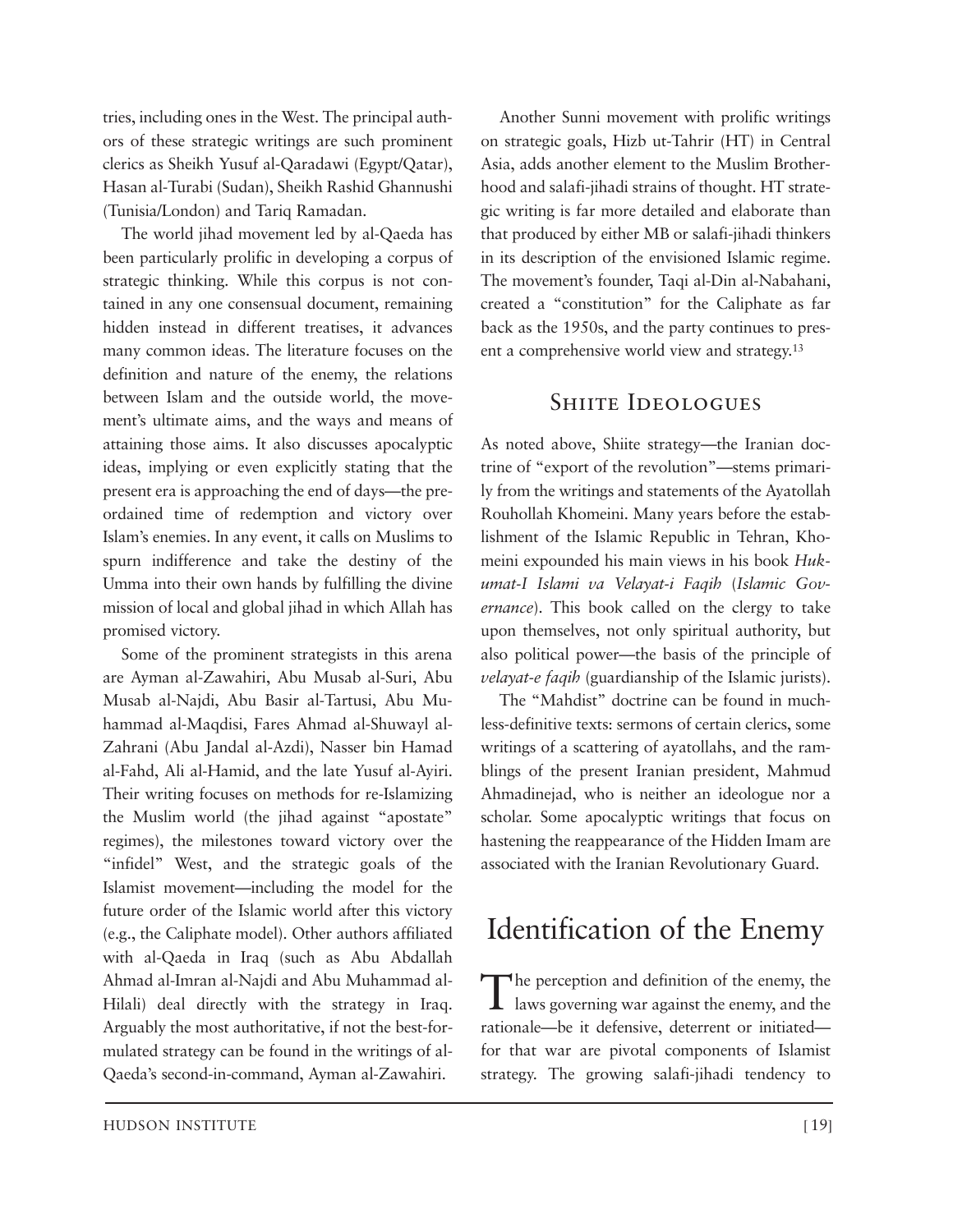include Shiites in the category of "enemy," in both theory and operational behavior, makes it difficult to draw a common picture for Sunni and Shiite movements. In general, however, all Islamist movements hold that the enemy is comprised of both local and external entities that are either overtly or secretly allied with one another.

### Sunni Movements

In Sunni jihadist thought, there are two concentric and interrelated enemy circles. The local, inner circle consists of the Arab and Islamic regimes, "the apostates who have abandoned Islam" (*murtaddun*)*,* and the Shiites (the "turncoats" or *rafidi*). The outer circle is the domain of the "infidels" (*kuffar*)*—*the "Crusaders" (i.e., the West) and the Jews (Zionists).

The two circles are, as noted, inexorably linked. The former are the "agents" of the latter in the Muslim Umma, and the latter are the strategic hinterland of the former. The enemy is assessed in religious terms and presented as analogous to the enemy fought by the Prophet Mohammed. The enemies are not new, therefore, but the same as those the Prophet confronted since the inception of Islam: the infidels without and the apostate traitors within. These latter may be "natural apostates" (*murtadd fitri,* a born Muslim who has left Islam) or "local apostates" (*murtadd milli,* a Muslim convert who has recanted and abandoned Islam). The enemy is amorphous but persistent—in its worldview, its nature as "corrupter of the faith," its hatred of true Islam that follows the path of *al-salaf al-salih*, and its cohesion into a single camp.

In the jihadist worldview, Islam's war against these internal and external enemies is an ancient one and central to Islamic military history. This confrontation was at the root of the Prophet's wars against the original apostates and the tribes that abandoned Islam (the "*ridda*" wars). However, the conflict is not restricted to the purge of Islam from

these "apostates" who are perceived as a "fifth column," in the body politic of the Ummah; it arises from a concept of the clash of civilizations that will continue until the end of days. This concept grants no recognition to a world order built on international bodies, treaties, agreements and conventions. All these are worthless because civilizations are, by their very existence, doomed to constant warfare until Islam is ultimately victorious. Success in this existential war will uphold, not only the physical existence of Muslims, but also belief in the unity of God and its rule in the world. This *Weltanschauung* is tied to yet another concept: *al-wala' wa-al-bara'a*, which weds an absolute belief in God with a disavowal of anything representing apostasy—be it idolatry or such concepts as nationalism, democracy and socialism that have been assimilated into Islamic society from the outside world. Hence, Islam's war is not only directed against a physical, concrete enemy, but against an ideological enemy in the form of apostasy and imported ideas.

The "enemy" in the eyes of all Sunni Islamist movements is composed of four main groups: (1) the West, led by the United States, which embodies and spreads an anti-Muslim Judeo-Christian political culture; (2) the Jews, Zionists and Israel, which promote Western concepts, anti-Muslim/anti-Arab attitudes, and conflicts initiated by the "Crusaders"; (3) "apostate" Muslim regimes and rulers; and (4) heterodox and secular or "atheistic" Muslims in general. This last group includes Shiites (*al-Murji'a* and *al-Rafida*)*,* Alawites and Kurds, and has become more central in salafi-jihadi strategy discussions since the war in Iraq. The strategic writings of the different Sunni movements deal with the different goals toward each of these "enemy" groups.

The goal as regards the West is an integrated military-economic defeat. Numerous jihadi texts at tribute the power of the West, and particularly of the United States, to its economic domination. The way to end this domination is to execute attacks designed to severely damage the Western economy,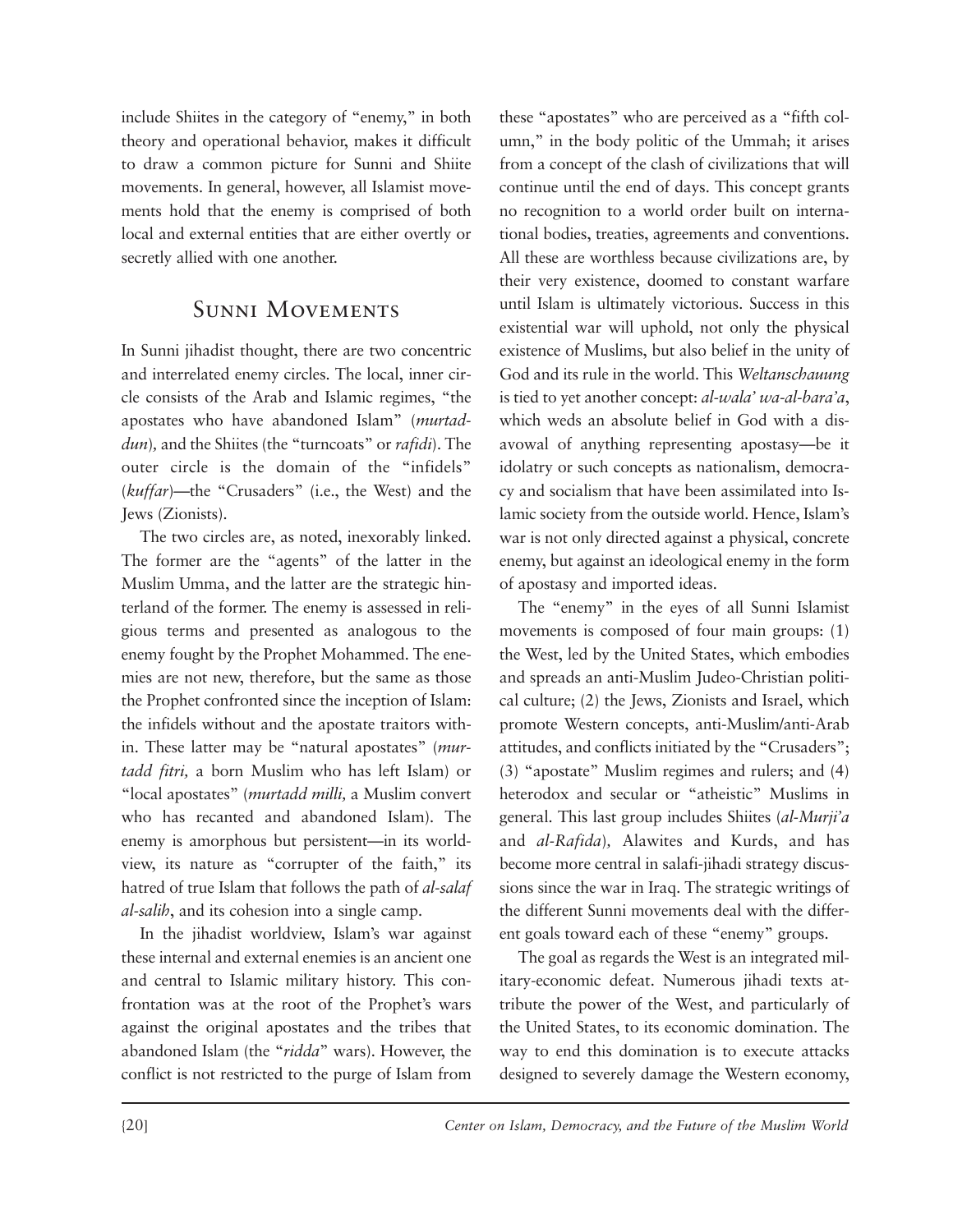to drain the West's resources by compelling it to continue its war on terror, and to drag the United States into a series of military "quagmires." Such quagmires will generate stronger anti-American sentiment in the Muslim world and increase recruitment for the jihad and opposition to pro-American regimes. Within the jihadi camp, however, there is debate about the legitimacy and practical benefits of terrorist attacks in Western countries. Some think ers, such as Abu Basir al-Tartusi, consider such attacks to be both illegal and ill-conceived, while others see them as an essential component of the strategy of jihad.

Regarding Israel, the goal is total eradication which sometimes includes the eradication of all Jews, because certain Quranic verses and Hadiths suggest that the Jews are servants of Satan (the *Dajjal* or Anti-Christ) and their destruction would hasten the "last day" and the final victory of Islam.<sup>14</sup> Most jihadi texts do not focus on the conflict with Israel, however, and tend to see Iraq as more pivotal. This lack of an Israeli focus is evident in the absence of a real effort (except on the part of Hamas and other Palestinian and Lebanese movements) to attack Israeli targets. During the Afghan Jihad in the 1980s, Abdallah Azzam himself wrote a justification for downgrading the strategic importance of the Palestinian problem.

The strategy toward Muslim "apostate" rulers is more contentious. On this subject, MB and salafijihadi thinkers are in true ideological disagreement. The former rejects the idea of declaring *takfir* on such rulers and sees conflict with strong incumbent regimes as counterproductive. But even within the salafi camp, there are differences of opinion. Some of the salafi Sheikhs in Saudi Arabia denounced the attacks inside the Kingdom, for example, and Abu Musab al-Zarqawi's 2005 attacks in Jordan generated a heated debate and seem to have significantly split the Islamist camp. The MB in general (with the exception of the Syrian and Lebanese branches) do declare *takfir* against the Shiites and Alawites. And

*Regarding Israel, the goal is total eradication—which sometimes includes the eradication of all Jews, because certain Quranic verses and Hadiths suggest that the Jews are servants of Satan (the* Dajjal *or Anti-Christ) and their destruction would hasten the "last day" and the final victory of Islam.*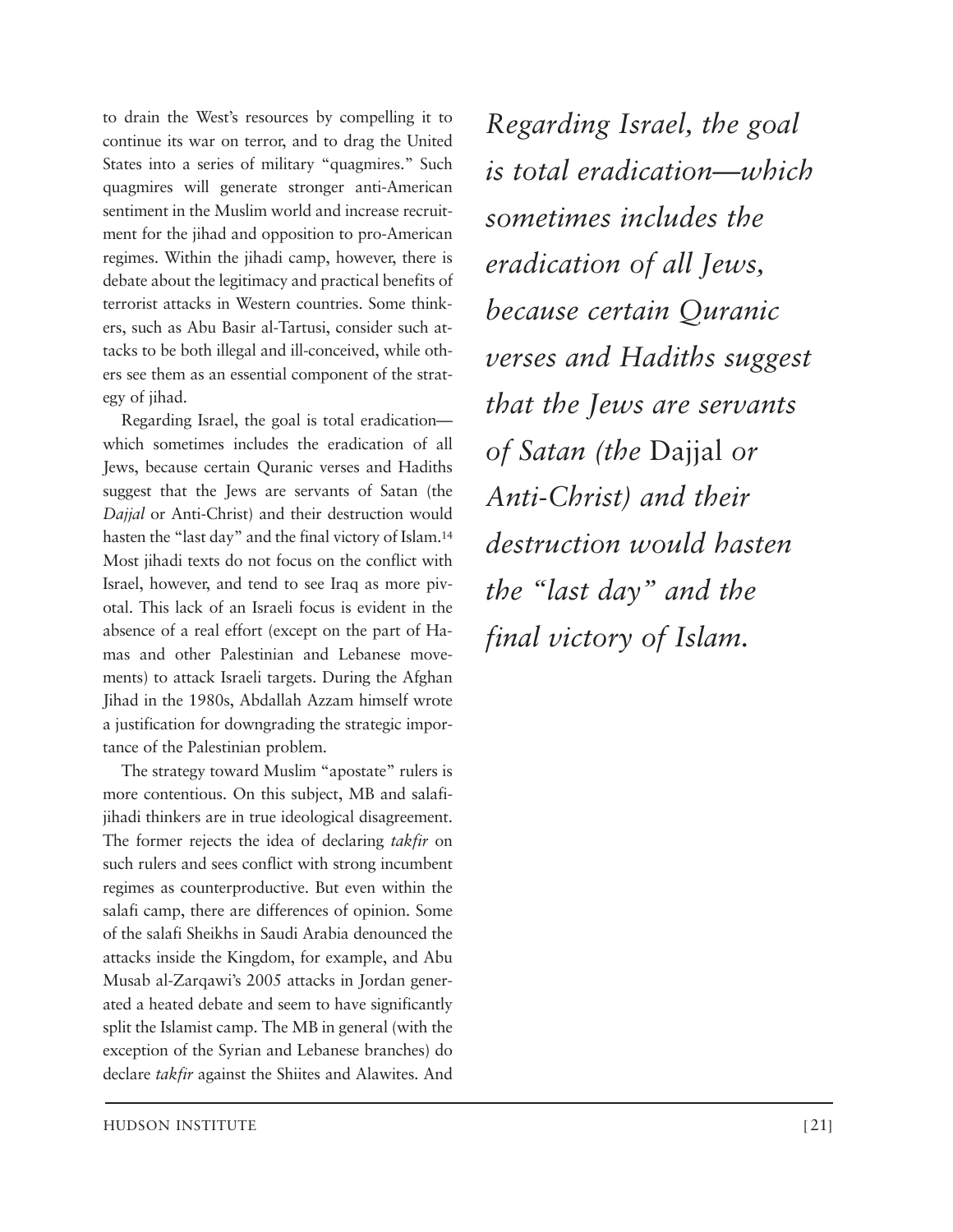many within the jihadi camp and al-Qaeda itself question the wisdom of acting against the Shiites at this juncture.

### SHIITE RADICALISM

Like Sunni radicalism, the Shiite brand defines the enemy first and foremost by its link to the West. The United States, Britain and Israel form an "axis of evil" intent on toppling the Islamic regime—in collaboration with many of its Arab neighbors. The Iranian regime sees this struggle as an existential Manichean clash between forces of light and forces of darkness. It attributes the enmity of these countries, not to Iran's own political behavior, but to their desire to prevent Iran from achieving its rightful status as a regional power and to block the path of the Islamic revolution. Ideology, rather than mere political or strategic concerns, motivates the United States to try to destroy the Islamic regime. The United States is a demonic "Great Satan," unhampered by moral or international constraints, whereas Iran is the main challenger to its hegemony in the Gulf and the Middle East and the foremost threat to Israel. This situation makes Iran America's prime target, and no American administration would accept a settlement that precluded actions against it. Any agreement with America's European proxies (the U.K. or Germany) would, therefore, be a deception.

The Iranian (and radical Shiite) definition of the "internal enemy" is more complicated. The Iranian regime identifies this element with domestic opposition and with the Mujahidin e-Khalq Organization (MKO), which has been branded as *munafiqun* ("hypocrites" who claimed to be Muslims in the time of the Prophet but who then betrayed the Muslims and are hence damned to the lowest level of hell). Iran's tendency to downplay its Shiite identity has become particularly significant in light of the Sunni-Shiite civil war in Iraq and the growing anti-Shiite sentiment in fundamentalist Sunni circles. Despite such burgeoning anti-Shiite attitudes (particularly in the Gulf states and Saudi Arabia), Iran has not resorted to sectarian anti-Sunni rhetoric. This was true as well during and after the Israel-Lebanon fighting in the summer of 2006, which exacerbated—or at least exposed—the Sunni-Shiite rift. Rather than opening an anti-Sunni front, Iran has instead launched a counterattack against those who are raising the anti-Shiite hysteria. This fact underscores both Iran's ambition to play a leadership role for the entire Muslim world (including Sunnis and Arabs) and the overriding importance its leaders accord to Iran's national interests.15

### Strategic Visions

The underlying worldview that informs most Islamist strategic thought holds that the Umma has been humiliated by a Western political, cultural and intellectual invasion. Its religion has been corrupted, its political body weakened and its social structure destroyed. The Umma must therefore be restored to true, pure Islam by defeating the West the immediate enemy—both as a foreign entity and as an internal "fifth column" within Muslim lands.

This goal cannot be achieved merely by individual or collective spiritual repentance. All Islamist movements believe in the integral nature of Islam in which religion and the state are inseparable (*din wadawla*)*,* and all have a vision of how to reinstate Islam in its rightful place.

Though it would seem likely that a paradigmatic concept of leadership (Caliph, Imam) would accompany discussions of such long-term goals, this has usually not been the case. One may speculate that modern Islamist movements have preferred to avoid the political pitfalls inherent in the Caliphate model: Who would be the Caliph and how would he be elected and deposed? (Islamic traditions do not provide a clear answer.) How would the Caliphate handle international relations? Would the Caliph be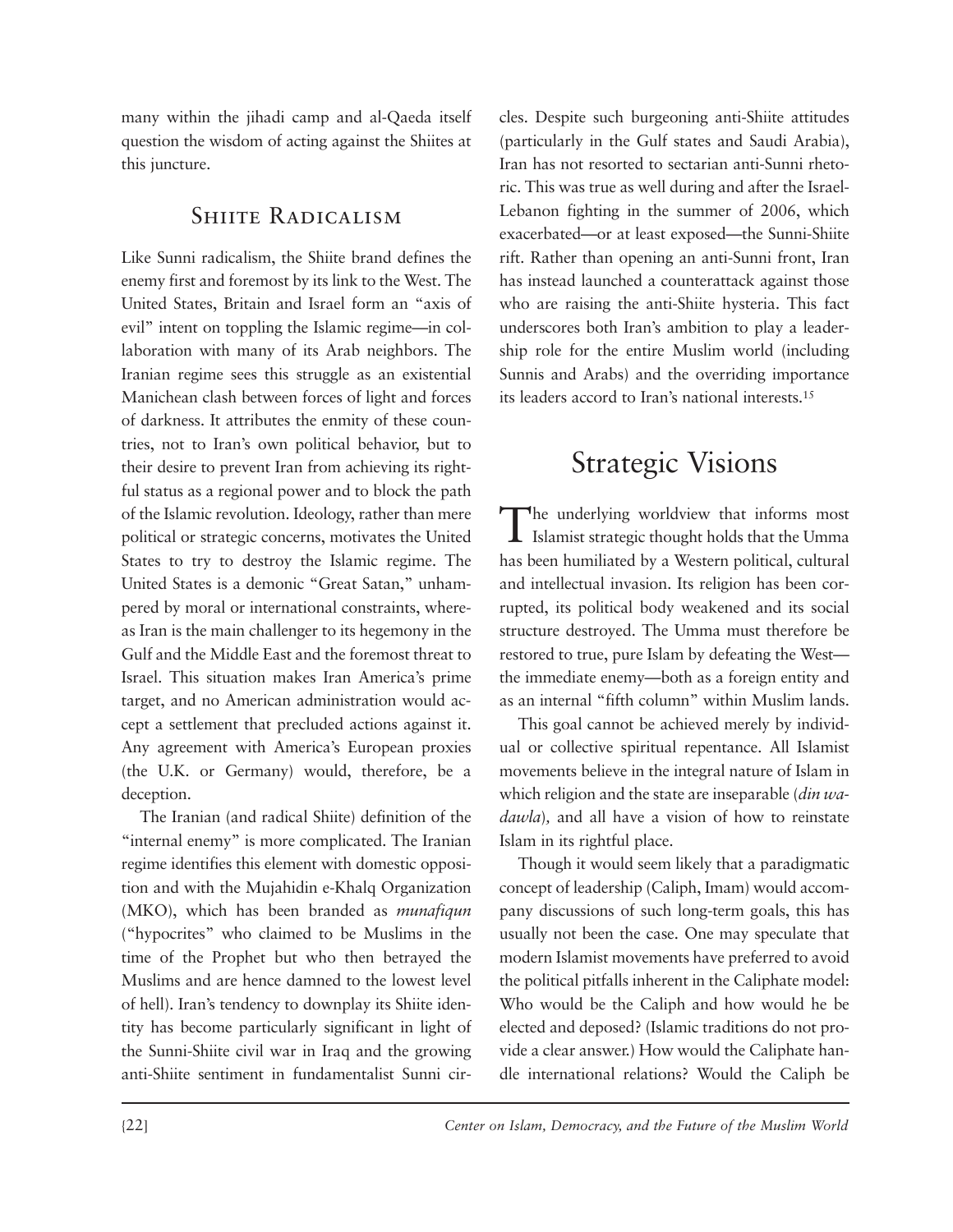obliged to support an automatic state of jihad? How would heterodox Muslims (including Shiites) and non-Muslims be treated? Would the former be considered apostates according to neo-Wahhabi doctrine and the latter *dhimmi?* What would be the policy toward absolute polytheists? These issues can be treated with more latitude in a model that does not have a clear Islamic tradition to guide it. Thus, the Wahhabi movement in Saudi Arabia opted for the historic paradigm of a "Kingdom" and the Taliban in Afghanistan founded an "Emirate." The Islamic revolution in Iran never considered the Caliphate or the Emirate paradigm because Shiite doctrine rejects usurpation of the functions of the Imam, and *velayat-e faqih* represents an interim substitute until his return.

Most of the Islamist movements' have refrained, therefore, from presenting one unique legitimate form of government for a future Islamic regime. They have preferred to focus on the principles of Islamic governance, allowing for different forms of rule (sultanate, kingship, tribal inheritance, etc.) as long as the rulers govern according to those principles.

The Islamist movements differing strategic visions can be discerned in the different paradigms they present for the sturcture of the future Islamic order. Five main paradigms are evident: (1) that of the "mainstream" Muslim Brotherhood, (2) that of the Syrian Muslim Brotherhood, (3) that of the Caliphate idea advocated by salafi-jihadi groups and by Hibz ut-Tahrir, (4) that of the model of the Iranian revolution, and (5) that of the nationalist Islamic movements in Central Asia.

### The Mainstream Muslim Brotherhood

The vision of the Muslim Brotherhood was originally put forth by its founder, Hassan al-Banna: "We want the Muslim individual, the Muslim home, the Muslim people, the Muslim government

and the Muslim state which will lead the Islamic states, to bring together the scattered Muslims and their ravished lands, then carry the banner of jihad and the flag of the call to Allah until the world will be blessed by Islam's teachings."16 This statement continues to be posted today on the Egyptian MB's website. All Islamist movements can easily subscribe to this strategic goal, but they develop practical agendas as well to achieve their political aims. The writings of jihad movements include political analysis that, within the general religious frame of reference, indicates an acute awareness of practical political factors.

The vision of the mainstream of the Muslim Brotherhood represents a "lowest common denominator" to which most of the other movements can agree, though they would add elements of their own. In its essence, MB doctrine is gradualist; so as not "to put the cart before the horse," it eschews proposing a detailed prescription for a regime until the stage of *dawa*, or wide-spread ideological propagation and recruitment, has been achieved. While the Brotherhood condemns the abolition of the Caliphate, it holds that the implementation of *sharia* is what defines the Islamic order—not the establishment of a Caliphate.17 The Islamic state should be bound by three principles. (1) Its fundamental constitution is the Ouran. In the Brotherhood's vision, the Islamic regime reinterprets *sharia* and denies the "jurisprudents" (*fuqaha*) and their "legal rulings" (*fiqh*) any sanctity; rejects slavish worship of tradition, opens the door of *ijtihad* for Muslims to be able to meet their present-day needs, and adds to the traditional legal principles of "analogy" (*qiyas*) and "consensus" (*ijma*) the power of the Muslim ruler to legislate for the general welfare. (2) Its government operates on the concept of "consultation" (*shura*) through the institution of *ahl alshura* or *ahl al-hall wa-al-'aqd*—though parties are to be abolished as they create disunity and are incompatible with Islam.18 (3) Its ruler is bound by the teachings of Islam and by the will of the people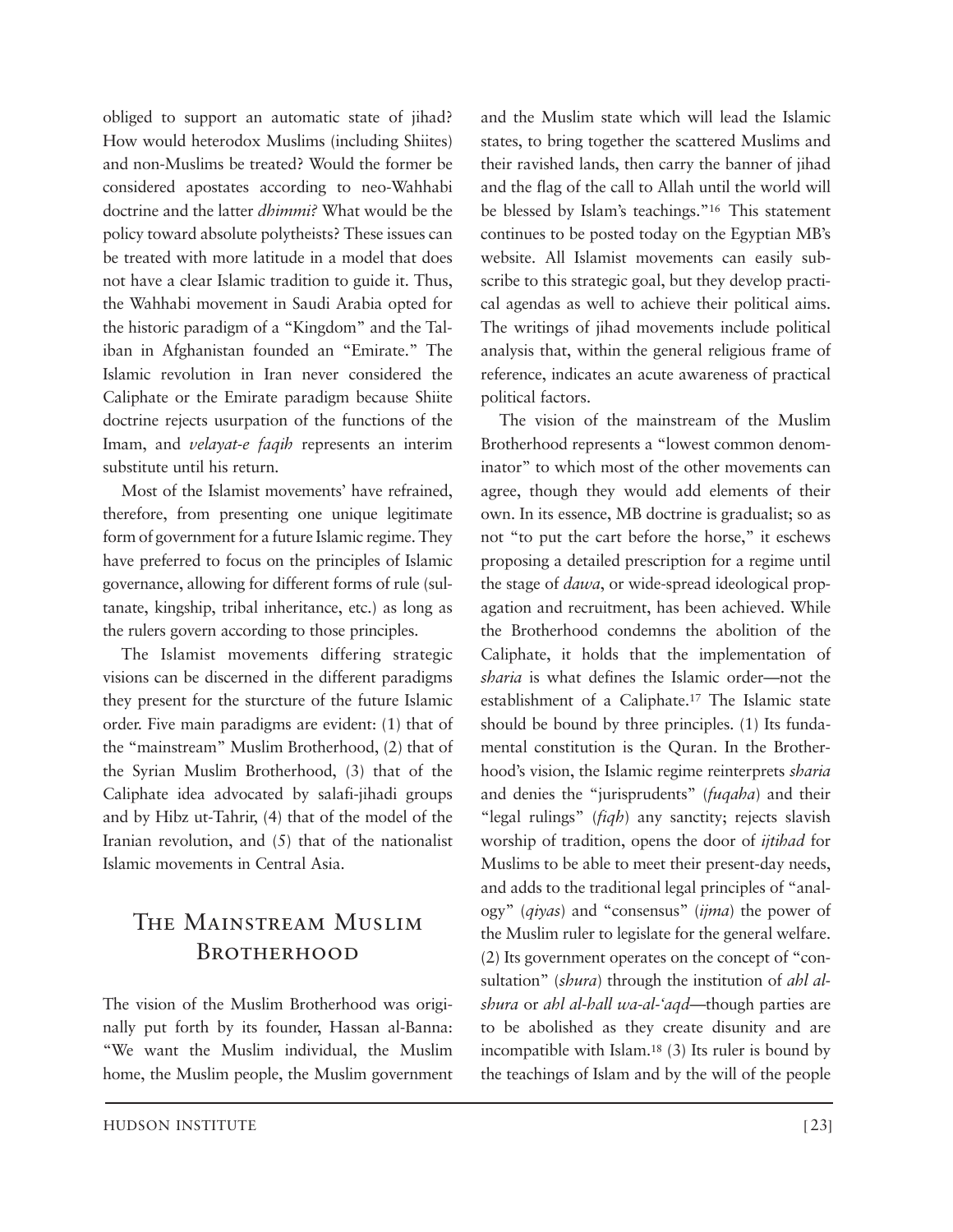for whom he serves as a trustee or agent. The ruler must be a Muslim male, he has no hereditary rights, and—unless removed for legal, moral or physical reasons—his tenure may be for life. He may be called Caliph, Imam, King or any other term used in the Quran to designate leadership.

As to a long-term plan of action, timetables and intermediary objectives, the branches and ideologues of the MB differ greatly in their assessments of their struggle—its circumstances, the identity of the enemy, and the current stage of the conflict within the different theaters. These disagreements are particularly evident in the varying attitudes toward armed struggle. Both the Syrian Muslim Brotherhood in the 1980s and Hamas more recently have used armed struggle against incumbent Muslim regimes, while the Egyptian and Jordanian movements have totally rejected such action. The Syrian MB and Hamas justified their approach by identifying their enemies—the Syrian regime and Israel respectively—as totally non-Muslim. Simil arly, the movements disagree about whether to participate in elections organized by the regime, form alliances with other political forces, and accept the principles of liberal democracy. In respect to the question of armed struggle, however, there does seem to have been an incremental shift in the attitude of the Jordanian Muslim Brotherhood as a result of its close affiliation with Hamas.

### The Syrian Muslim Brotherhood

While the position of the Brotherhood's mainstream regarding modern principles of democracy remains perhaps intentionally cloudy, in December 2004 the Syrian Muslim Brotherhood published a clear, detailed vision in *Al-Mashru' al-Hadhari li-Suriya al Mustaqbal* ("Cultural Project for Syria of the Future") that arguably presents the most "progressive" MB vision in the Arab world. Although this document's progressive embrace of democracy is undoubtedly shaped by the MB's perception that the Syrian regime may indeed fall due to its alliance to non-Islamic forces, this document offers a striking departure from traditional MB ideology. Whether it represents a true evolution of thoughtor, as skeptics suspect, a dissimulation in order to gain power—is unknown. It emphasizes the intentions (*maqasid*) of *sharia* and the need to adapt it to "human experience" by taking into account the "jurisprudence of priorities" (*fiqh al-awlawiyyat*) and the "jurisprudence that balances advantages and disadvantages" (*fiqh al-muwazanat*). In an apparent contradiction to the Brotherhood's goal of Islamizing the world, the Syrian document speaks of pluralism (*ta'addudiyya*) as the intention of Allah.19 It accepts the idea of equality of all citizens, moreover, on the basis of the Medina Pact that the Prophet made with the Jews and Christians of that city—a pact that traditional Islam sees as annulled.

### The Caliphate Camp–Hizb ut-Tahrir

For decades Hizb ut-Tahrir has declared that the Caliphate concept is the goal of its struggle. While the MB bemoans the traumatic abolition of the Caliphate, the emphasis on its restoration has until recently been identified mainly with the ideology of Hizb ut-Tahrir al-Islami (HT) and its offshoots (such as the Muhajirun). HT offers a comprehensive view of the Caliphate that would rule the Muslim world—and, ultimately, the entire world. This Caliphate is based on the constitution formulated by the movement's founder, Taqiuddin al-Nabahani, in the 1950s. HT is probably the only movement, other than Iran's Islamic regime, that has prepared such a detailed outline of a future regime—though today its spokesmen, mostly in Central Asia, tend to present a vaguely utopian picture. They speak of the disappearance of such social problems as poverty and cor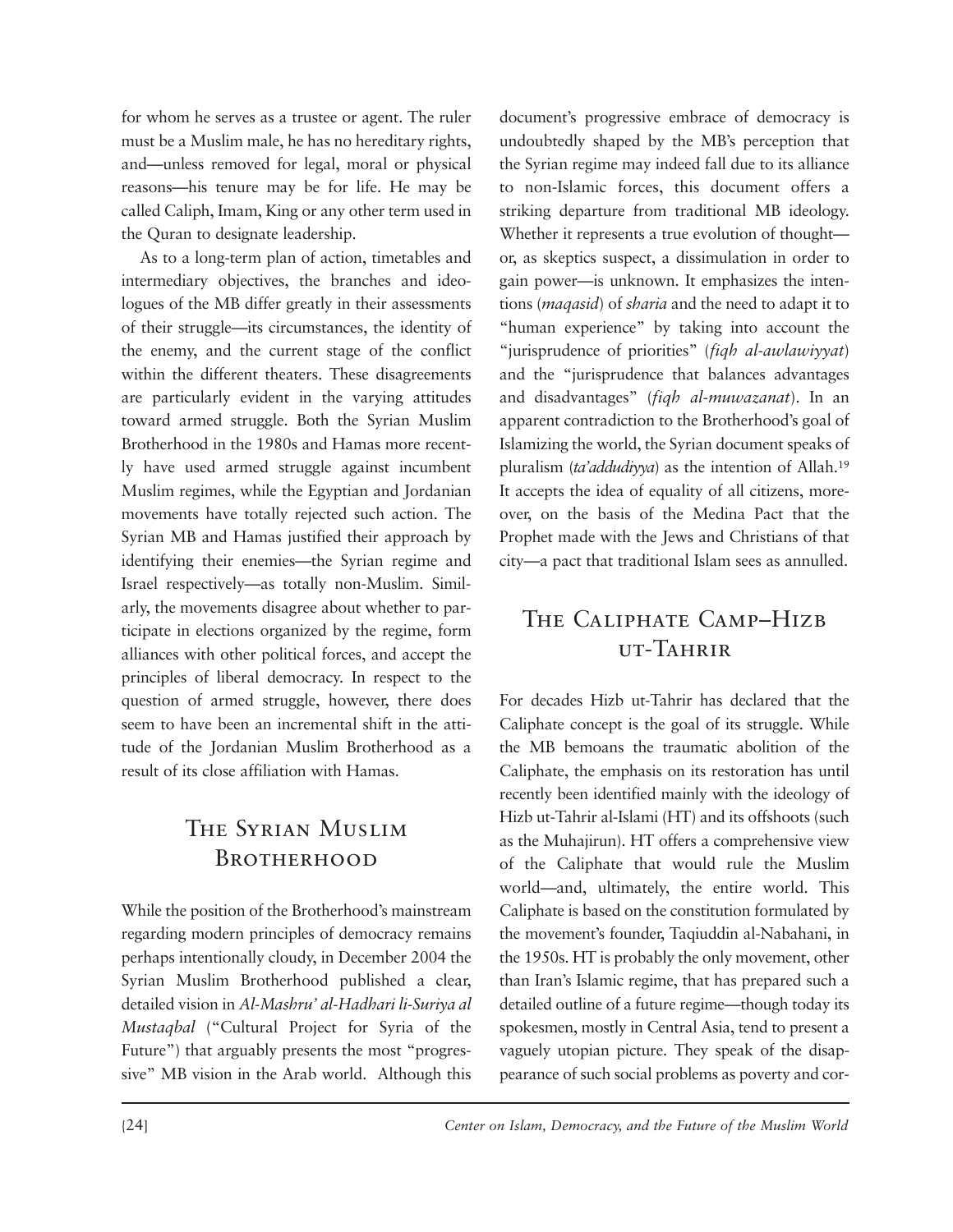ruption in a Caliphate that applies Islamic law, but fail to address how this will be achieved or the problems inherent in political Islam. They simply point out that, after the establishment of the Caliphate, all non-Muslims would be obliged to render tribute (*jizya*) to the Muslim Caliphate and, in exchange, would enjoy its protection. But a refusal to pay *jizya* would warrant a jihad.

### The Salafi-Jihadi **CALIPHATE**

Over the past few years, various salafi-jihadi scholars have also developed and proposed a Caliphate paradigm, apparently in anticipation of a victory in Iraq that would soon force the jihadi movement to deal with the issue of governance on a practical level.20 The Iraq war has revived the idea of the ultimate restoration of the Caliphate, which would take place after the post-victory "Emirate" established in Iraq would expand to include additional countries.

Though radical Islamic movements have tended not to formulate political, economic and social programs for the Islamic state or Islamic Caliphate, there are now some signs of increased thinking about the image and foundations of the Caliphate. This is due to the fact that al'Qaeda's leaders no longer see their organization as only a jihadist military group with terror as an objective in itself. Rather, they see it as having grown into a political movement that is battling for the establishment of an independent Islamic entity, which will ultimately be the core of the future Caliphate.

### THE SHIITE VELAYAT-E FAQIH

The Iranian paradigm stands alone. The doctrine of *velayat-e faqih* was never meant to be restricted to the Shiite world. Uniting his concept of governance by those learned in jurisprudence with religious and *Al'Qaeda's leaders nolonger see their organ ization as only a jihadist military group with terror as an objective in itself. Rather, they see it as having grown into a political movement that is battling for the estab lishment of an independent Islamic entity, which will ultimately be the core of the future Caliphate.*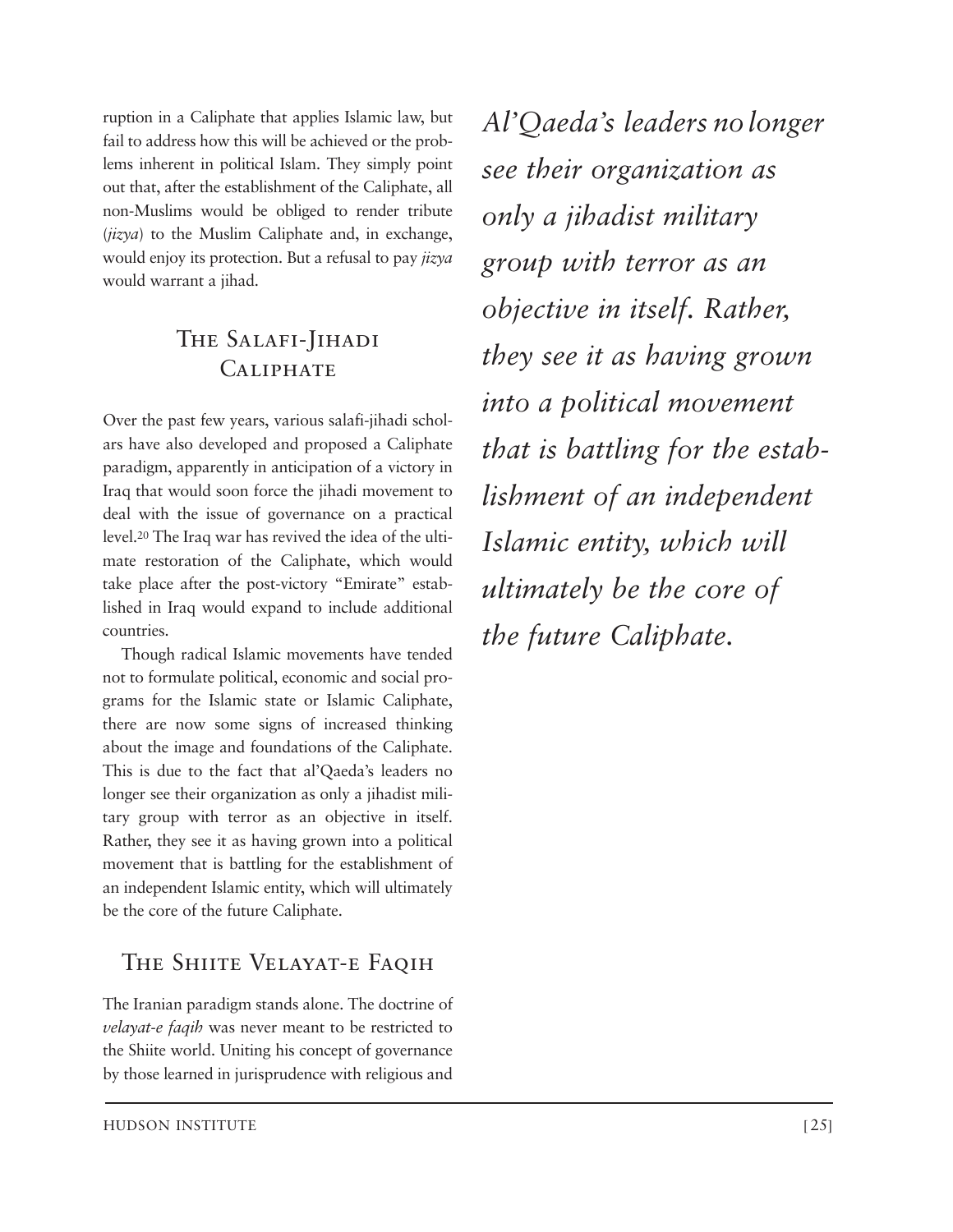nationalist principles, Khomeini established a regime that had a "manifest destiny" to promote the national interests of Iran—which he saw as being identical to those of the Muslim Umma—and to liberate Muslims from the yoke of Western imperialism. At the core of this outlook is the idea that pan-Islamism will destroy the existing international system and be, in Khomeini's oft-repeated words, "neither East [the Soviet Union and communist ideology] nor West [the United States and capitalism]." According to this view, the super-powers are illegitimate players. Khomeini argued that true Islam had been on the defensive for centuries, and that it must now defend itself through force and war and must expand its borders.

The opportunity to translate Khomeini's ideas into practice emerged following the Iranian revolution of 1979. The doctrine of the "export of revolution" (*sudur inqilab*)*,* which was adopted in Iran as official government policy, promotes a universal vision of revolution to all oppressed peoples, particularly those in the Third World. It holds up the overthrow of the Shah's regime as a successful model for changing human society as a whole and liberating it from enslavement and exploitation. This policy emphasizes the social and political aspects of revolution more than the Shiite religious-ideological aspects—though it was, in theory, supposed to turn Islam in general and Iran in particular into the dominant force in the world. As a practical expression of this outlook, revolutionary Iran developed links and even assisted non-Muslim guerilla groups, including separatist and Marxist organizations in Greece, Northern Ireland, and Spain. But such activities were tempered by realpolitik considerations. Accepting its limitations, Tehran focused its efforts on seizing opportunities and taking advantage of circumstances in the Muslim world. Exporting the revolution to Shiite communities became its first goal.

To succeed in advancing its broader revolutionary policy in the Muslim world, Iran had to bridge two significant divisions. Regarding the Sunni-Shiite split, it had to appeal to Sunnis by obfuscating the differences between the two groups to facilitate its status as a leader acting on behalf of all Muslims. However, it also had to present itself as a model for its Shiite brothers in suffering—the downtrodden (*mostazifan*) who had been dominated and op pressed by the Sunnis—and as the antithesis of Arab Sunni regimes that discriminated against Islamic minorities. Regarding the Iranian-Arab division, revolutionary Iran sought to enhance its self-sufficiency from foreign powers and expand its regional influence—to fulfill its age-old belief in its destiny to become the region's dominant power while maintaining cordial relations with the Arab world. Only such good relations would allow Iran to implement its "export of revolution" strategy.

### Islamist Nationalist **MOVEMENTS** in Central Asia

The nationalist movements of the former Soviet Union can be seen more as expressions of "Islamist nationalism" or as "national-Islamist" movements. Their goals tend to emphasize the local and the nationalistic, and they remain vague regarding the "pan-Islamic" facet of their ideology. These movements generally do not even set clear mid-term goals. They describe, instead, a vision in which they "free Muslim lands from Russian occupation and then establish a Muslim state" in which "every person, who defines himself as a Muslim and wishes to … live by the laws of *sharia* in freedom and justice, may join."21

They offer no description of what this state would look like, however, except for the fact that it will implement the *sharia*. And these Wahhabi-oriented movements skirt the issue of how such a state would be able to implement the laws of *sharia* on a traditionally Sufi-oriented population.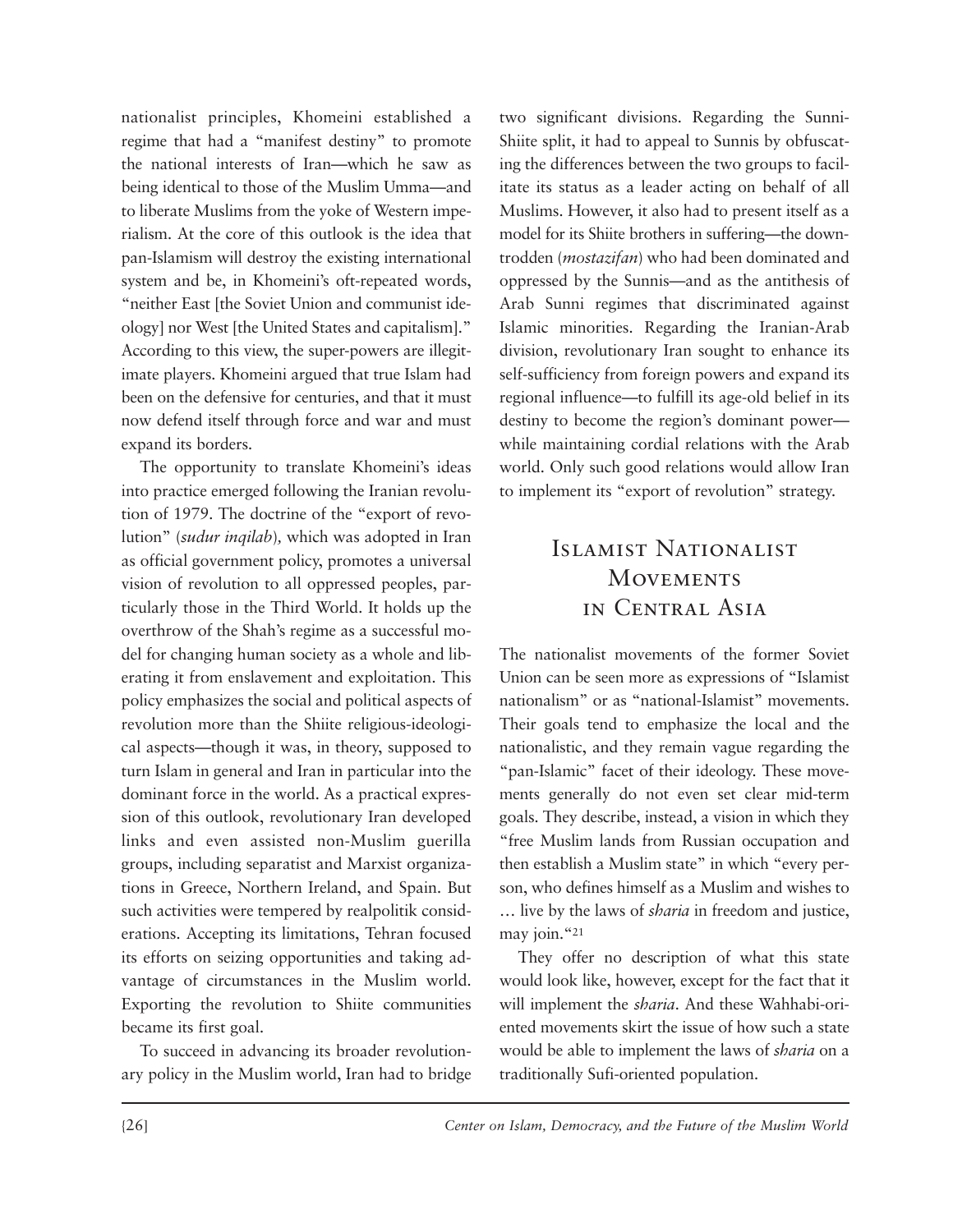### Operational Thinking

Most Islamist movements tend to focus on the "here and now" in their day-to-day strategic writings. This can be attributed to the fact that, except for the jihad in Iraq, none see themselves as on the verge of taking power, and they are embroiled in a daily struggle with the incumbent regimes. The diversity that exists in the different movements' strategic goals, therefore, is greater in respect to interim goals and tactics. On an operational level, radical Islamic movements have proved to be quite pragmatic and adaptive.

Probably the most immediate and contentious strategic issue for the various Islamist movements concerns the appropriate methods to employ at the current stage of the struggle—and what that stage is. This issue brings into play basic positions on *takfir,* religious principles that prohibit or permit the killing of other Muslims, religious-ideological questions regarding the legitimacy of using various weapons, Islamic rulings about the treatment of prisoners and hostages, and other issues of Islamic law. This subject also forces the organizations involved to assess how far they can go in different theaters without incurring an unsustainable backlash.

Areas of operational tactics widely discussed in Islamist writings include:

1. Priority of targets: which Western powers are more susceptible to pressure and, if hit by terror, will withdraw from Islamic lands. Such an assessment was developed and published, apparently by Sheikh Yusuf al-Ayiri in early 2003, before the attacks in Madrid and seemed to indicate the wisdom of hitting Spain.

2. Classification of targets: the Islamic legality of attacking the economic infrastructure of Muslim countries (particularly oil). This was widely considered a red line that Islamist organizations did not cross, even in the bloody jihad in Algeria. They have, however, recently crossed it in Iraq and Saudi Arabia. Another actively discussed issue involves attacking Shiites in Iraq.

3. Classification of weapons: analysis of rulings that concern types of weapons and tactics—such as suicide bombing, hijacking of aircraft (for example, do the rules relating to prisoners of war in jihad apply to the passengers as well?), and weapons of mass destruction (WMD). Very little has been written on this last issue.

### The Gradualist STRATEGY OF THE Muslim Brotherhood

The most obviously pragmatic of the Islamist movements is the Muslim Brotherhood. The movement's strategic gradualism is evident from various historic and contemporary texts, which define the MB as a "comprehensive Islamic body working to establish Allah's religion on earth; to convey Islam's call to all the people in general and to the Muslims in particular; to liberate the Muslim homeland from any non-Islamic rule; to assist Muslim minorities everywhere; to seek to unite all Muslims in one nation; to erect the Islamic state which will implement Islam's rules … to prepare the nation for jihad so that it stands as one front against the invaders and the enemies of Allah, facilitating the foundation of the Rightly Guided Islamic state,"22 and spreading Islam, a universal religion, all over the world ("mastership of the world," or *ustadhiyyat al-'alam*).23

According to its own strategy, the Muslim Brotherhood has reached only the first of the three stages of its struggle. In many countries it has succeeded in "reforming" Muslims and in generating a movement that advocates a return to an Islamic lifestyle—for both individuals and society in general.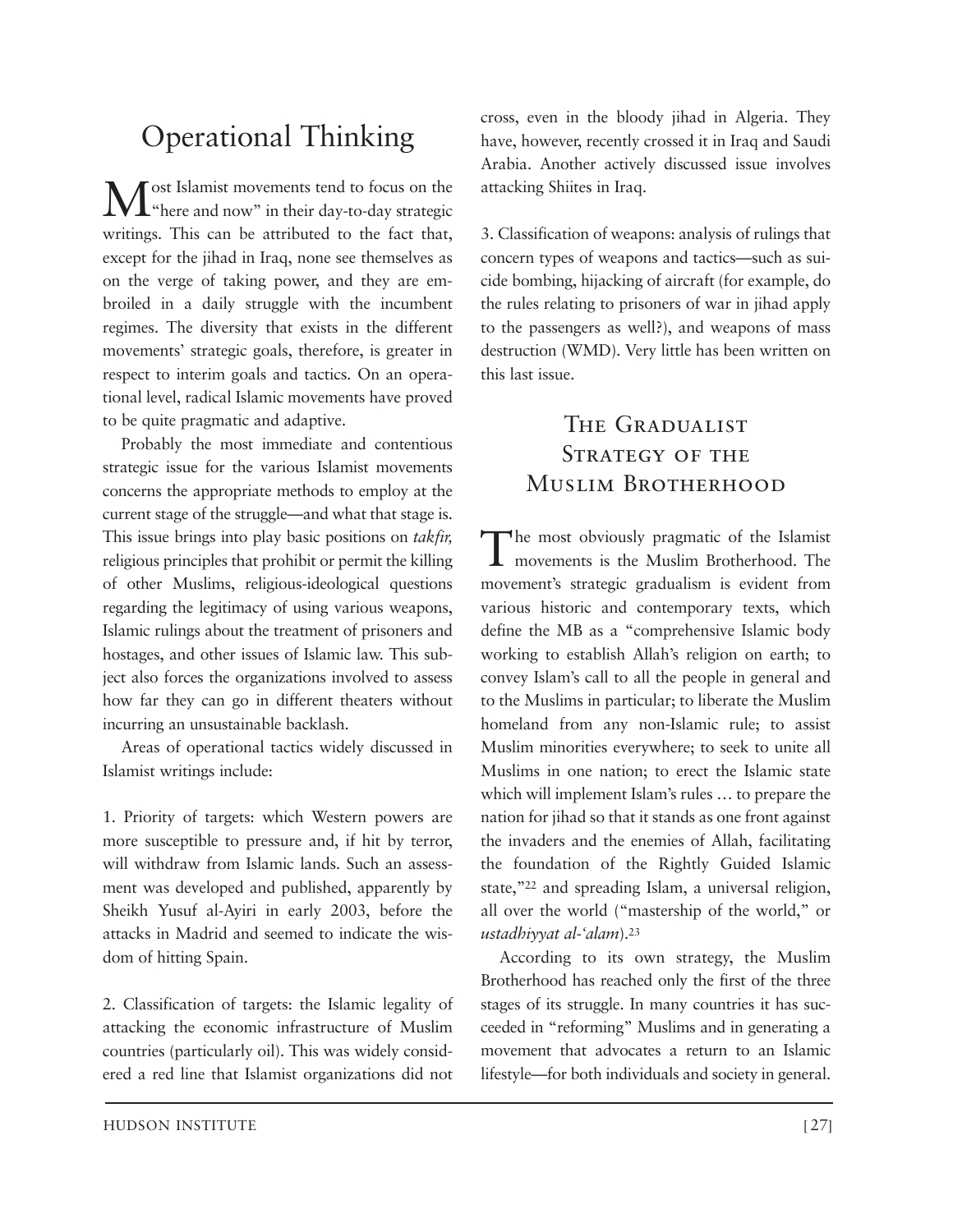The Brotherhood has relegated jihad against regimes within the Muslim world to a later stage, largely for practical reasons rather than from principle (e.g., Islam's prohibition against civil strife [*fitna*] or the duty to obey "he who Allah has placed above you"). Most MB movements simply do not consider the time as ripe for taking over government. Sudan's National Islamic Front (NIF) has been chastened by its period in power during the 1990s and is cautious not to call for an imminent takeover.24 The experience of unsuccessful jihad against the Tunisian regime also changed the position of the Tunisian Nahda, which had previously espoused violent jihad against the regime but now rejects it.25 The Jordanian movement, influenced by more extreme voices and its close affiliation with Hamas, has radicalized its agenda over the last decade but still does not see itself as ready to take over the regime. Even Hamas, having won the Palestinian elections in February 2006, is acutely aware of the opposition to its rule and did not wish to assume full power immediately, seeking instead to strike a power-sharing agreement with its secular opponents. The Syrian Brotherhood is the only MB movement that declares its immediate goal to be a takeover of the regime.

### The Salafi-Jihadi Operational Strategy

Even the ostensibly more "ideological" and rad-ical Sunni salafi-jihadi movement has given some theaters priority over others, and chosen targets on the basis of practical considerations rather than dogma. This can be attributed to the fact that most Islamist groups are embroiled in day-to-day conflict that focuses their attention on short and medium-term tactics. As long as the political realities of their countries do not come close to allowing an Islamist takeover, most do not develop a clear long-term Islamic ideological strategy. In each country, the movements tend to display quite a wide range of opinion.

Terrorist acts outside of Muslim countries generate much discussion. Some radical sheikhs, such as Abu Basir al-Tartusi, oppose these attacks. But most radical Islamists are preoccupied with responding to the West under the banner of "an eye for an eye, a tooth for a tooth" (*al-mu'amala bi-al-mithl*)*,* which to them means that Muslims everywhere must help their brethren whenever and wherever the latter are attacked by American or Zionist "infidels."

In contrast to the "gradualist" and relatively pragmatic strategy of the MB and its affiliates and to the Iranian regime's need to consider its national interests, salafi-jihadi groups espouse a more proactive and dynamic strategy. Its guiding principles, compiled from various texts, include:

• All Western countries are defined as *bilad al-harb* (enemy lands), which permit Muslims freedom of action in waging war and in the use of any possible means to inflict damage and to spill the enemy's blood (*istihlal*). The enemy's "people, blood, money and women's honor (*a'raduham*)*"* are permitted to Muslims, as they were to the Prophet Mohammed in his wars against Quraysh, Bani Uqayl, Bani Nasir and al-Ta'if.

• Striking against the enemy's centers of economic and military power and symbols not only strikes at the enemy's arrogance, but also inflicts tremendous material damage and causes collapse. The obligation is to bring about change by using force rather than relying on political influence.

• Extending military actions into the heart of enemy territory (*'aqr darihi*) advances the goal of bringing about the enemy's collapse. Al-Qaeda's aim is to attack American targets throughout the world, and it has executed actions on several continents, thus demonstrating its commitment to engaging the enemy on its own territory.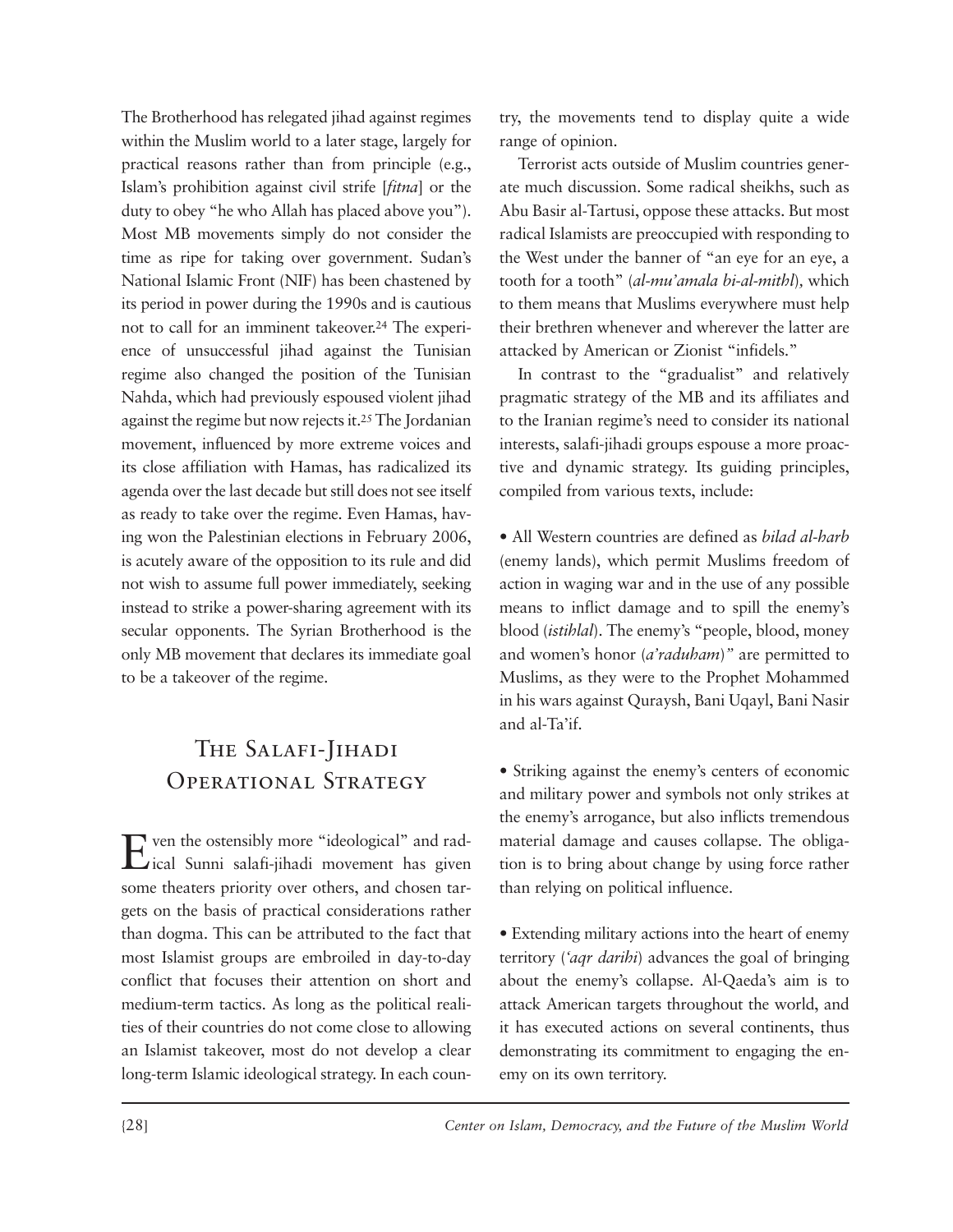• Using propaganda and psychological warfare complements the use of military force.

• Threatening force can be effective, as when Bin Laden asserted his right to acquire weapons of mass destruction, including nuclear weapons. His plans' focus, however, is on the actual use of weapons against his enemies. Armed violence and military force—the "life of killing and battle"—are the principal, and almost only, means of influence that he considers worthwhile.

• Decentralization is the way that al-Qaeda and its allies conduct and execute jihad. Each acts independently in its own theater in accordance with prevailing circumstances.26

On the eve of the occupation of Iraq, Abu Umar al-Sayf used the following rationale in calling for jihad in the form of long-term guerilla warfare:27

• Prolonged guerilla warfare is the Achilles heel of modern armies and their weaponry. Israel suffered heavy casualties in guerilla warfare in Palestine and Lebanon.

• The U.S. entanglement in two simultaneous guerilla wars, in Afghanistan and Iraq, will accelerate its defeat.

• Iraq's size and great quantity of weapons will facilitate guerilla warfare, cause the enemy to disintegrate, and make it impossible for the enemy to control the country.

• Defending Iraq is equivalent to defending the Umma and Muslim countries that the Americans are likely to target in the future. Also, fighting and defeating Americans is the same as fighting and defeating the Jews.

A compilation of different salafi-jihadi discussions

*Terrorist acts outside of Muslim countries generate much discussion. Some radical sheikhs, such as Abu Basir al-Tartusi, oppose these attacks. But most radical Islamists are preoccupied with responding to the West under the banner of "an eye for an eye, a tooth for a tooth."*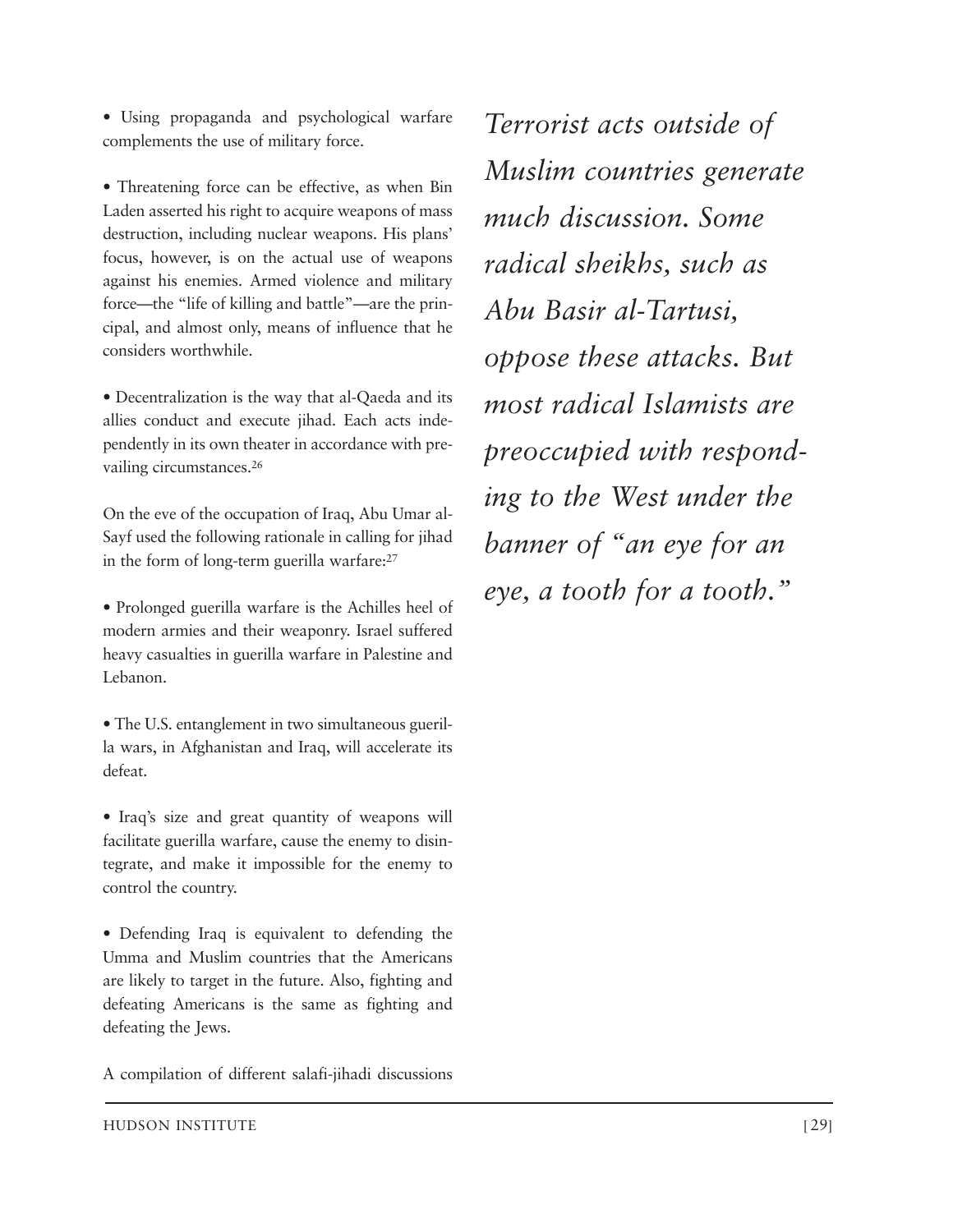regarding the stages of the jihad reveals the following phases:

• Awakening the masses began in earnest on September 11, 2001 and continues with the wars in Afghanistan and Iraq. The goal is to broaden the ranks of the jihadi movement and generate local opposition to the "apostate regimes."

• Attrition (*harb istinzaf*) focuses on bleeding the West economically, militarily, and politically until it disengages from Muslim lands altogether and severs its alliances with the "apostate regimes" (In this context, some texts mention the abandonment of South Vietnam and the Shah's regime as cases in point.)

*• Control of Iraq* or the battle for Iraq is perceived by the salafi-jihadi thinkers as a historic, not-to-bemissed opportunity to establish a stepping-stone that can be used to expand jihad to adjacent theaters, to occupy those theaters, and to unify them under an Islamic Caliphate.

*• Toppling "apostate regimes"* focuses first on the "inner circle" of susceptible regimes, such as Egypt, Jordan, Turkey, Pakistan and Saudi Arabia. This stage is sometimes referred to as *tasfiyyat hisabat* " (settling accounts). The revolutionary nature of the jihadi strategy—in contrast with the more gradualist Muslim Brotherhood approach—is based on the conviction that it is impossible to adequately reform a "Muslim" country led by "apostate rulers" or to adapt it to the Islamist model. What is needed is a general revolution and the reestablishment of the Islamic state, from top to bottom.

*• Taking control of the formerly "apostate" lands* is considered to be one of the most sensitive stages, as the breakdown of the old regimes will most result in a breakdown of law and order.28

*• Establishing sharia law* as the basis of the new

regimes is crucial, though these regimes may not be identical in form initially. Only at a later stage will unity be achieved.

*• Purging all Western influences from the Muslim world* requires the total liberation of all Muslim lands—including Palestine, Kashmir, and al-Andalus (Spain)—that are currently ruled by "infidels."

*• Reestablishment of the Caliphate* is viewed as the last phase in organizing the Muslim world. This will then allow for the final confrontation with the West.

*• Final conflict* is the stage that, in many jihadi texts, is intertwined with eschatological allusions. It would be difficult to overstate the importance that salafi-jihadi thinkers have attached to the fate of Iraq. Although al-Qaeda's declaration establishing the Islamic State of Iraq may seem premature, it symbolizes the central role that Iraq plays in the movement's larger plans. In the last year there has been some initial thinking in jihadi circles regarding the lessons that should be learned from their failures in Iraq; these are occasionally attributed to lack of leadership and to a gap between the *mujahidin* and the population.

### Iranian Revolutionary PRAGMATISM

W/ hile tactical pragmatism is a hallmark of the Sunni movements, it is an even more pronounced characteristic of Iran's Islamic regime, which pursues its radical agenda by continually adapting to actual conditions on the ground. Since its inception, the regime has been committed to jihad and to the "export of revolution" (*sudur inqilab*) or the "propagation of Islam" (*tablighi eslami*). The regime sees the former as a fundamental Islamic duty and the latter as a prime tenet of its own ideology,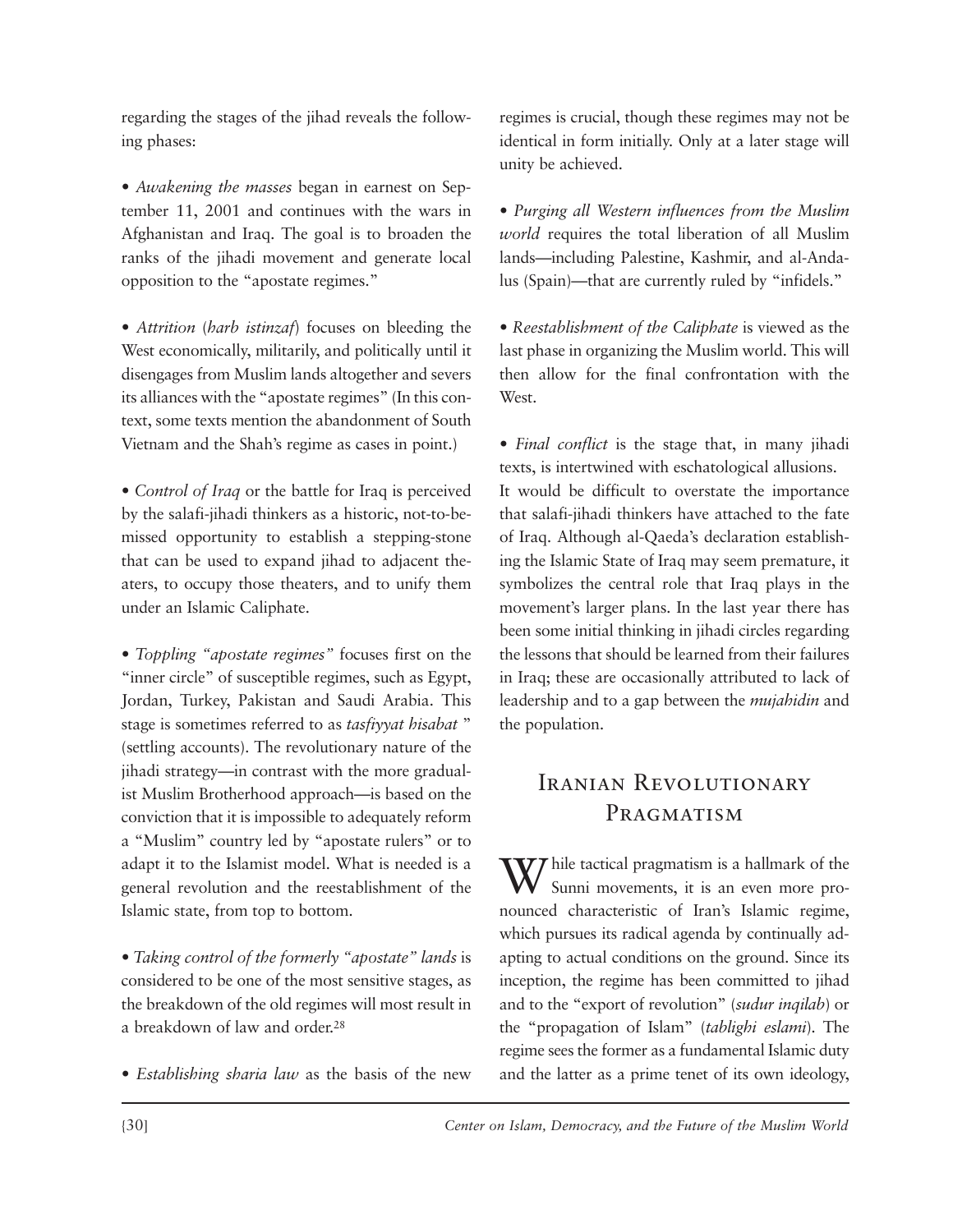enshrined in the constitution and the works of Khomeini. Jihad must be waged against Israel and the West, and the Iranian revolution must be exported to fellow Muslims.

Terrorism, as commonly defined in the West, has played both a tactical and strategic role in this context. It has been used as a tactical weapon against the Iranian opposition, against the American presence in the Middle East and Israel, and as a means of increasing Iran's influence in both the Arab world and the wider Muslim world. On the strategic level, it strengthens Iran's deterrent posture vis-à-vis its enemies by enhancing Iran's image as a state with a formidable terrorist capability that it is willing to employ. Iran fosters this image by justifying (while denying involvement in) acts of terrorism against Israel and the United States, supporting Islamic terrorist organizations in all parts of the globe, and "predicting" massive Muslim reactions to American and Israeli policies.

Iran's support of terrorist organizations serves a number of its goals:

1. To maintain its commitment to Khomeini's doctrines of jihad and the "export of revolution."

2. To pose a threat to Israel, both for ideological reasons and to deter Israel from acting against it.

3. To further Iran's national objectives of hegemony in the Gulf and the Sunni Arab world by promoting Islamist opposition to the pro-Western regimes in those countries.

4. To serve as a strategic deterrent against the United States, as long as Iran lacks a nuclear deterrent, by posing the threat of widespread terrorism in retaliation for any hostile acts toward Iran. The military asymmetry that exists between Iran and its enemies, combined with the regime's conviction that these enemies remain committed to toppling its government, have led it to conclude that Iran must rely on

"sub-conventional" warfare—(i.e., terrorism). This includes attacking Israel from Lebanon, taking Israeli hostages, supporting Palestinian terrorism, and occasionally using international terror to demonstrate a "long-arm" capability commensurate (*mu tatis mutandis*) with that of its enemies to hit Iran.

5. To enhance Iran's standing in the eyes of radical Sunni Islamist organizations as the only state willing to challenge Israel and the United States, and thus to draw them into its orbit and accord Iran a foothold in the heart of the Arab Middle East.

6. To serve as a bargaining chip that can eventually be traded for concessions on other issues important to its interests. This helps explain Iran's links with al-Qaeda, despite that organization's Wahhabi and anti-Shiite ideology.

### ACQUISITION AND USE of WMD

A small number of salafi-jihadi intellectuals have addressed the question of weapons of mass destruction (WMD), focusing on whether their use is legally permissible (given that they may kill Muslims as well as infidels, etc.). A key Sunni scholar who has published an elaborate treatise on the subject is the Saudi Sheikh Nasser bin Hamad al-Fahd. In May 2003 Fahd issued a long *fatwa* justifying the use of WMD even if it causes the death of children and other Muslims, and reached the conclusion that using such weapons against the United States is obligatory. Fahd based his argument on the notion of reciprocity—that is, the behavior of the United States against Muslims warrants the use of WMD.<sup>29</sup>

Typical MB reasoning on the subject of nuclear weapons takes its cue from the Islamic laws of *almu'amala bi-al-mithl* (*lex talionis*): "In case these nuclear weapons are used against Muslims, it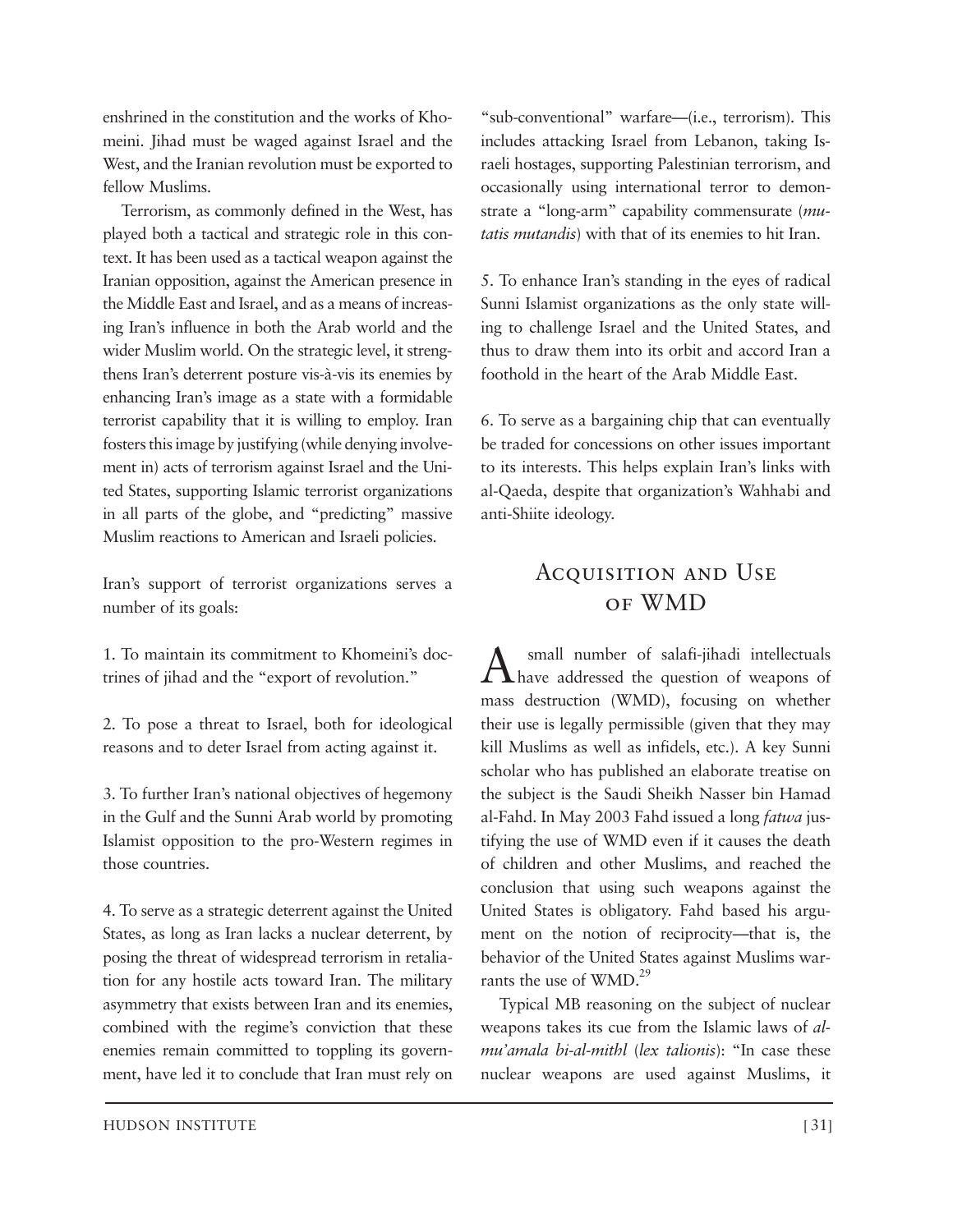becomes permissible for Muslims to defend themselves using the same weapon, based on the Quran (Sura 16:126): 'If you punish, then punish with the like of that by which you were afflicted.'"30 Sheikh al-Qaradawi, on the other hand, went on record in favor of Muslims acquiring nuclear weapons but only for the purpose of deterrence; he ruled that their actual use is *haram* (forbidden).31

A rare reference to the question can be found in Hizb ut-Tahrir literature as well. Writing in the HT journal *Al-Wa'i,* Imran Wahed, the leader of the London-based HT, stated:

According to the *Shari'a*, a Muslim is allowed to use all means and methods against the *kuffar* (infidels) if he intends to destroy them. When a Muslim blows himself up, this act is considered as a Jihadic act in the name of Allah. If a [non-Muslim] woman is considered a fighter, a Muslim has the right (according to the *Shari'a*) to kill her. If the enemy uses WMD as it happens nowadays in Palestine, we will definitely use these kinds of weapons too.32

Imran Wahed indicates in the article that HT *ulama* (religious scholars) support the use of WMD in theory and, in the future, possibly in practice—though they see no need to use them now.

Arguments favoring the acquisition of nuclear weapons are not confined to the radical margins of the Islamist movement, however. Even the Fatwa Committee of al-Azhar (an orthodox Egyptian state body) maintains that, as long as nuclear weapons are held by the enemies of the Muslims—the United States, Israel, or any other nation—it is the Islamic duty of all Muslim countries to acquire such weapons. A Muslim regime that does not fulfill this duty is a sinner and may be guilty of "corruption (*fasad*) on earth." The aim of having these weapons is, first and foremost, deterrence: to "make the enemies of the Umma tremble."<sup>33</sup> The Sheikh of al-Azhar*,* Muhammad Sayyid Tantawi, drew an analogy

from the ruling of the Caliph Abu Bakr "to fight the enemy with a sword if he fights with a sword and … with a spear if he fights with a spear." Tantawi contended that, had Abu Bakr lived today, he would have similarly declared that Muslims have a duty to fight the enemy with a nuclear bomb if the enemy uses a nuclear bomb.34

There does not, however, seem to be a serious strategic discussion of the implications of using such weapons. And the discussion of WMD per se is mainly focused on nuclear weapons. Chemical and radiological weapons are generally perceived to be legitimate and not requiring a special dispensation, at least when they are used against infidels.

The Islamic legality of nuclear weapons became an issue in Shiite Iran as far back as the early 1980s.<sup>35</sup> When he acceded to power in 1979, Khomeini ordered the suspension of the Shah's nuclear program and is said to have issued a *fatwa* declaring that nuclear weapons are "from Satan." While there is no indication that Khomeini issued a subsequent *fatwa* rescinding his decision, the nuclear program was nonetheless revived while he was still alive. But Khomeini's 1979 position remains in force among many of the traditional "quietist" clerics, who claim that there is a consensus (*ijma'*) among the senior clerics that the prohibition on nuclear weapons (or WMD in general) is "self-evident in Islam" and an "eternal law" that cannot be reversed because a basic function of these weapons is to kill innocent people.36 This principle was behind Iran's decision not to use chemical weapons against Iraq during the Iran-Iraq war.37 In September 2003 the scholars of Qom issued an addition *fatwa* stating that "nuclear weapons are un-Islamic because they are inhumane."38 During the negotiations between Iran and the three European nations (the U.K., France, and Germany) over Iran's nuclear program, the Iranians also claimed that the Supreme Leader Ayatollah Ali Khamenei had issued a *fatwa* prohibiting nuclear weapons—though, in fact, no such *fatwa* had been issued. ■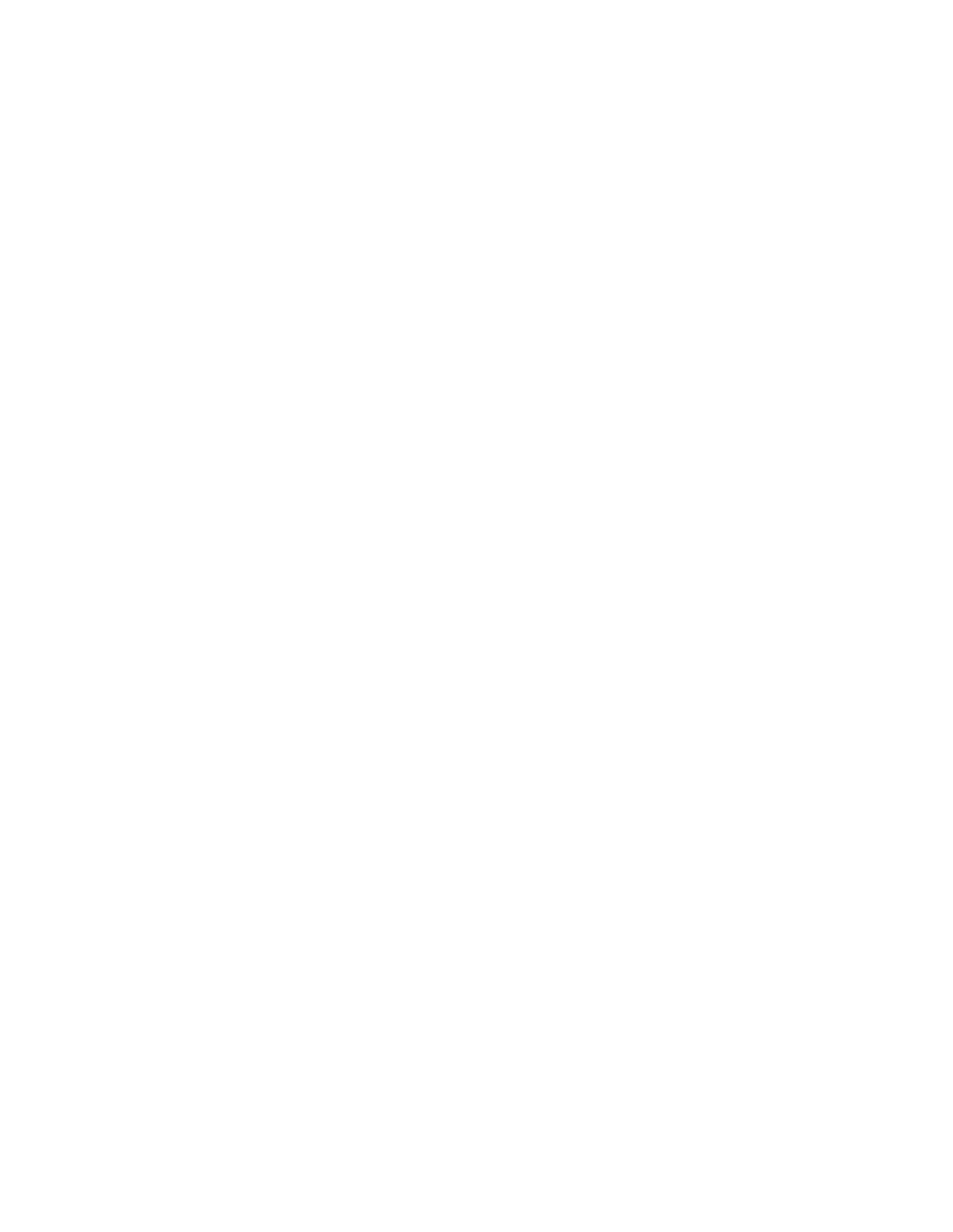### *Appendix A*

#### Participants in Round Tables and studies:

Dr. Muhammad al-Atawna (BGU) Mr. Shmuel Bachar (IPS Herzliya) Dr. Shmuel Bar (IPS Herzliya) Mr. Eric Brown (Hudson Institute) Mr. Glenn Carle (Deputy NIO for Trans-national threats/ DNI/NIC) Ms. Moria Cohen (IPS, Herzliya) Col. (rtd) Ron Cohen (IPS Herzliya) Mr. Tomer Dror (PMO) Dr. Israel Elad-Altman (IPS, Herzliya) Dr. Giora Eliraz (HUJ) Mr. Shammai Fishman (HUJI) Dr. Hillel Fradkin (Hudson Institute) Prof. Moshe Gammer (TAU) Prof. Isaac Hasson (HUJ) Mr. Pinchas Inbari (JCPA) Mr. Michael Kahanov (TAU) Dr. Mordechai Kedar (BIU) Dr. Yoram Kehati (CSS) Prof. Martin Kramer (TAU) Prof. Ella Landau-Tasseron (HUJ) Prof. Bernard Lewis (Princeton U) Ms. Dina Lisnyansky (HUJ) Dr. Liora Lukits (Truman Institute) Ms. Rachel Machtiger (IPS Herzliya) Dr. Ze'ev Maghen (BIU) Mr. Aiman Mansour (INSS/NSC) Mr. Yair Minzili (IPS Herzliya) Mr. Yaniv Ofek (IPS, Herzliya) Dr. Eldad Pardo (Truman Institute) Mr. Jonathan Paris (Hudson Institute) Dr. Reuven Paz (PRISM) Dr. Uzi Rabbi (TAU) Dr. Shimon Shapira (IPS, Herzliya) Dr. Israel Schrenzel (TAU) Prof. Haim Shaked (Miami U) Dr. Josh Teitelbaum (TAU) Kenneth Weinstein (Hudson Institute) Mr. James Woolsey (Former DCI) Mr. David Wurmser (Advisor OVP) Mrs. Meyrav Wurmser (Hudson Institute)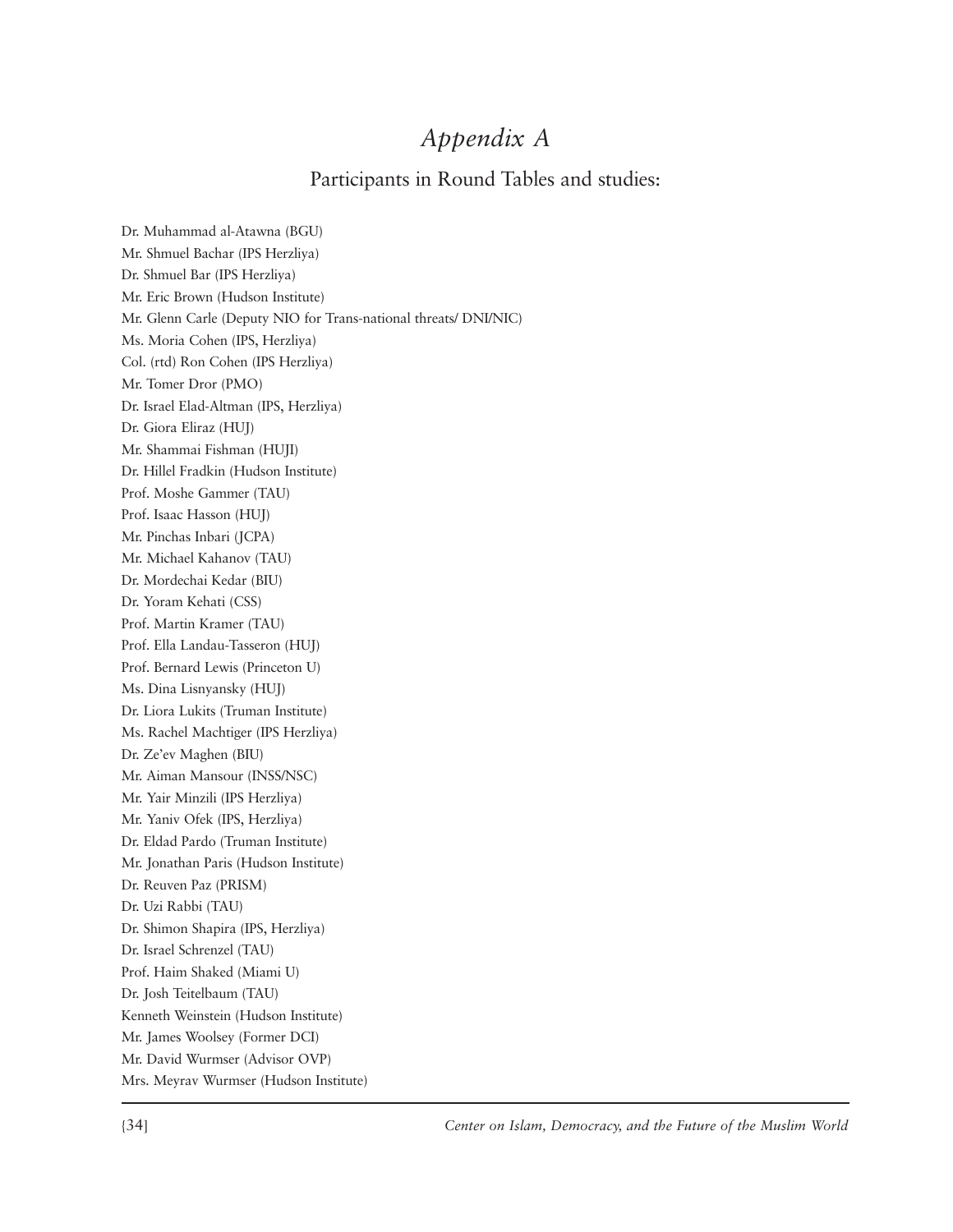### **NOTES**

1. *Fatwa:* Yusuf al-Qaradawi, "Muesharat fi Intisar al-Islam" ("Portents for the Victory of Islam"), 1 April 2002, http://www.islomonline.net/fatwa/arabit/FatwaDisplay.asp?hFatwaID=2042.

2. *Fatwa:* Sheikh al-Khudhayr, 21 September 2001, quoted in *MEMRI, Special Report* 25 (2004),

http://memri.org/bin/articles.cgi?Page=archives&Area=sr&ID=SR2504#\_edn12; http://saaid.net/Warathah/khudier/k5.htm.

3. See Na'im Qassem, *Hizbullah, The Story from Within* (London: Saqi Books, 2005), pp. 34–39.

4. Ibid., p. 39.

5. This is not seen as a capricious or cynical preference. Khomeini himself ruled that the continued existence of the Islamic regime in Iran takes precedence over all other duties and considerations. This is because it is the only regime that can protect Islam, and its destruction would threaten Islam in general.

6. Various pamphlets found in south Lebanon.

7. "Al-Ikhwan al-Muslimun wa-'Awdat al-Sahwa al-Islamiyyah" ("The Muslim Brotherhood and the Reawakening of Islam"), www.ikhwanonline.com, 10 July 2005.

8. Richard P. Mitchell, *The Society of the Muslim Brothers* (London: Oxford University Press, 1969), pp. 206-207. 9. Ibid.

10. *Al-Jihad* (pamphlet found in south Lebanon), Imam Khomeini Cultural Center, Harat Huriek, Beirut.

11. Ibid., p. 34.

12. Surat al-Ma'ida (5:56). The verse also warns against "taking Jews and Christians as friends" and contains the prophecy that Allah will choose those who "love Him, lowly before the believers, mighty against the unbelievers, wage jihad for Allah's sake and do not fear censure" to be victorious.

13. It does so in such books as *Minhaj*, which deals with how the party intends to found a Caliphate, and *Nizal al-Islam,* which describes the Islamic regime in great detail.

14. "The [last] hour will not come until the Muslims fight the Jews and kill them. A Jew will hide behind a rock or a tree, and the rock or tree will call upon the Muslim: 'O Muslim, O Slave of Allah! There is a Jew behind me, come and kill him.' " *Sahih Muslim,* Book 041, No. 6985.

15. See Khamenei: http://www.leader.ir/langs/EN/index.php.

16. "Ahdaf al-Ikhwan al Muslimin" ("The Goals of the Muslim Brotherhood"), www.ikhwanonline.com/Target.asp.

17. The traditional Muslim Brotherhood view of the reinstatement of the Caliphate is that such a regime is to be created only after the final reunification of the Muslims under one political umbrella. Mitchell, pp. 232-235; Amir Weissbrod, *Turabi: Spokesman of Radical Islam* (Tel-Aviv: Moshe Dayan Center, 1999), in Hebrew, p. 97.

18. Mitchell, p. 261.

19. Quoting verses of the Quran: "Had your God wished so, every one on earth would have become a believer" (Sura 10:99); "I created you from male and female and made you peoples and tribes that you know each other" (Sura 49:13), and "Had your God so wished, he could have made all mankind one nation" (Sura 16:93).

20. See, for example, Zawahiri's letter to Zarqawi.

http://www.kavkazcenter.com/russ/content/2007/03/31/50294.shtml

22. An updated version of the stages of the MB strategy can be found in the "Mustaqbal al-Tanzim al-Duwali li-Jama'at al-Ikhwan al-Muslimin," *Wikalat al-Ahram lil-Sahafi*, www.diwanalarab.com, 29 January 2006

23. Mitchell, p.308.

24. Hasan Turabi, leader of the National Islamic Front of Sudan, played a leading role in the June 1989 military coup d'état. At that time, he argued that it was impossible to reach power by peaceful means because "the Crusader and Imperialist forces preclude the arrival of Islam to power." In fact, he had been preparing for a coup using the military for years and wrote that the Islamists should create the option to take power by force, and to do so they should mobilize the support of the military through political participation and gradual penetration of state institutions. When he was in power, he said that in the first stage of the Islamic experiment, the state should be given absolute authority in every field, and that the vision of an Islamic civil society running its affairs independently of the government would materialize only at a much later stage. After his downfall in the late 1990s, Turabi returned to the position he had held much earlier, when he had rejected military means for reaching power. But even after the Hamas victory and the Egyptian MB's gains in national elections, he expressed deep skepticism about the ability of Islamist movements to reach power through democratic means because of the West's commitment to preserving its civilization in the face of Islam.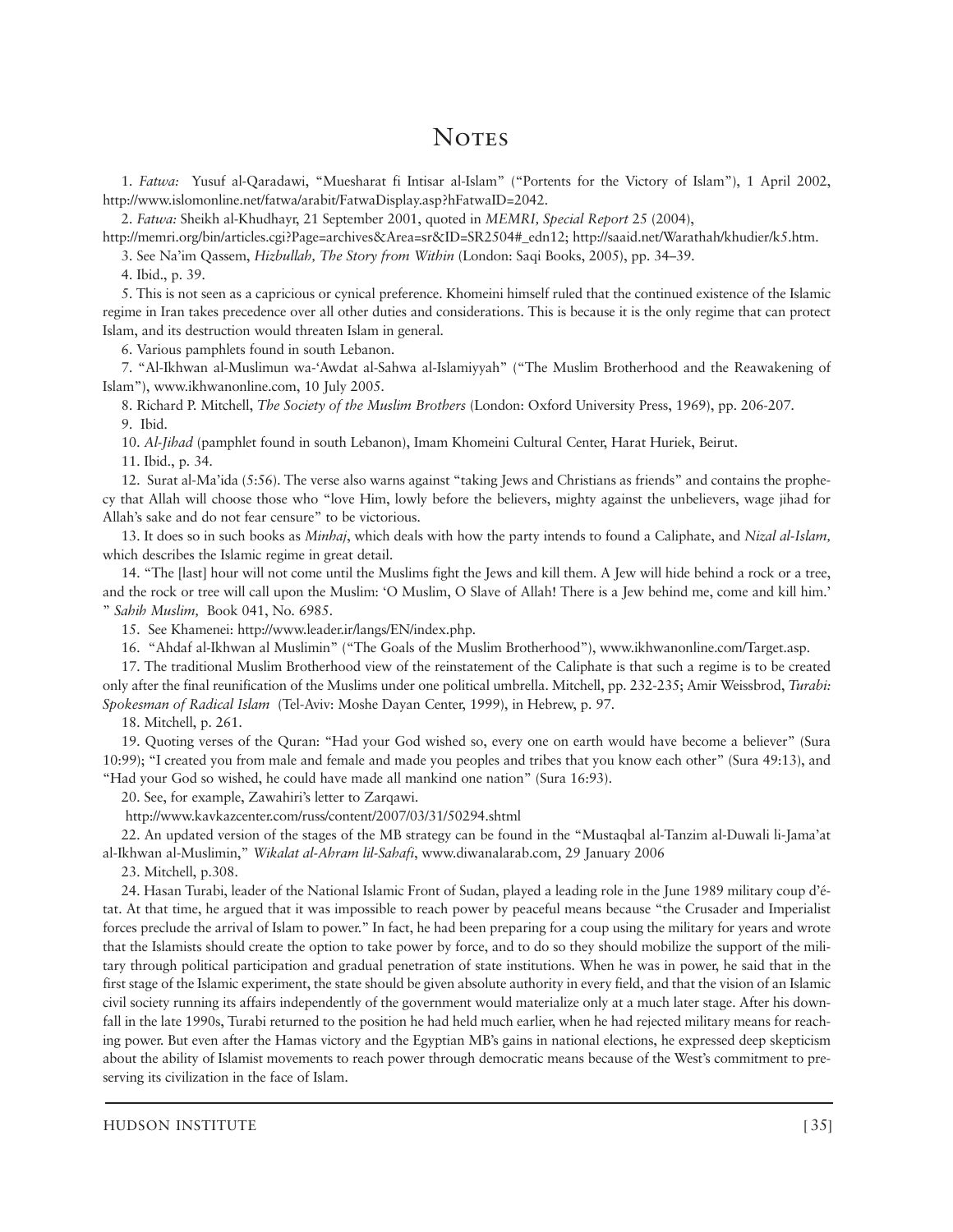25. In the 1980s and early 1990s, the movement was involved in violent activities against the government. Its leader Ghannushi, particularly embittered by what he considered to be the regime's denial of the movement's electoral achievements, concluded that nonviolent political means would not take the Islamists very far. He then sought to eliminate the rulers, whom he called apostates. "Facing a terrible fate," he wrote, "our nation has only jihad against the regimes of heresy, tyranny, tribalism, particularism and loyalty to the foreigner." A decade later, however, he wrote that the results of the jihad against unjust and tyrannical governments were poor and in some cases catastrophic. He did not call this kind of jihad illegitimate, but endorsed the alternative of seeking change through peaceful means.

26. Diya' Rashwan (ed.), *Al-Harakat al-Islamiyya fi al-'Alam* (World Islamic Movements) **(Add City:** Al-Ahram Center for Political & Strategic Studies, 2006) , pp. 259-263, 265.

27. Abu Umar al-Sayf, *Maqasid al-Jihad wa-Anwa'uhu* (*The Objectives and Types of Jihad*), Minbar al-Tawhid wa-al-Jihad.

28. See Abu Bakr Naji, *"Idarat al-Tawahush:* The Most Dangerous Phase That The Islamic Nation Will Go Through," Center for Islamic Studies and Research, as posted on the al-Firdaws website, October 2005.

29. Sheikh Nasser bin Hamad al-Fahd, *Risalah fi HukmIstikhdam Aslihat al-Damar al-Shamil didd al-Kuffar* (*A Treatise on the Legal Status of Using Weapons of Mass Destruction Against Infidels*)*,* n.p., 1 May 2003.

30. *Fatwa:* Sheikh Faysal Mawlawi, "Using WMD in War: Islamic View," 16 December 2002,

http://www.islamonline.net/fatwa/english/FatwaDisplay.asp?hFatwaID=52398.

31. Qaradawi to Qatari TV, 18 October 2002.

31. *Al-Wa'i,* no. 170 (June 2001).

32. *Fatwa:* Sheikh Ala' al-Shanawihi, "Imtilak al-Asliha al Naawawiyya Wajib" ("Possessing Nuclear Weapons Is Mandatory"), fax text in handwriting, no source, http://www.islamonline.net/Arabic/news/2002-12/23/article06.shtml.

33. http://www.islamonline.net/iol-arabic/dowalia/alhadath-17-11/alhadath2.asp, 17 November 1999.

34. Shmuel Bar, *Iranian Defense Doctrine and Decision Making*, (Herzliya: Institute for Policy and Strategy, 2004), p. 51.

35. Ayatollah Montazeri, interview with *Die Welt*, 9 November 2003.

36. Ayatollah Saanei interviewed by Robert Collier, *San Francisco Chronicle*, 31 October 2003: A1.

37. Mustafa al-Labbad, "Pressuring Tehran," *Al-Ahram Weekly* 656 (2003).